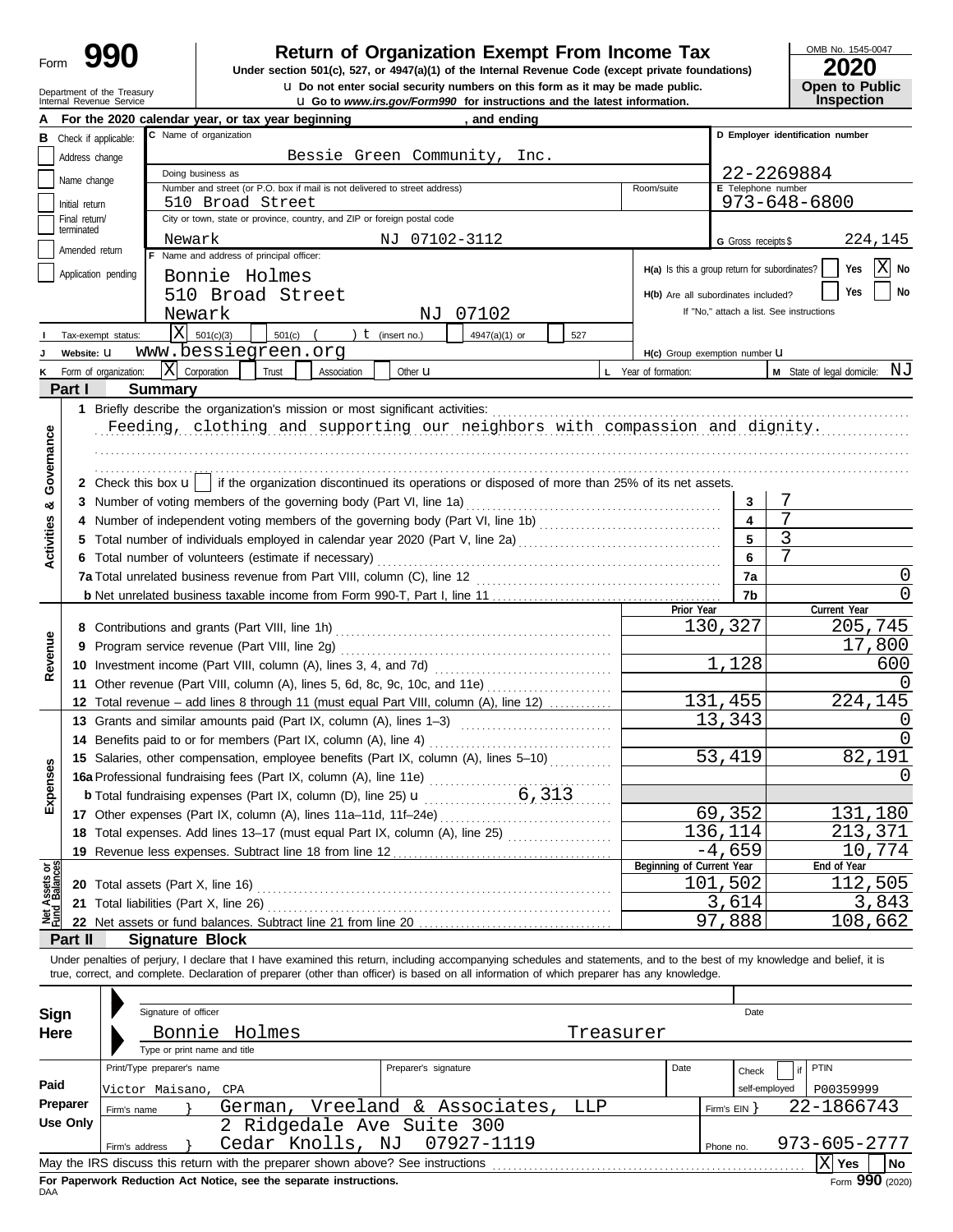|   |                  |                                                                                   |                |                        | Form 990 (2020) Bessie Green Community, Inc.                                                                   | 22-2269884                                                                                                                     |               | Page 2                                                                                          |
|---|------------------|-----------------------------------------------------------------------------------|----------------|------------------------|----------------------------------------------------------------------------------------------------------------|--------------------------------------------------------------------------------------------------------------------------------|---------------|-------------------------------------------------------------------------------------------------|
|   | Part III         |                                                                                   |                |                        | <b>Statement of Program Service Accomplishments</b>                                                            |                                                                                                                                |               |                                                                                                 |
|   |                  |                                                                                   |                |                        |                                                                                                                |                                                                                                                                |               |                                                                                                 |
|   |                  | 1 Briefly describe the organization's mission:                                    |                |                        |                                                                                                                |                                                                                                                                |               |                                                                                                 |
|   |                  |                                                                                   |                |                        |                                                                                                                |                                                                                                                                |               | Feeding, clothing and supporting our neighbors with compassion and dignity.                     |
|   |                  |                                                                                   |                |                        |                                                                                                                |                                                                                                                                |               |                                                                                                 |
|   |                  |                                                                                   |                |                        |                                                                                                                |                                                                                                                                |               |                                                                                                 |
|   |                  |                                                                                   |                |                        |                                                                                                                |                                                                                                                                |               |                                                                                                 |
|   |                  |                                                                                   |                |                        | 2 Did the organization undertake any significant program services during the year which were not listed on the |                                                                                                                                |               |                                                                                                 |
|   |                  | prior Form 990 or 990-EZ?<br>If "Yes," describe these new services on Schedule O. |                |                        |                                                                                                                |                                                                                                                                |               | Yes $ X $ No                                                                                    |
| 3 |                  |                                                                                   |                |                        | Did the organization cease conducting, or make significant changes in how it conducts, any program             |                                                                                                                                |               |                                                                                                 |
|   | services?        |                                                                                   |                |                        |                                                                                                                |                                                                                                                                |               | Yes $\overline{X}$ No                                                                           |
|   |                  | If "Yes," describe these changes on Schedule O.                                   |                |                        |                                                                                                                |                                                                                                                                |               |                                                                                                 |
| 4 |                  |                                                                                   |                |                        |                                                                                                                | Describe the organization's program service accomplishments for each of its three largest program services, as measured by     |               |                                                                                                 |
|   |                  |                                                                                   |                |                        |                                                                                                                | expenses. Section 501(c)(3) and 501(c)(4) organizations are required to report the amount of grants and allocations to others, |               |                                                                                                 |
|   |                  |                                                                                   |                |                        | the total expenses, and revenue, if any, for each program service reported.                                    |                                                                                                                                |               |                                                                                                 |
|   |                  |                                                                                   |                |                        |                                                                                                                |                                                                                                                                |               |                                                                                                 |
|   | 4a (Code:        |                                                                                   |                |                        |                                                                                                                |                                                                                                                                |               | 17,800)                                                                                         |
|   |                  |                                                                                   |                |                        | Program service represents expenditures for                                                                    |                                                                                                                                |               |                                                                                                 |
|   |                  |                                                                                   |                |                        |                                                                                                                |                                                                                                                                |               | training programs and specific assistance to needy manuscrimon and specific assistance to needy |
|   | individuals      |                                                                                   |                |                        |                                                                                                                |                                                                                                                                |               |                                                                                                 |
|   |                  |                                                                                   |                |                        |                                                                                                                |                                                                                                                                |               |                                                                                                 |
|   |                  |                                                                                   |                |                        |                                                                                                                |                                                                                                                                |               |                                                                                                 |
|   |                  |                                                                                   |                |                        |                                                                                                                |                                                                                                                                |               |                                                                                                 |
|   |                  |                                                                                   |                |                        |                                                                                                                |                                                                                                                                |               |                                                                                                 |
|   |                  |                                                                                   |                |                        |                                                                                                                |                                                                                                                                |               |                                                                                                 |
|   |                  |                                                                                   |                |                        |                                                                                                                |                                                                                                                                |               |                                                                                                 |
|   |                  |                                                                                   |                |                        |                                                                                                                |                                                                                                                                |               |                                                                                                 |
|   |                  |                                                                                   |                |                        |                                                                                                                |                                                                                                                                |               |                                                                                                 |
|   |                  |                                                                                   |                |                        |                                                                                                                |                                                                                                                                |               |                                                                                                 |
|   |                  |                                                                                   |                |                        |                                                                                                                |                                                                                                                                |               |                                                                                                 |
|   | N/A              |                                                                                   |                |                        |                                                                                                                |                                                                                                                                |               |                                                                                                 |
|   |                  |                                                                                   |                |                        |                                                                                                                |                                                                                                                                |               |                                                                                                 |
|   |                  |                                                                                   |                |                        |                                                                                                                |                                                                                                                                |               |                                                                                                 |
|   |                  |                                                                                   |                |                        |                                                                                                                |                                                                                                                                |               |                                                                                                 |
|   |                  |                                                                                   |                |                        |                                                                                                                |                                                                                                                                |               |                                                                                                 |
|   |                  |                                                                                   |                |                        |                                                                                                                |                                                                                                                                |               |                                                                                                 |
|   |                  |                                                                                   |                |                        |                                                                                                                |                                                                                                                                |               |                                                                                                 |
|   |                  |                                                                                   |                |                        |                                                                                                                |                                                                                                                                |               |                                                                                                 |
|   |                  |                                                                                   |                |                        |                                                                                                                |                                                                                                                                |               |                                                                                                 |
|   |                  |                                                                                   |                |                        |                                                                                                                |                                                                                                                                |               |                                                                                                 |
|   |                  |                                                                                   |                |                        |                                                                                                                |                                                                                                                                |               |                                                                                                 |
|   |                  |                                                                                   |                |                        |                                                                                                                |                                                                                                                                |               |                                                                                                 |
|   | 4c (Code:<br>N/A |                                                                                   | ) (Expenses \$ |                        |                                                                                                                |                                                                                                                                | ) (Revenue \$ |                                                                                                 |
|   |                  |                                                                                   |                |                        |                                                                                                                |                                                                                                                                |               |                                                                                                 |
|   |                  |                                                                                   |                |                        |                                                                                                                |                                                                                                                                |               |                                                                                                 |
|   |                  |                                                                                   |                |                        |                                                                                                                |                                                                                                                                |               |                                                                                                 |
|   |                  |                                                                                   |                |                        |                                                                                                                |                                                                                                                                |               |                                                                                                 |
|   |                  |                                                                                   |                |                        |                                                                                                                |                                                                                                                                |               |                                                                                                 |
|   |                  |                                                                                   |                |                        |                                                                                                                |                                                                                                                                |               |                                                                                                 |
|   |                  |                                                                                   |                |                        |                                                                                                                |                                                                                                                                |               |                                                                                                 |
|   |                  |                                                                                   |                |                        |                                                                                                                |                                                                                                                                |               |                                                                                                 |
|   |                  |                                                                                   |                |                        |                                                                                                                |                                                                                                                                |               |                                                                                                 |
|   |                  |                                                                                   |                |                        |                                                                                                                |                                                                                                                                |               |                                                                                                 |
|   |                  |                                                                                   |                |                        |                                                                                                                |                                                                                                                                |               |                                                                                                 |
|   |                  | 4d Other program services (Describe on Schedule O.)                               |                |                        |                                                                                                                |                                                                                                                                |               |                                                                                                 |
|   | (Expenses \$     |                                                                                   |                | including grants of \$ |                                                                                                                | (Revenue \$                                                                                                                    |               |                                                                                                 |
|   |                  | 4e Total program service expenses u                                               |                |                        | 187,535                                                                                                        |                                                                                                                                |               |                                                                                                 |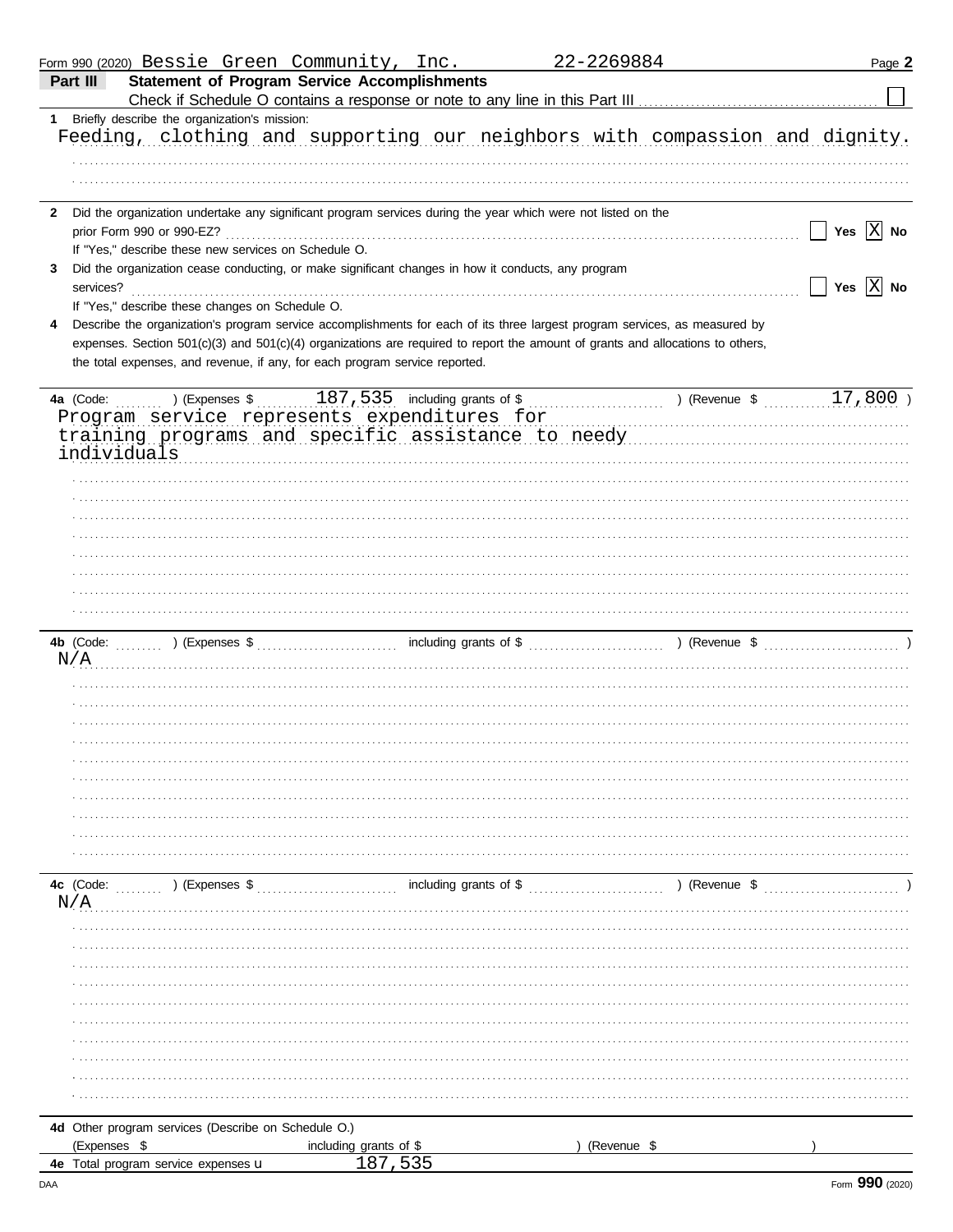Form 990 (2020) Page **3** Bessie Green Community, Inc. 22-2269884

**Part IV Checklist of Required Schedules**

|             |                                                                                                                                                                                                                                               |                 | Yes | No |
|-------------|-----------------------------------------------------------------------------------------------------------------------------------------------------------------------------------------------------------------------------------------------|-----------------|-----|----|
| 1           | Is the organization described in section $501(c)(3)$ or $4947(a)(1)$ (other than a private foundation)? If "Yes,"                                                                                                                             |                 |     |    |
|             | complete Schedule A                                                                                                                                                                                                                           | 1               | Χ   |    |
| 2           |                                                                                                                                                                                                                                               | $\mathbf{2}$    | Χ   |    |
| 3           | Did the organization engage in direct or indirect political campaign activities on behalf of or in opposition to                                                                                                                              |                 |     |    |
|             | candidates for public office? If "Yes," complete Schedule C, Part I                                                                                                                                                                           | 3               |     | X  |
| 4           | Section 501(c)(3) organizations. Did the organization engage in lobbying activities, or have a section 501(h)                                                                                                                                 |                 |     |    |
|             |                                                                                                                                                                                                                                               | 4               |     | Χ  |
| 5           | Is the organization a section $501(c)(4)$ , $501(c)(5)$ , or $501(c)(6)$ organization that receives membership dues,                                                                                                                          |                 |     |    |
|             | assessments, or similar amounts as defined in Revenue Procedure 98-19? If "Yes," complete Schedule C, Part III                                                                                                                                | 5               |     | Χ  |
| 6           | Did the organization maintain any donor advised funds or any similar funds or accounts for which donors                                                                                                                                       |                 |     |    |
|             | have the right to provide advice on the distribution or investment of amounts in such funds or accounts? If                                                                                                                                   |                 |     |    |
|             | "Yes," complete Schedule D, Part I                                                                                                                                                                                                            | 6               |     | Χ  |
| 7           | Did the organization receive or hold a conservation easement, including easements to preserve open space,                                                                                                                                     |                 |     |    |
|             |                                                                                                                                                                                                                                               | 7               |     | Χ  |
| 8           | Did the organization maintain collections of works of art, historical treasures, or other similar assets? If "Yes,"                                                                                                                           |                 |     |    |
|             |                                                                                                                                                                                                                                               | 8               |     | Χ  |
| 9           | Did the organization report an amount in Part X, line 21, for escrow or custodial account liability, serve as a                                                                                                                               |                 |     |    |
|             | custodian for amounts not listed in Part X; or provide credit counseling, debt management, credit repair, or                                                                                                                                  |                 |     |    |
|             | debt negotiation services? If "Yes," complete Schedule D, Part IV                                                                                                                                                                             | 9               |     | X  |
| 10          | Did the organization, directly or through a related organization, hold assets in donor-restricted endowments                                                                                                                                  |                 |     |    |
|             |                                                                                                                                                                                                                                               | 10              |     | Χ  |
| 11          | If the organization's answer to any of the following questions is "Yes," then complete Schedule D, Parts VI,                                                                                                                                  |                 |     |    |
|             | VII, VIII, IX, or X as applicable.                                                                                                                                                                                                            |                 |     |    |
| a           | Did the organization report an amount for land, buildings, and equipment in Part X, line 10? If "Yes,"                                                                                                                                        |                 |     |    |
|             | complete Schedule D, Part VI                                                                                                                                                                                                                  | 11a             | Χ   |    |
| b           | Did the organization report an amount for investments—other securities in Part X, line 12, that is 5% or more                                                                                                                                 |                 |     |    |
|             |                                                                                                                                                                                                                                               | 11 b            |     | Χ  |
| c           | Did the organization report an amount for investments—program related in Part X, line 13, that is 5% or more                                                                                                                                  |                 |     |    |
|             | of its total assets reported in Part X, line 16? If "Yes," complete Schedule D, Part VIII [[[[[[[[[[[[[[[[[[[[                                                                                                                                | 11c             |     | Χ  |
| d           | Did the organization report an amount for other assets in Part X, line 15, that is 5% or more of its total assets                                                                                                                             |                 |     |    |
|             | reported in Part X, line 16? If "Yes," complete Schedule D, Part IX                                                                                                                                                                           | 11d             |     | Χ  |
|             | Did the organization report an amount for other liabilities in Part X, line 25? If "Yes," complete Schedule D, Part X                                                                                                                         | 11e             |     | Χ  |
| f           | Did the organization's separate or consolidated financial statements for the tax year include a footnote that addresses                                                                                                                       | 11f             | Χ   |    |
| 12a         | the organization's liability for uncertain tax positions under FIN 48 (ASC 740)? If "Yes," complete Schedule D, Part X<br>Did the organization obtain separate, independent audited financial statements for the tax year? If "Yes," complete |                 |     |    |
|             |                                                                                                                                                                                                                                               | 12a             |     | Χ  |
| b           | Was the organization included in consolidated, independent audited financial statements for the tax year? If                                                                                                                                  |                 |     |    |
|             | "Yes," and if the organization answered "No" to line 12a, then completing Schedule D, Parts XI and XII is optional                                                                                                                            | 12 <sub>b</sub> |     | Χ  |
| 13          |                                                                                                                                                                                                                                               | 13              |     | Χ  |
| 14a         |                                                                                                                                                                                                                                               | 14a             |     | Χ  |
| b           | Did the organization have aggregate revenues or expenses of more than \$10,000 from grantmaking,                                                                                                                                              |                 |     |    |
|             | fundraising, business, investment, and program service activities outside the United States, or aggregate                                                                                                                                     |                 |     |    |
|             | foreign investments valued at \$100,000 or more? If "Yes," complete Schedule F, Parts I and IV [[[[[[[[[[[[[[[                                                                                                                                | 14b             |     | X  |
| 15          | Did the organization report on Part IX, column (A), line 3, more than \$5,000 of grants or other assistance to or                                                                                                                             |                 |     |    |
|             | for any foreign organization? If "Yes," complete Schedule F, Parts II and IV                                                                                                                                                                  | 15              |     | X  |
| 16          | Did the organization report on Part IX, column (A), line 3, more than \$5,000 of aggregate grants or other                                                                                                                                    |                 |     |    |
|             |                                                                                                                                                                                                                                               | 16              |     | X  |
| 17          | Did the organization report a total of more than \$15,000 of expenses for professional fundraising services on                                                                                                                                |                 |     |    |
|             |                                                                                                                                                                                                                                               | 17              |     | X  |
| 18          | Did the organization report more than \$15,000 total of fundraising event gross income and contributions on                                                                                                                                   |                 |     |    |
|             |                                                                                                                                                                                                                                               | 18              |     | X  |
| 19          | Did the organization report more than \$15,000 of gross income from gaming activities on Part VIII, line 9a?                                                                                                                                  |                 |     |    |
|             |                                                                                                                                                                                                                                               | 19              |     | X  |
| 20a         |                                                                                                                                                                                                                                               | 20a             |     | Χ  |
| $\mathbf b$ |                                                                                                                                                                                                                                               | 20 <sub>b</sub> |     |    |
| 21          | Did the organization report more than \$5,000 of grants or other assistance to any domestic organization or                                                                                                                                   |                 |     |    |
|             |                                                                                                                                                                                                                                               | 21              |     | Χ  |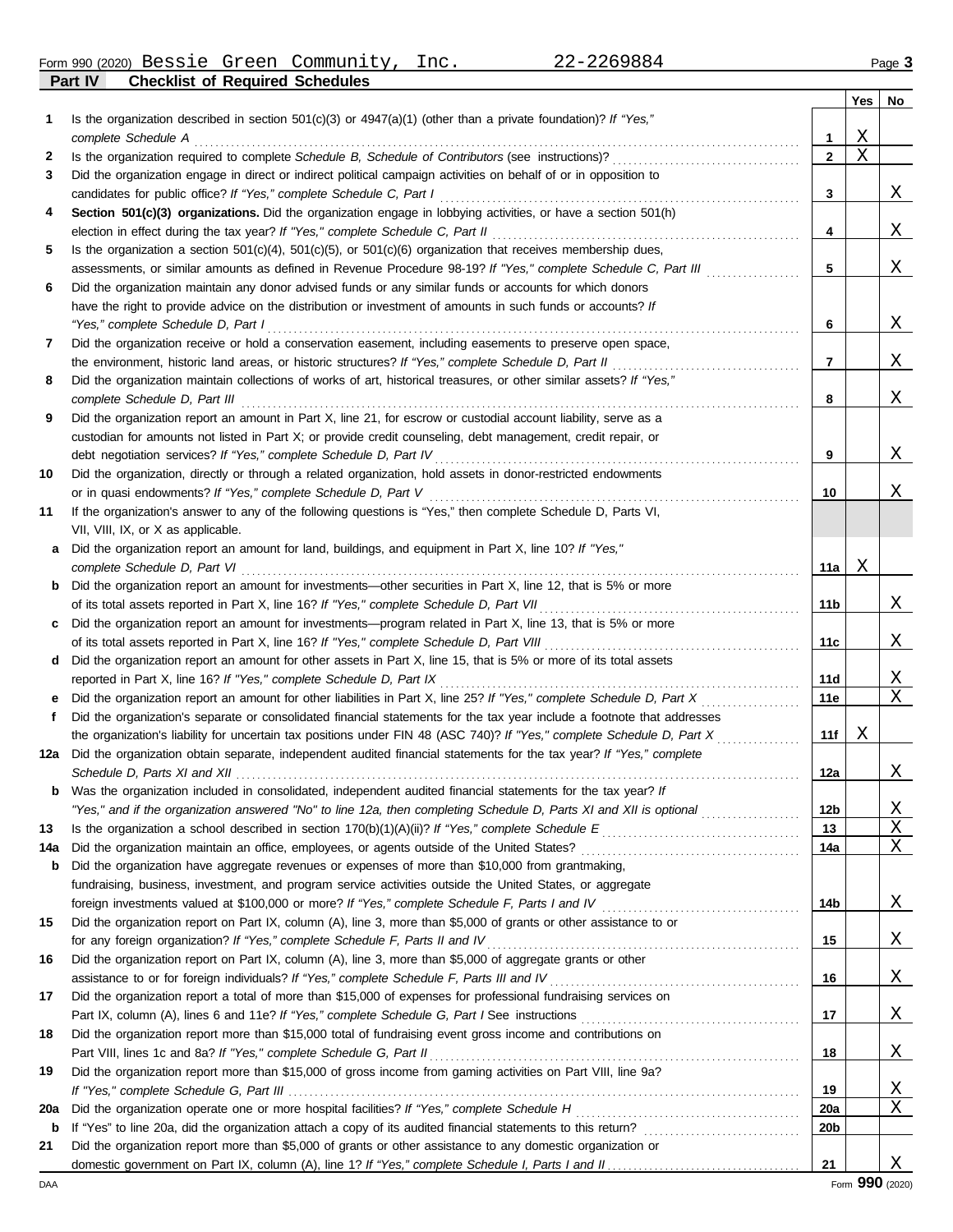Form 990 (2020) Page **4 Part IV Checklist of Required Schedules** *(continued)* Bessie Green Community, Inc. 22-2269884

|     |                                                                                                                                                                                                                            |    |   |                 | <b>Yes</b> | No              |
|-----|----------------------------------------------------------------------------------------------------------------------------------------------------------------------------------------------------------------------------|----|---|-----------------|------------|-----------------|
| 22  | Did the organization report more than \$5,000 of grants or other assistance to or for domestic individuals on                                                                                                              |    |   |                 |            |                 |
|     | Part IX, column (A), line 2? If "Yes," complete Schedule I, Parts I and III                                                                                                                                                |    |   | 22              |            | Χ               |
| 23  | Did the organization answer "Yes" to Part VII, Section A, line 3, 4, or 5 about compensation of the                                                                                                                        |    |   |                 |            |                 |
|     | organization's current and former officers, directors, trustees, key employees, and highest compensated                                                                                                                    |    |   |                 |            |                 |
|     | employees? If "Yes," complete Schedule J                                                                                                                                                                                   |    |   | 23              |            | X               |
| 24a | Did the organization have a tax-exempt bond issue with an outstanding principal amount of more than                                                                                                                        |    |   |                 |            |                 |
|     | \$100,000 as of the last day of the year, that was issued after December 31, 2002? If "Yes," answer lines 24b                                                                                                              |    |   |                 |            |                 |
|     |                                                                                                                                                                                                                            |    |   | 24a             |            | X               |
| b   | Did the organization invest any proceeds of tax-exempt bonds beyond a temporary period exception?                                                                                                                          |    |   | 24b             |            |                 |
| c   | Did the organization maintain an escrow account other than a refunding escrow at any time during the year<br>to defease any tax-exempt bonds?                                                                              |    |   | 24c             |            |                 |
| d   |                                                                                                                                                                                                                            |    |   | 24d             |            |                 |
| 25a | Section 501(c)(3), 501(c)(4), and 501(c)(29) organizations. Did the organization engage in an excess benefit                                                                                                               |    |   |                 |            |                 |
|     | transaction with a disqualified person during the year? If "Yes," complete Schedule L, Part I                                                                                                                              |    |   | 25a             |            | X               |
| b   | Is the organization aware that it engaged in an excess benefit transaction with a disqualified person in a prior                                                                                                           |    |   |                 |            |                 |
|     | year, and that the transaction has not been reported on any of the organization's prior Forms 990 or 990-EZ?                                                                                                               |    |   |                 |            |                 |
|     | If "Yes," complete Schedule L, Part I                                                                                                                                                                                      |    |   | 25b             |            | Χ               |
| 26  | Did the organization report any amount on Part X, line 5 or 22, for receivables from or payables to any current                                                                                                            |    |   |                 |            |                 |
|     | or former officer, director, trustee, key employee, creator or founder, substantial contributor, or 35%                                                                                                                    |    |   |                 |            |                 |
|     | controlled entity or family member of any of these persons? If "Yes," complete Schedule L, Part II                                                                                                                         |    |   | 26              |            | Χ               |
| 27  | Did the organization provide a grant or other assistance to any current or former officer, director, trustee, key                                                                                                          |    |   |                 |            |                 |
|     | employee, creator or founder, substantial contributor or employee thereof, a grant selection committee                                                                                                                     |    |   |                 |            |                 |
|     | member, or to a 35% controlled entity (including an employee thereof) or family member of any of these                                                                                                                     |    |   |                 |            |                 |
|     | persons? If "Yes," complete Schedule L, Part III                                                                                                                                                                           |    |   | 27              |            | Χ               |
| 28  | Was the organization a party to a business transaction with one of the following parties (see Schedule L, Part                                                                                                             |    |   |                 |            |                 |
|     | IV instructions, for applicable filing thresholds, conditions, and exceptions):                                                                                                                                            |    |   |                 |            |                 |
| a   | A current or former officer, director, trustee, key employee, creator or founder, or substantial contributor? If                                                                                                           |    |   |                 |            |                 |
|     | "Yes," complete Schedule L, Part IV                                                                                                                                                                                        |    |   | 28a             |            | X               |
| b   |                                                                                                                                                                                                                            |    |   | 28 <sub>b</sub> |            | X               |
| c   | A 35% controlled entity of one or more individuals and/or organizations described in lines 28a or 28b? If<br>"Yes," complete Schedule L, Part IV                                                                           |    |   | 28c             |            | X               |
| 29  |                                                                                                                                                                                                                            |    |   | 29              |            | X               |
| 30  | Did the organization receive contributions of art, historical treasures, or other similar assets, or qualified                                                                                                             |    |   |                 |            |                 |
|     | conservation contributions? If "Yes," complete Schedule M                                                                                                                                                                  |    |   | 30              |            | X               |
| 31  | Did the organization liquidate, terminate, or dissolve and cease operations? If "Yes," complete Schedule N, Part I                                                                                                         |    |   | 31              |            | Χ               |
| 32  | Did the organization sell, exchange, dispose of, or transfer more than 25% of its net assets? If "Yes,"                                                                                                                    |    |   |                 |            |                 |
|     | complete Schedule N, Part II                                                                                                                                                                                               |    |   | 32              |            | Χ               |
| 33  | Did the organization own 100% of an entity disregarded as separate from the organization under Regulations                                                                                                                 |    |   |                 |            |                 |
|     | sections 301.7701-2 and 301.7701-3? If "Yes," complete Schedule R, Part I                                                                                                                                                  |    |   | 33              |            | X               |
| 34  | Was the organization related to any tax-exempt or taxable entity? If "Yes," complete Schedule R, Part II, III,                                                                                                             |    |   |                 |            |                 |
|     | or IV, and Part V, line 1                                                                                                                                                                                                  |    |   | 34              |            | X               |
| 35a |                                                                                                                                                                                                                            |    |   | <b>35a</b>      |            | Χ               |
| b   | If "Yes" to line 35a, did the organization receive any payment from or engage in any transaction with a                                                                                                                    |    |   |                 |            |                 |
|     |                                                                                                                                                                                                                            |    |   | 35 <sub>b</sub> |            |                 |
| 36  | Section 501(c)(3) organizations. Did the organization make any transfers to an exempt non-charitable                                                                                                                       |    |   |                 |            |                 |
|     | related organization? If "Yes," complete Schedule R, Part V, line 2                                                                                                                                                        |    |   | 36              |            | X               |
| 37  | Did the organization conduct more than 5% of its activities through an entity that is not a related organization                                                                                                           |    |   |                 |            |                 |
|     | and that is treated as a partnership for federal income tax purposes? If "Yes," complete Schedule R, Part VI<br>Did the organization complete Schedule O and provide explanations in Schedule O for Part VI, lines 11b and |    |   | 37              |            | X               |
| 38  | 19? Note: All Form 990 filers are required to complete Schedule O.                                                                                                                                                         |    |   | 38              | Χ          |                 |
|     | Statements Regarding Other IRS Filings and Tax Compliance<br>Part V                                                                                                                                                        |    |   |                 |            |                 |
|     | Check if Schedule O contains a response or note to any line in this Part V                                                                                                                                                 |    |   |                 |            |                 |
|     |                                                                                                                                                                                                                            |    |   |                 | Yes        | No              |
| 1а  | Enter the number reported in Box 3 of Form 1096. Enter -0- if not applicable [                                                                                                                                             | 1а | 7 |                 |            |                 |
| b   | Enter the number of Forms W-2G included in line 1a. Enter -0- if not applicable                                                                                                                                            | 1b | 0 |                 |            |                 |
| c   | Did the organization comply with backup withholding rules for reportable payments to vendors and                                                                                                                           |    |   |                 |            |                 |
|     |                                                                                                                                                                                                                            |    |   | 1c              |            | Χ               |
| DAA |                                                                                                                                                                                                                            |    |   |                 |            | Form 990 (2020) |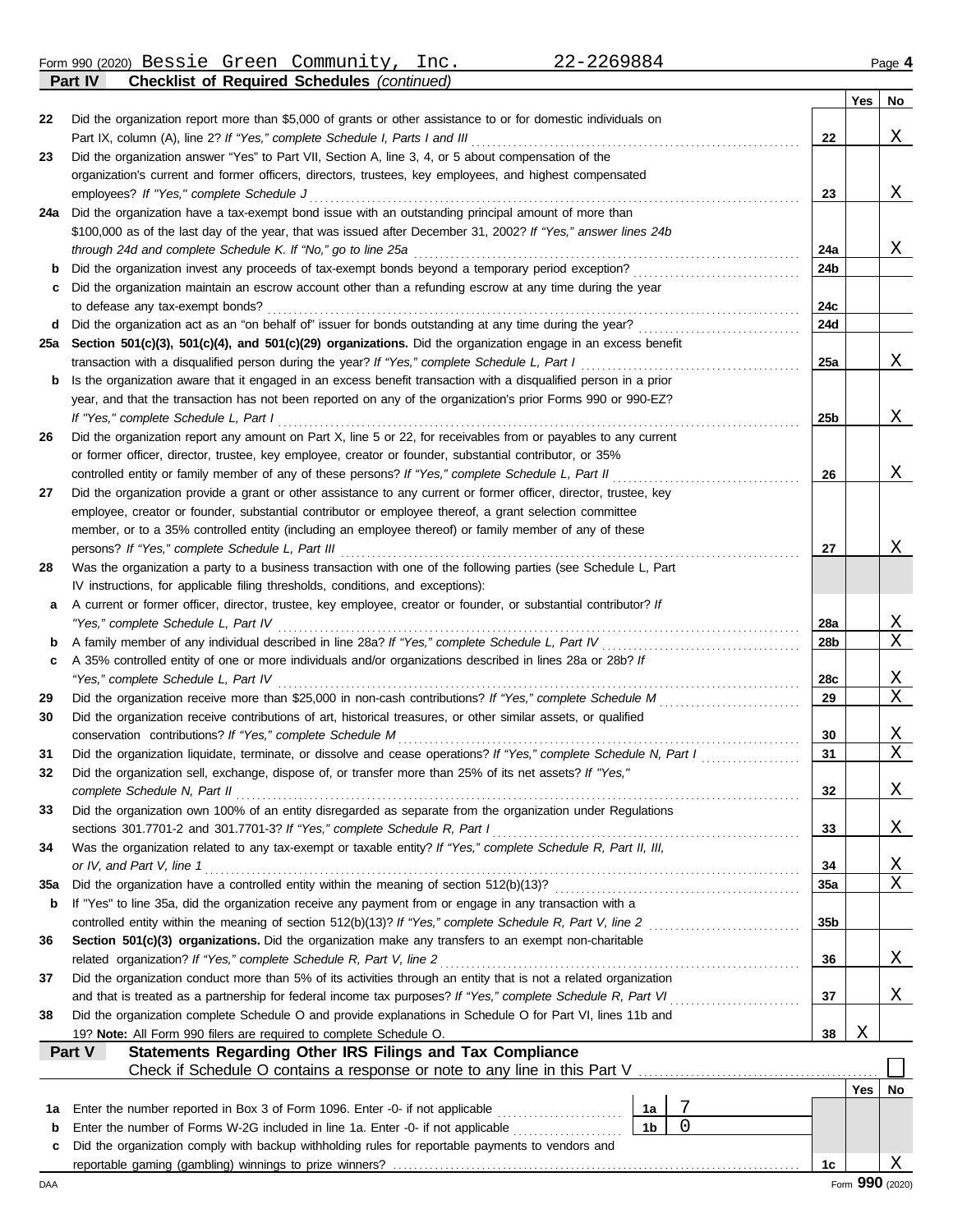DAA

|     | Form 990 (2020) Bessie Green Community,<br>22-2269884<br>Inc.<br>Statements Regarding Other IRS Filings and Tax Compliance (continued)                                                    |                 |                |     | Page 5 |
|-----|-------------------------------------------------------------------------------------------------------------------------------------------------------------------------------------------|-----------------|----------------|-----|--------|
|     | Part V                                                                                                                                                                                    |                 |                |     |        |
|     | 2a Enter the number of employees reported on Form W-3, Transmittal of Wage and Tax                                                                                                        |                 |                | Yes | No     |
|     | Statements, filed for the calendar year ending with or within the year covered by this return                                                                                             | 3<br>2a         |                |     |        |
| b   |                                                                                                                                                                                           |                 | 2b             | Χ   |        |
|     | Note: If the sum of lines 1a and 2a is greater than 250, you may be required to e-file (see instructions)                                                                                 |                 |                |     |        |
| За  | Did the organization have unrelated business gross income of \$1,000 or more during the year?                                                                                             |                 | За             |     | Χ      |
| b   |                                                                                                                                                                                           |                 | 3b             |     |        |
| 4a  | At any time during the calendar year, did the organization have an interest in, or a signature or other authority over,                                                                   |                 |                |     |        |
|     | a financial account in a foreign country (such as a bank account, securities account, or other financial account)?                                                                        |                 | 4a             |     | Χ      |
| b   | If "Yes," enter the name of the foreign country u                                                                                                                                         |                 |                |     |        |
|     | See instructions for filing requirements for FinCEN Form 114, Report of Foreign Bank and Financial Accounts (FBAR).                                                                       |                 |                |     |        |
| 5a  |                                                                                                                                                                                           |                 | 5a             |     | Χ      |
| b   |                                                                                                                                                                                           |                 | 5 <sub>b</sub> |     | Χ      |
| c   | If "Yes" to line 5a or 5b, did the organization file Form 8886-T?                                                                                                                         |                 | 5c             |     |        |
| 6a  | Does the organization have annual gross receipts that are normally greater than \$100,000, and did the                                                                                    |                 |                |     |        |
|     |                                                                                                                                                                                           |                 | 6a             |     | Χ      |
| b   | If "Yes," did the organization include with every solicitation an express statement that such contributions or                                                                            |                 |                |     |        |
|     | gifts were not tax deductible?                                                                                                                                                            |                 | 6b             |     |        |
| 7   | Organizations that may receive deductible contributions under section 170(c).                                                                                                             |                 |                |     |        |
| а   | Did the organization receive a payment in excess of \$75 made partly as a contribution and partly for goods                                                                               |                 |                |     |        |
|     | and services provided to the payor?                                                                                                                                                       |                 | 7a             |     |        |
| b   |                                                                                                                                                                                           |                 | 7b             |     |        |
| с   | Did the organization sell, exchange, or otherwise dispose of tangible personal property for which it was                                                                                  |                 |                |     |        |
|     | required to file Form 8282?                                                                                                                                                               | 7d              | 7c             |     |        |
| е   | Did the organization receive any funds, directly or indirectly, to pay premiums on a personal benefit contract?                                                                           |                 | 7e             |     |        |
|     |                                                                                                                                                                                           |                 | 7f             |     |        |
| g   | If the organization received a contribution of qualified intellectual property, did the organization file Form 8899 as required?                                                          |                 | 7g             |     |        |
| h   | If the organization received a contribution of cars, boats, airplanes, or other vehicles, did the organization file a Form 1098-C?                                                        |                 | 7h             |     |        |
| 8   | Sponsoring organizations maintaining donor advised funds. Did a donor advised fund maintained by the                                                                                      |                 |                |     |        |
|     |                                                                                                                                                                                           |                 | 8              |     |        |
| 9   | Sponsoring organizations maintaining donor advised funds.                                                                                                                                 |                 |                |     |        |
| а   | Did the sponsoring organization make any taxable distributions under section 4966?                                                                                                        |                 | 9a             |     |        |
| b   |                                                                                                                                                                                           |                 | 9b             |     |        |
| 10  | Section 501(c)(7) organizations. Enter:                                                                                                                                                   |                 |                |     |        |
| а   |                                                                                                                                                                                           | 10a             |                |     |        |
| b   | Gross receipts, included on Form 990, Part VIII, line 12, for public use of club facilities                                                                                               | 10 <sub>b</sub> |                |     |        |
| 11  | Section 501(c)(12) organizations. Enter:                                                                                                                                                  |                 |                |     |        |
| а   | Gross income from members or shareholders                                                                                                                                                 | 11a             |                |     |        |
| b   | Gross income from other sources (Do not net amounts due or paid to other sources                                                                                                          |                 |                |     |        |
|     | against amounts due or received from them.)                                                                                                                                               | 11b             |                |     |        |
| 12a | Section 4947(a)(1) non-exempt charitable trusts. Is the organization filing Form 990 in lieu of Form 1041?                                                                                |                 | 12a            |     |        |
| b   | If "Yes," enter the amount of tax-exempt interest received or accrued during the year                                                                                                     | 12b             |                |     |        |
| 13  | Section 501(c)(29) qualified nonprofit health insurance issuers.                                                                                                                          |                 | 13а            |     |        |
| a   | Is the organization licensed to issue qualified health plans in more than one state?<br>Note: See the instructions for additional information the organization must report on Schedule O. |                 |                |     |        |
| b   | Enter the amount of reserves the organization is required to maintain by the states in which                                                                                              |                 |                |     |        |
|     |                                                                                                                                                                                           | 13 <sub>b</sub> |                |     |        |
| c   |                                                                                                                                                                                           | 13 <sub>c</sub> |                |     |        |
| 14a | Did the organization receive any payments for indoor tanning services during the tax year?                                                                                                |                 | 14a            |     | Χ      |
|     |                                                                                                                                                                                           |                 |                |     |        |

| 14a | Did the organization receive any payments for indoor tanning services during the tax year?                         | 14a |   |
|-----|--------------------------------------------------------------------------------------------------------------------|-----|---|
|     | <b>b</b> If "Yes," has it filed a Form 720 to report these payments? If "No," provide an explanation on Schedule O | 14b |   |
| 15  | Is the organization subject to the section 4960 tax on payment(s) of more than \$1,000,000 in remuneration or      |     |   |
|     | excess parachute payment(s) during the year?                                                                       | 15  | v |
|     | If "Yes," see instructions and file Form 4720, Schedule N.                                                         |     |   |
| 16  | Is the organization an educational institution subject to the section 4968 excise tax on net investment income?    | 16  | v |
|     | If "Yes," complete Form 4720, Schedule O.                                                                          |     |   |

Form **990** (2020)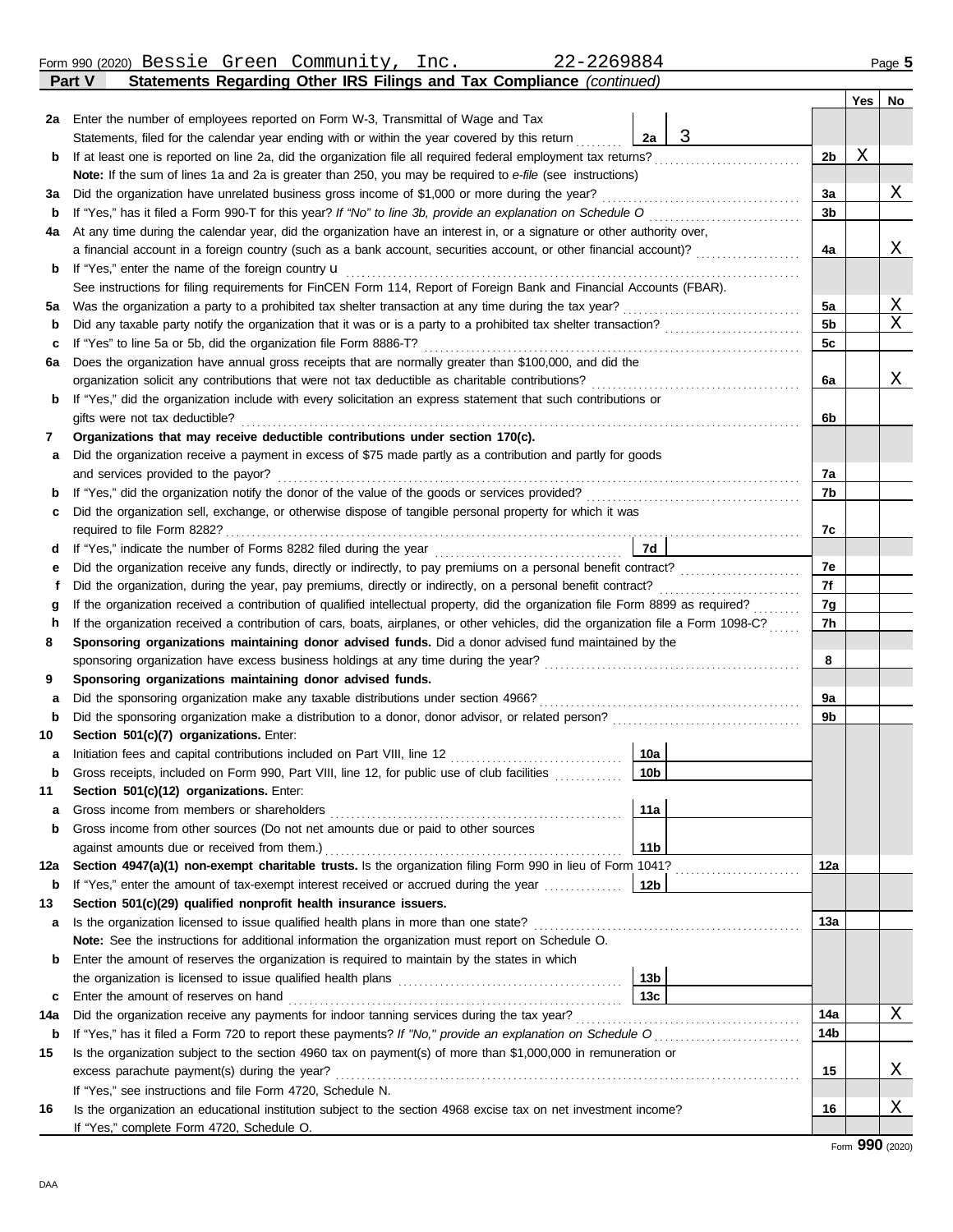### Form 990 (2020) Page **6** Bessie Green Community, Inc. 22-2269884

| . 9 999 .LULU.                                                                         |  |                                                                                                                           |    |  |            | $-4.4$                  |
|----------------------------------------------------------------------------------------|--|---------------------------------------------------------------------------------------------------------------------------|----|--|------------|-------------------------|
| Part VI                                                                                |  | Governance, Management, and Disclosure For each "Yes" response to lines 2 through 7b below, and for a "No"                |    |  |            |                         |
|                                                                                        |  | response to line 8a, 8b, or 10b below, describe the circumstances, processes, or changes on Schedule O. See instructions. |    |  |            |                         |
|                                                                                        |  |                                                                                                                           |    |  |            | $\overline{\mathrm{x}}$ |
| Section A. Governing Body and Management                                               |  |                                                                                                                           |    |  |            |                         |
|                                                                                        |  |                                                                                                                           |    |  | <b>Yes</b> | No                      |
| 1a Enter the number of voting members of the governing body at the end of the tax year |  |                                                                                                                           | 1a |  |            |                         |

|    | Liker the number of young members of the governing body at the end of the tax year<br>ю                                           |    |   |   |
|----|-----------------------------------------------------------------------------------------------------------------------------------|----|---|---|
|    | If there are material differences in voting rights among members of the governing body, or                                        |    |   |   |
|    | if the governing body delegated broad authority to an executive committee or similar                                              |    |   |   |
|    | committee, explain on Schedule O.                                                                                                 |    |   |   |
| b  | Enter the number of voting members included on line 1a, above, who are independent<br>1b                                          |    |   |   |
| 2  | Did any officer, director, trustee, or key employee have a family relationship or a business relationship with                    |    |   |   |
|    | any other officer, director, trustee, or key employee?                                                                            | 2  |   | Χ |
| 3  | Did the organization delegate control over management duties customarily performed by or under the direct                         |    |   |   |
|    | supervision of officers, directors, trustees, or key employees to a management company or other person?                           | 3  |   | Χ |
| 4  | Did the organization make any significant changes to its governing documents since the prior Form 990 was filed?                  | 4  |   | X |
| 5  | Did the organization become aware during the year of a significant diversion of the organization's assets?                        | 5  |   | Χ |
| 6  | Did the organization have members or stockholders?                                                                                | 6  |   | Χ |
| 7a | Did the organization have members, stockholders, or other persons who had the power to elect or appoint                           |    |   |   |
|    | one or more members of the governing body?                                                                                        | 7a |   | Χ |
| b  | Are any governance decisions of the organization reserved to (or subject to approval by) members,                                 |    |   |   |
|    | stockholders, or persons other than the governing body?                                                                           | 7b |   | х |
| 8  | Did the organization contemporaneously document the meetings held or written actions undertaken during the year by the following: |    |   |   |
| a  | The governing body?                                                                                                               | 8a | Χ |   |
| b  | Each committee with authority to act on behalf of the governing body?                                                             | 8b | Χ |   |
| 9  | Is there any officer, director, trustee, or key employee listed in Part VII, Section A, who cannot be reached at                  |    |   |   |
|    |                                                                                                                                   | 9  |   | Χ |

### **Section B. Policies** *(This Section B requests information about policies not required by the Internal Revenue Code.)*

|     |                                                                                                                                     |                 | <b>Yes</b> | No |
|-----|-------------------------------------------------------------------------------------------------------------------------------------|-----------------|------------|----|
| 10a | Did the organization have local chapters, branches, or affiliates?                                                                  | 10a             |            | Χ  |
| b   | If "Yes," did the organization have written policies and procedures governing the activities of such chapters,                      |                 |            |    |
|     | affiliates, and branches to ensure their operations are consistent with the organization's exempt purposes?                         | 10 <sub>b</sub> |            |    |
| 11a | Has the organization provided a complete copy of this Form 990 to all members of its governing body before filing the form?         | 11a             | X          |    |
| b   | Describe in Schedule O the process, if any, used by the organization to review this Form 990.                                       |                 |            |    |
| 12a | Did the organization have a written conflict of interest policy? If "No," go to line 13                                             | 12a             |            | Χ  |
| b   | Were officers, directors, or trustees, and key employees required to disclose annually interests that could give rise to conflicts? | 12 <sub>b</sub> |            |    |
| c   | Did the organization regularly and consistently monitor and enforce compliance with the policy? If "Yes,"                           |                 |            |    |
|     | describe in Schedule O how this was done                                                                                            | 12 <sub>c</sub> |            |    |
| 13  |                                                                                                                                     | 13              |            | X  |
| 14  | Did the organization have a written document retention and destruction policy?                                                      | 14              |            | Χ  |
| 15  | Did the process for determining compensation of the following persons include a review and approval by                              |                 |            |    |
|     | independent persons, comparability data, and contemporaneous substantiation of the deliberation and decision?                       |                 |            |    |
| a   |                                                                                                                                     | 15a             | Χ          |    |
| b   | Other officers or key employees of the organization                                                                                 | 15 <sub>b</sub> | X          |    |
|     | If "Yes" to line 15a or 15b, describe the process in Schedule O (see instructions).                                                 |                 |            |    |
| 16а | Did the organization invest in, contribute assets to, or participate in a joint venture or similar arrangement                      |                 |            |    |
|     | with a taxable entity during the year?                                                                                              | <b>16a</b>      |            | Χ  |
| b   | If "Yes," did the organization follow a written policy or procedure requiring the organization to evaluate its                      |                 |            |    |
|     | participation in joint venture arrangements under applicable federal tax law, and take steps to safeguard the                       |                 |            |    |
|     |                                                                                                                                     | 16 <sub>b</sub> |            |    |
|     | <b>Section C. Disclosure</b>                                                                                                        |                 |            |    |
| 17  | List the states with which a copy of this Form 990 is required to be filed $\mathbf{u}$ NJ                                          |                 |            |    |
| 18  | Section 6104 requires an organization to make its Forms 1023 (1024 or 1024-A, if applicable), 990, and 990-T (Section 501(c)        |                 |            |    |

(3)s only) available for public inspection. Indicate how you made these available. Check all that apply.

Own website **Another's website X** Upon request **Other** *(explain on Schedule O)* 

|    | Describe on Schedule O whether (and if so, how) the organization made its governing documents, conflict of interest policy, and |  |  |  |  |  |
|----|---------------------------------------------------------------------------------------------------------------------------------|--|--|--|--|--|
|    | financial statements available to the public during the tax year.                                                               |  |  |  |  |  |
| __ |                                                                                                                                 |  |  |  |  |  |

**20** State the name, address, and telephone number of the person who possesses the organization's books and records u

Organization 510 Broad Street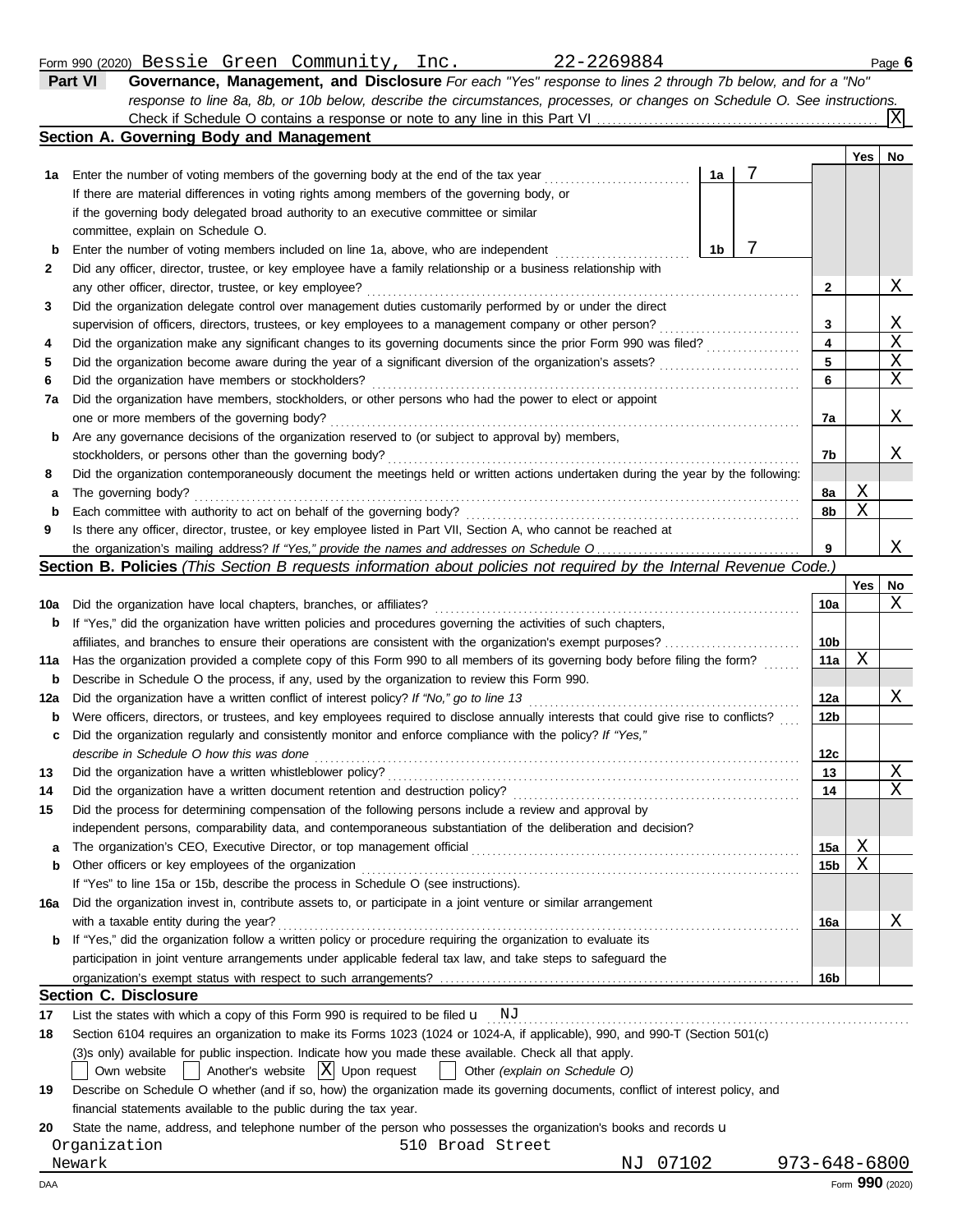| Part VII Compensation of Officers, Directors, Trustees, Key Employees, Highest Compensated Employees, and |  |
|-----------------------------------------------------------------------------------------------------------|--|
| Independent Contractors                                                                                   |  |
| Check if Schedule O contains a response or note to any line in this Part VII.                             |  |

#### **Section A. Officers, Directors, Trustees, Key Employees, and Highest Compensated Employees**

**1a** Complete this table for all persons required to be listed. Report compensation for the calendar year ending with or within the organization's tax year.

■ List all of the organization's **current** officers, directors, trustees (whether individuals or organizations), regardless of amount of the companies of amount of compensation. Enter -0- in columns (D), (E), and (F) if no compensation was paid.

● List all of the organization's **current** key employees, if any. See instructions for definition of "key employee."

■ List the organization's five **current** highest compensated employees (other than an officer, director, trustee, or key employee)<br> **•** Preceived reportable compensation (Box 5 of Form W.2 and/or Box 7 of Form 1000 MISC)

who received reportable compensation (Box 5 of Form W-2 and/or Box 7 of Form 1099-MISC) of more than \$100,000 from the organization and any related organizations.

■ List all of the organization's **former** officers, key employees, and highest compensated employees who received more than<br> **•** 00,000 of reportable compensation from the ergonization and any related ergonizations \$100,000 of reportable compensation from the organization and any related organizations.

■ List all of the organization's **former directors or trustees** that received, in the capacity as a former director or trustee of the<br>paization, more than \$10,000 of reportable compensation from the organization and any r organization, more than \$10,000 of reportable compensation from the organization and any related organizations. See instructions for the order in which to list the persons above.

Check this box if neither the organization nor any related organization compensated any current officer, director, or trustee.

| (A)<br>Name and title        | (B)<br>Average<br>hours<br>per week<br>(list any               | (C)<br>Position<br>(do not check more than one<br>box, unless person is both an<br>officer and a director/trustee) |                       |             |              |                                 |        | (D)<br>Reportable<br>compensation<br>from the<br>organization | (E)<br>Reportable<br>compensation<br>from related<br>organizations | (F)<br>Estimated amount<br>of other<br>compensation<br>from the |  |
|------------------------------|----------------------------------------------------------------|--------------------------------------------------------------------------------------------------------------------|-----------------------|-------------|--------------|---------------------------------|--------|---------------------------------------------------------------|--------------------------------------------------------------------|-----------------------------------------------------------------|--|
|                              | hours for<br>related<br>organizations<br>below<br>dotted line) | Individual trustee<br>or director                                                                                  | Institutional trustee | Officer     | Key employee | Highest compensated<br>employee | Former | (W-2/1099-MISC)                                               | (W-2/1099-MISC)                                                    | organization and<br>related organizations                       |  |
| (1) Jeanette Turner          | 5.00                                                           |                                                                                                                    |                       |             |              |                                 |        |                                                               |                                                                    |                                                                 |  |
| President                    | 0.00                                                           | X                                                                                                                  |                       | $\mathbf X$ |              |                                 |        | 0                                                             | 0                                                                  | 0                                                               |  |
| (2) Susan Leonard            |                                                                |                                                                                                                    |                       |             |              |                                 |        |                                                               |                                                                    |                                                                 |  |
|                              | 5.00                                                           |                                                                                                                    |                       |             |              |                                 |        |                                                               |                                                                    |                                                                 |  |
| Vice President               | 0.00                                                           | X                                                                                                                  |                       | X           |              |                                 |        | 0                                                             | 0                                                                  | 0                                                               |  |
| (3) Bonnie Holmes            |                                                                |                                                                                                                    |                       |             |              |                                 |        |                                                               |                                                                    |                                                                 |  |
| Treasurer                    | 5.00<br>0.00                                                   | X                                                                                                                  |                       | X           |              |                                 |        | 0                                                             | 0                                                                  | 0                                                               |  |
| (4) Pauline McKeown          |                                                                |                                                                                                                    |                       |             |              |                                 |        |                                                               |                                                                    |                                                                 |  |
| Secretary                    | 5.00<br>0.00                                                   | Χ                                                                                                                  |                       | $\mathbf X$ |              |                                 |        | 0                                                             | 0                                                                  | 0                                                               |  |
| (5) Marilyn Brown<br>Trustee | 5.00<br>0.00                                                   | Χ                                                                                                                  |                       |             |              |                                 |        | 0                                                             | 0                                                                  | 0                                                               |  |
| (6) Karen Mazur              |                                                                |                                                                                                                    |                       |             |              |                                 |        |                                                               |                                                                    |                                                                 |  |
| Trustee                      | 5.00<br>0.00                                                   | Χ                                                                                                                  |                       |             |              |                                 |        | 0                                                             | 0                                                                  | 0                                                               |  |
| (7) Linda Wilson             |                                                                |                                                                                                                    |                       |             |              |                                 |        |                                                               |                                                                    |                                                                 |  |
| Trustee                      | 5.00<br>0.00                                                   | X                                                                                                                  |                       |             |              |                                 |        | 0                                                             | 0                                                                  | 0                                                               |  |
| (8) Brenda Scott             |                                                                |                                                                                                                    |                       |             |              |                                 |        |                                                               |                                                                    |                                                                 |  |
| Executive Director           | 40.00<br>0.00                                                  |                                                                                                                    |                       | X           |              |                                 |        | 55,000                                                        | 0                                                                  | $\mathbf 0$                                                     |  |
| (9)                          |                                                                |                                                                                                                    |                       |             |              |                                 |        |                                                               |                                                                    |                                                                 |  |
| (10)                         |                                                                |                                                                                                                    |                       |             |              |                                 |        |                                                               |                                                                    |                                                                 |  |
|                              |                                                                |                                                                                                                    |                       |             |              |                                 |        |                                                               |                                                                    |                                                                 |  |
| (11)                         |                                                                |                                                                                                                    |                       |             |              |                                 |        |                                                               |                                                                    |                                                                 |  |
|                              |                                                                |                                                                                                                    |                       |             |              |                                 |        |                                                               |                                                                    |                                                                 |  |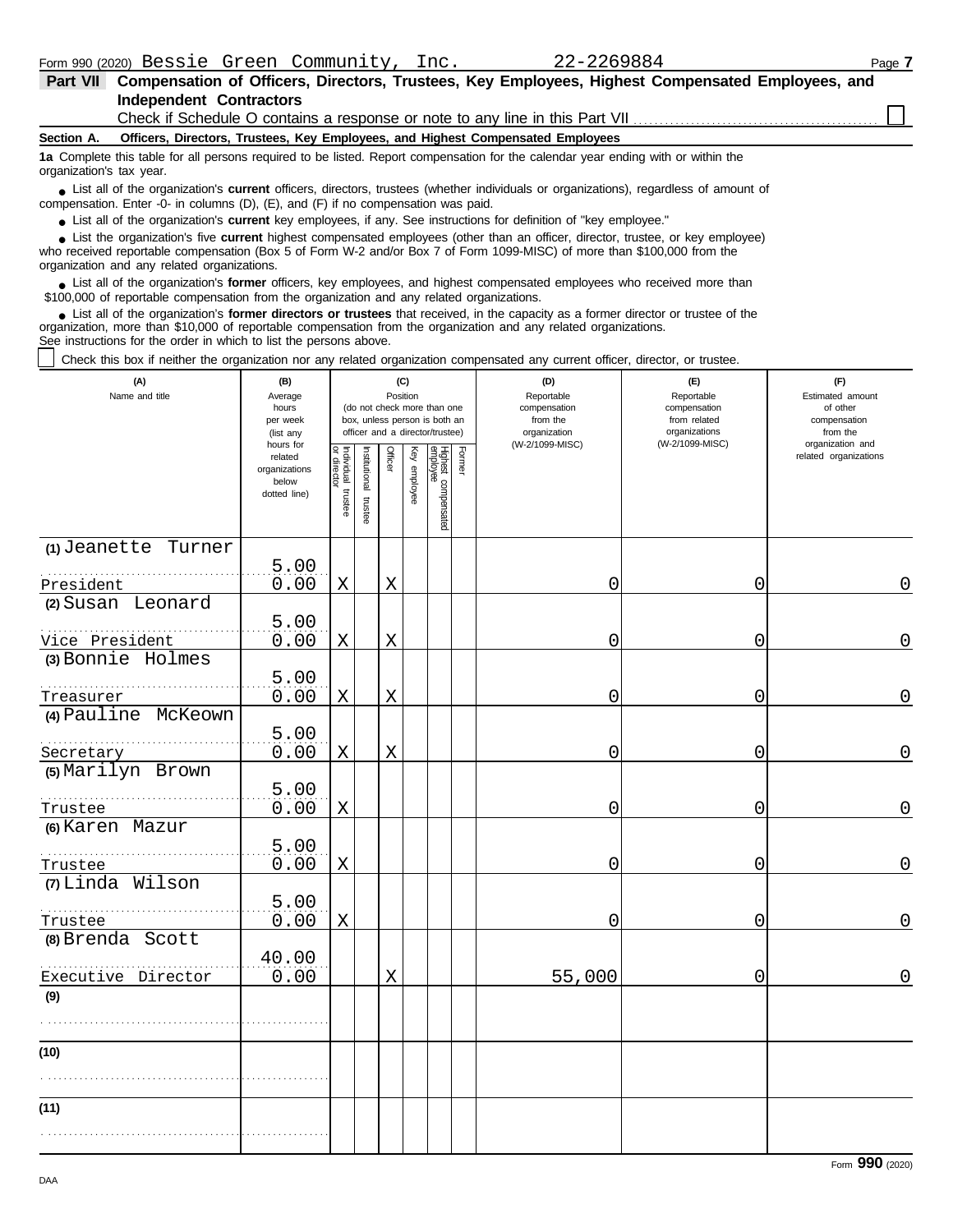|                   |                 | Form 990 (2020) Bessie Green Community, Inc.                                                                                                                          |                                                               |                                   |                       |          |              |                                                                                                 |              | 22-2269884                                                                                                                                                                                                                                             |                                                                                       |                                                                                     |                     | Page 8 |
|-------------------|-----------------|-----------------------------------------------------------------------------------------------------------------------------------------------------------------------|---------------------------------------------------------------|-----------------------------------|-----------------------|----------|--------------|-------------------------------------------------------------------------------------------------|--------------|--------------------------------------------------------------------------------------------------------------------------------------------------------------------------------------------------------------------------------------------------------|---------------------------------------------------------------------------------------|-------------------------------------------------------------------------------------|---------------------|--------|
|                   | <b>Part VII</b> |                                                                                                                                                                       |                                                               |                                   |                       |          |              |                                                                                                 |              | Section A. Officers, Directors, Trustees, Key Employees, and Highest Compensated Employees (continued)                                                                                                                                                 |                                                                                       |                                                                                     |                     |        |
|                   |                 | (A)<br>Name and title                                                                                                                                                 | (B)<br>Average<br>hours<br>per week<br>(list any<br>hours for |                                   |                       | Position | (C)          | (do not check more than one<br>box, unless person is both an<br>officer and a director/trustee) |              | (D)<br>Reportable<br>compensation<br>from the<br>organization<br>(W-2/1099-MISC)                                                                                                                                                                       | (E)<br>Reportable<br>compensation<br>from related<br>organizations<br>(W-2/1099-MISC) | (F)<br>Estimated amount<br>of other<br>compensation<br>from the<br>organization and |                     |        |
|                   |                 |                                                                                                                                                                       | related<br>organizations<br>below<br>dotted line)             | Individual trustee<br>or director | Institutional trustee | Officer  | Key employee | Highest compensated<br>employee                                                                 | Former       |                                                                                                                                                                                                                                                        |                                                                                       | related organizations                                                               |                     |        |
|                   |                 |                                                                                                                                                                       |                                                               |                                   |                       |          |              |                                                                                                 |              |                                                                                                                                                                                                                                                        |                                                                                       |                                                                                     |                     |        |
|                   |                 |                                                                                                                                                                       |                                                               |                                   |                       |          |              |                                                                                                 |              |                                                                                                                                                                                                                                                        |                                                                                       |                                                                                     |                     |        |
|                   |                 |                                                                                                                                                                       |                                                               |                                   |                       |          |              |                                                                                                 |              |                                                                                                                                                                                                                                                        |                                                                                       |                                                                                     |                     |        |
|                   |                 |                                                                                                                                                                       |                                                               |                                   |                       |          |              |                                                                                                 |              |                                                                                                                                                                                                                                                        |                                                                                       |                                                                                     |                     |        |
|                   |                 |                                                                                                                                                                       |                                                               |                                   |                       |          |              |                                                                                                 |              |                                                                                                                                                                                                                                                        |                                                                                       |                                                                                     |                     |        |
|                   |                 |                                                                                                                                                                       |                                                               |                                   |                       |          |              |                                                                                                 |              |                                                                                                                                                                                                                                                        |                                                                                       |                                                                                     |                     |        |
|                   |                 |                                                                                                                                                                       |                                                               |                                   |                       |          |              |                                                                                                 |              |                                                                                                                                                                                                                                                        |                                                                                       |                                                                                     |                     |        |
|                   |                 |                                                                                                                                                                       |                                                               |                                   |                       |          |              |                                                                                                 |              |                                                                                                                                                                                                                                                        |                                                                                       |                                                                                     |                     |        |
| 1b<br>c           |                 | Total from continuation sheets to Part VII, Section A                                                                                                                 |                                                               |                                   |                       |          |              |                                                                                                 | u<br>u       | 55,000                                                                                                                                                                                                                                                 |                                                                                       |                                                                                     |                     |        |
| d<br>$\mathbf{2}$ |                 | reportable compensation from the organization $\mathbf u$ 0                                                                                                           |                                                               |                                   |                       |          |              |                                                                                                 | $\mathbf{u}$ | 55,000<br>Total number of individuals (including but not limited to those listed above) who received more than \$100,000 of                                                                                                                            |                                                                                       |                                                                                     |                     |        |
| 3                 |                 |                                                                                                                                                                       |                                                               |                                   |                       |          |              |                                                                                                 |              | Did the organization list any former officer, director, trustee, key employee, or highest compensated                                                                                                                                                  |                                                                                       |                                                                                     | Yes                 | No     |
| 4                 |                 | employee on line 1a? If "Yes," complete Schedule J for such individual                                                                                                |                                                               |                                   |                       |          |              |                                                                                                 |              | For any individual listed on line 1a, is the sum of reportable compensation and other compensation from the                                                                                                                                            |                                                                                       | 3                                                                                   |                     | Χ      |
|                   | individual      |                                                                                                                                                                       |                                                               |                                   |                       |          |              |                                                                                                 |              | organization and related organizations greater than \$150,000? If "Yes," complete Schedule J for such                                                                                                                                                  |                                                                                       | 4                                                                                   |                     | Χ      |
| 5                 |                 |                                                                                                                                                                       |                                                               |                                   |                       |          |              |                                                                                                 |              | Did any person listed on line 1a receive or accrue compensation from any unrelated organization or individual                                                                                                                                          |                                                                                       | 5                                                                                   |                     | Χ      |
|                   |                 | Section B. Independent Contractors                                                                                                                                    |                                                               |                                   |                       |          |              |                                                                                                 |              |                                                                                                                                                                                                                                                        |                                                                                       |                                                                                     |                     |        |
| 1                 |                 |                                                                                                                                                                       |                                                               |                                   |                       |          |              |                                                                                                 |              | Complete this table for your five highest compensated independent contractors that received more than \$100,000 of<br>compensation from the organization. Report compensation for the calendar year ending with or within the organization's tax year. |                                                                                       |                                                                                     |                     |        |
|                   |                 |                                                                                                                                                                       | (A)<br>Name and business address                              |                                   |                       |          |              |                                                                                                 |              |                                                                                                                                                                                                                                                        | (B)<br>Description of services                                                        |                                                                                     | (C)<br>Compensation |        |
|                   |                 |                                                                                                                                                                       |                                                               |                                   |                       |          |              |                                                                                                 |              |                                                                                                                                                                                                                                                        |                                                                                       |                                                                                     |                     |        |
|                   |                 |                                                                                                                                                                       |                                                               |                                   |                       |          |              |                                                                                                 |              |                                                                                                                                                                                                                                                        |                                                                                       |                                                                                     |                     |        |
|                   |                 |                                                                                                                                                                       |                                                               |                                   |                       |          |              |                                                                                                 |              |                                                                                                                                                                                                                                                        |                                                                                       |                                                                                     |                     |        |
|                   |                 |                                                                                                                                                                       |                                                               |                                   |                       |          |              |                                                                                                 |              |                                                                                                                                                                                                                                                        |                                                                                       |                                                                                     |                     |        |
| 2                 |                 | Total number of independent contractors (including but not limited to those listed above) who<br>received more than \$100,000 of compensation from the organization u |                                                               |                                   |                       |          |              |                                                                                                 |              |                                                                                                                                                                                                                                                        | 0                                                                                     |                                                                                     |                     |        |

|     | <b>ICLCIVELITIOLE LIIGI</b><br>וויטו וויטווויסטווועט זע טעט.סטונט וויסטווויסט וויסטי |               |
|-----|--------------------------------------------------------------------------------------|---------------|
| DAA |                                                                                      | Form<br>2020) |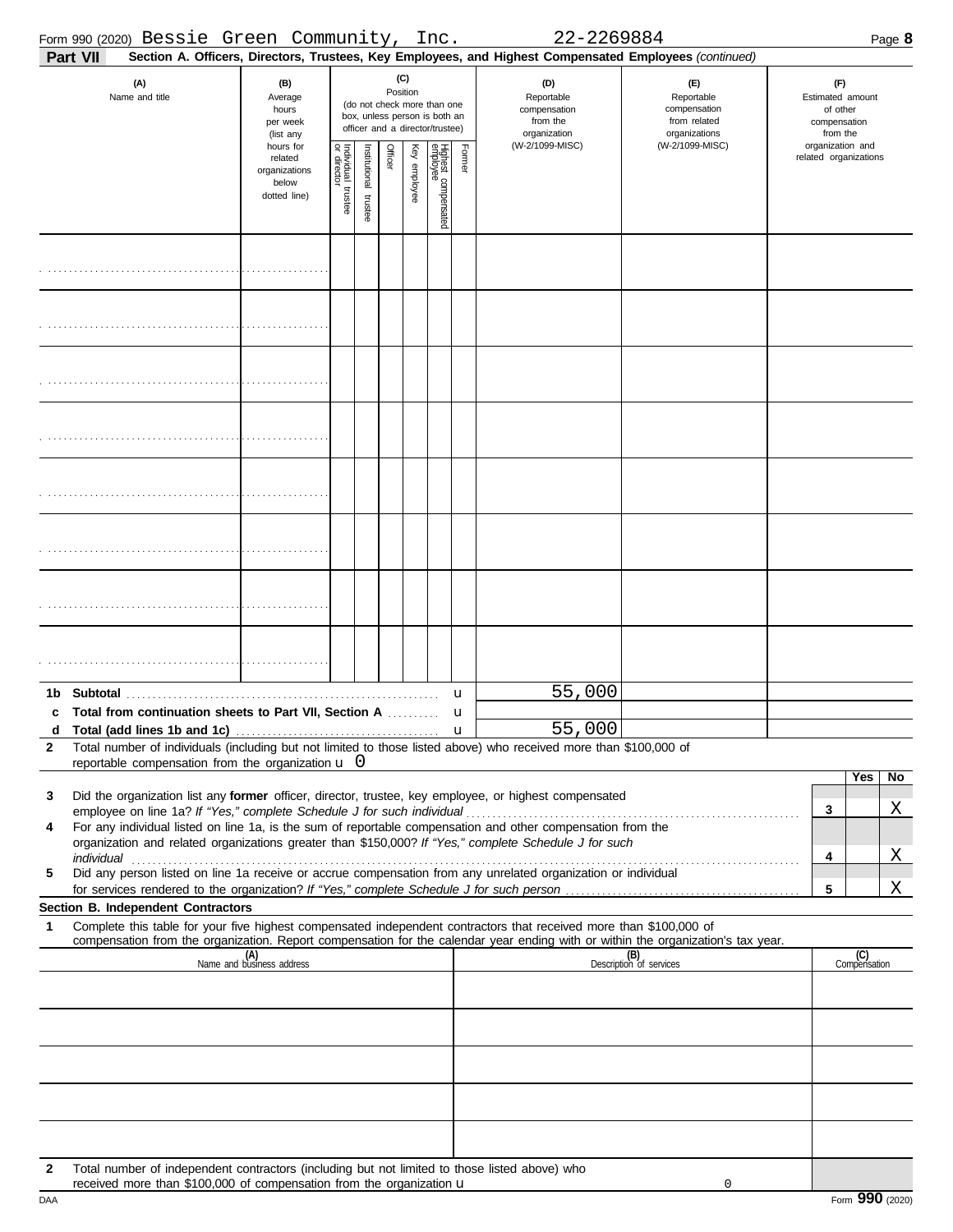|                  |                             | Form 990 (2020) Bessie Green Community, | 22-2269884 | Page 9 |
|------------------|-----------------------------|-----------------------------------------|------------|--------|
| <b>Part VIII</b> | <b>Statement of Revenue</b> |                                         |            |        |

Check if Schedule O contains a response or note to any line in this Part VIII . . . . . . . . . . . . . . . . . . . . . . . . . . . . . . . . . . . . . . . . . . . .

 $\Box$ 

|                                                                  |     |                                                       |          |                |                 |                      | (A)<br>Total revenue | (B)<br>Related or exempt<br>function revenue | (C)<br>Unrelated<br>business revenue | (D)<br>Revenue excluded<br>from tax under |
|------------------------------------------------------------------|-----|-------------------------------------------------------|----------|----------------|-----------------|----------------------|----------------------|----------------------------------------------|--------------------------------------|-------------------------------------------|
|                                                                  |     |                                                       |          |                |                 |                      |                      |                                              |                                      | sections 512-514                          |
|                                                                  |     | 1a Federated campaigns                                |          |                | 1a              |                      |                      |                                              |                                      |                                           |
|                                                                  |     | <b>b</b> Membership dues                              |          | .              | 1b              |                      |                      |                                              |                                      |                                           |
|                                                                  |     | c Fundraising events                                  |          |                | 1 <sub>c</sub>  |                      |                      |                                              |                                      |                                           |
|                                                                  |     | d Related organizations                               |          |                | 1 <sub>d</sub>  |                      |                      |                                              |                                      |                                           |
|                                                                  |     | <b>e</b> Government grants (contributions)            |          | .              | 1e              | 18,485               |                      |                                              |                                      |                                           |
|                                                                  |     | f All other contributions, gifts, grants,             |          |                |                 |                      |                      |                                              |                                      |                                           |
| <b>Contributions, Gifts, Grants</b><br>and Other Similar Amounts |     | and similar amounts not included above                |          |                | 1f              | 187,260              |                      |                                              |                                      |                                           |
|                                                                  |     | Noncash contributions included in lines 1a-1f         |          |                | 1g  \$          |                      |                      |                                              |                                      |                                           |
|                                                                  |     |                                                       |          |                |                 |                      | 205,745              |                                              |                                      |                                           |
|                                                                  |     |                                                       |          |                |                 | <b>Business Code</b> |                      |                                              |                                      |                                           |
|                                                                  | 2a  |                                                       |          |                |                 | 624200               | 17,800               | 17,800                                       |                                      |                                           |
| Program Service<br>Revenue                                       |     |                                                       |          |                |                 |                      |                      |                                              |                                      |                                           |
|                                                                  | c   |                                                       |          |                |                 |                      |                      |                                              |                                      |                                           |
|                                                                  |     |                                                       |          |                |                 |                      |                      |                                              |                                      |                                           |
|                                                                  |     |                                                       |          |                |                 |                      |                      |                                              |                                      |                                           |
|                                                                  |     | f All other program service revenue                   |          |                |                 |                      |                      |                                              |                                      |                                           |
|                                                                  |     |                                                       |          |                |                 | $\mathbf{u}$         | 17,800               |                                              |                                      |                                           |
|                                                                  | 3   | Investment income (including dividends, interest, and |          |                |                 |                      | 600                  |                                              |                                      | 600                                       |
|                                                                  |     | other similar amounts)                                |          |                |                 | u                    |                      |                                              |                                      |                                           |
|                                                                  | 4   | Income from investment of tax-exempt bond proceeds    |          |                |                 | u                    |                      |                                              |                                      |                                           |
|                                                                  | 5   |                                                       |          | (i) Real       |                 | u<br>(ii) Personal   |                      |                                              |                                      |                                           |
|                                                                  |     |                                                       |          |                |                 |                      |                      |                                              |                                      |                                           |
|                                                                  | 6а  | Gross rents                                           | 6a<br>6b |                |                 |                      |                      |                                              |                                      |                                           |
|                                                                  |     | Less: rental expenses<br>Rental inc. or (loss)        | 6с       |                |                 |                      |                      |                                              |                                      |                                           |
|                                                                  | d   |                                                       |          |                |                 | u                    |                      |                                              |                                      |                                           |
|                                                                  |     | <b>7a</b> Gross amount from                           |          | (i) Securities |                 | (ii) Other           |                      |                                              |                                      |                                           |
|                                                                  |     | sales of assets                                       | 7a       |                |                 |                      |                      |                                              |                                      |                                           |
|                                                                  |     | other than inventory<br><b>b</b> Less: cost or other  |          |                |                 |                      |                      |                                              |                                      |                                           |
|                                                                  |     | basis and sales exps.                                 | 7b       |                |                 |                      |                      |                                              |                                      |                                           |
| Revenue                                                          |     | c Gain or (loss)                                      | 7c       |                |                 |                      |                      |                                              |                                      |                                           |
|                                                                  |     |                                                       |          |                |                 | u                    |                      |                                              |                                      |                                           |
| Other                                                            |     | 8a Gross income from fundraising events               |          |                |                 |                      |                      |                                              |                                      |                                           |
|                                                                  |     |                                                       |          |                |                 |                      |                      |                                              |                                      |                                           |
|                                                                  |     | of contributions reported on line 1c).                |          |                |                 |                      |                      |                                              |                                      |                                           |
|                                                                  |     | See Part IV, line 18                                  |          |                | 8а              |                      |                      |                                              |                                      |                                           |
|                                                                  |     | <b>b</b> Less: direct expenses                        |          |                | 8b              |                      |                      |                                              |                                      |                                           |
|                                                                  |     |                                                       |          |                |                 |                      |                      |                                              |                                      |                                           |
|                                                                  |     | 9a Gross income from gaming activities.               |          |                |                 |                      |                      |                                              |                                      |                                           |
|                                                                  |     | See Part IV, line 19                                  |          |                | 9а              |                      |                      |                                              |                                      |                                           |
|                                                                  |     | <b>b</b> Less: direct expenses                        |          |                | 9 <sub>b</sub>  |                      |                      |                                              |                                      |                                           |
|                                                                  |     |                                                       |          |                |                 |                      |                      |                                              |                                      |                                           |
|                                                                  |     | 10a Gross sales of inventory, less                    |          |                |                 |                      |                      |                                              |                                      |                                           |
|                                                                  |     | returns and allowances                                |          | .              | 10a             |                      |                      |                                              |                                      |                                           |
|                                                                  |     | <b>b</b> Less: cost of goods sold $\ldots$            |          |                | 10 <sub>b</sub> |                      |                      |                                              |                                      |                                           |
|                                                                  |     |                                                       |          |                |                 | $\mathbf{u}$         |                      |                                              |                                      |                                           |
|                                                                  |     |                                                       |          |                |                 | <b>Business Code</b> |                      |                                              |                                      |                                           |
| Miscellaneous<br>Revenue                                         | 11a |                                                       |          |                |                 |                      |                      |                                              |                                      |                                           |
|                                                                  | b   |                                                       |          |                |                 |                      |                      |                                              |                                      |                                           |
|                                                                  |     |                                                       |          |                |                 |                      |                      |                                              |                                      |                                           |
|                                                                  | d   |                                                       |          |                |                 |                      |                      |                                              |                                      |                                           |
|                                                                  |     |                                                       |          |                |                 |                      | 224,145              |                                              | $\Omega$                             | 600                                       |
|                                                                  | 12  |                                                       |          |                |                 | $\mathbf{u}$         |                      | 17,800                                       |                                      |                                           |

Form **990** (2020)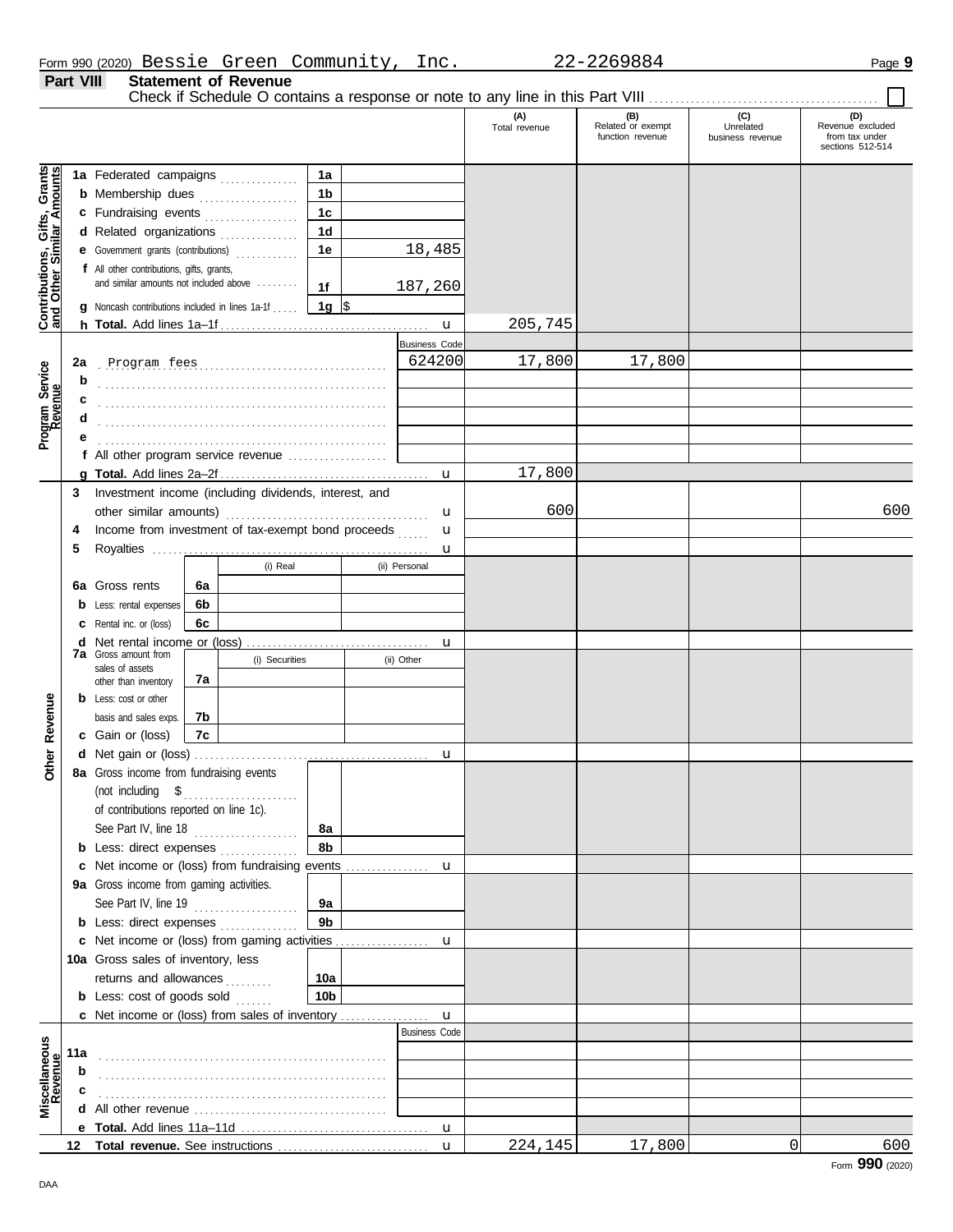**Part IX Statement of Functional Expenses**

|              | Section 501(c)(3) and 501(c)(4) organizations must complete all columns. All other organizations must complete column (A).<br>Check if Schedule O contains a response or note to any line in this Part IX                                                 |                       |                                    |                                    |                         |
|--------------|-----------------------------------------------------------------------------------------------------------------------------------------------------------------------------------------------------------------------------------------------------------|-----------------------|------------------------------------|------------------------------------|-------------------------|
|              |                                                                                                                                                                                                                                                           |                       |                                    | (C)                                | (D)                     |
|              | Do not include amounts reported on lines 6b,<br>7b, 8b, 9b, and 10b of Part VIII.                                                                                                                                                                         | (A)<br>Total expenses | (B)<br>Program service<br>expenses | Management and<br>general expenses | Fundraising<br>expenses |
| 1            | Grants and other assistance to domestic organizations                                                                                                                                                                                                     |                       |                                    |                                    |                         |
|              | and domestic governments. See Part IV, line 21                                                                                                                                                                                                            |                       |                                    |                                    |                         |
| $\mathbf{2}$ | Grants and other assistance to domestic                                                                                                                                                                                                                   |                       |                                    |                                    |                         |
|              | individuals. See Part IV, line 22                                                                                                                                                                                                                         |                       |                                    |                                    |                         |
| 3            | Grants and other assistance to foreign                                                                                                                                                                                                                    |                       |                                    |                                    |                         |
|              | organizations, foreign governments, and foreign                                                                                                                                                                                                           |                       |                                    |                                    |                         |
|              | individuals. See Part IV, lines 15 and 16                                                                                                                                                                                                                 |                       |                                    |                                    |                         |
| 4            | Benefits paid to or for members                                                                                                                                                                                                                           |                       |                                    |                                    |                         |
| 5            | Compensation of current officers, directors,                                                                                                                                                                                                              |                       |                                    |                                    |                         |
|              | trustees, and key employees                                                                                                                                                                                                                               | 55,000                | 44,000                             | 8,250                              | 2,750                   |
| 6            | Compensation not included above to disqualified                                                                                                                                                                                                           |                       |                                    |                                    |                         |
|              | persons (as defined under section 4958(f)(1)) and                                                                                                                                                                                                         |                       |                                    |                                    |                         |
|              | persons described in section 4958(c)(3)(B)                                                                                                                                                                                                                |                       |                                    |                                    |                         |
| 7            | Other salaries and wages<br>an an Dùbhlachd an Dùbhlachd a bhaile an Dùbhlachd an Dùbhlachd an Dùbhlachd an Dùbhlachd an Dùbhlachd an Dùbh                                                                                                                | 24,563                | 19,650                             | 3,684                              | 1,229                   |
| 8            | Pension plan accruals and contributions (include                                                                                                                                                                                                          |                       |                                    |                                    |                         |
|              | section 401(k) and 403(b) employer contributions)                                                                                                                                                                                                         |                       |                                    |                                    |                         |
| 9            | Other employee benefits                                                                                                                                                                                                                                   |                       |                                    |                                    |                         |
| 10           |                                                                                                                                                                                                                                                           | 2,628                 | 2,103                              | 394                                | 131                     |
| 11           | Fees for services (nonemployees):                                                                                                                                                                                                                         |                       |                                    |                                    |                         |
| a            | Management                                                                                                                                                                                                                                                |                       |                                    |                                    |                         |
| b            |                                                                                                                                                                                                                                                           |                       |                                    |                                    |                         |
|              |                                                                                                                                                                                                                                                           | 930                   |                                    | 930                                |                         |
| d            | Lobbying                                                                                                                                                                                                                                                  |                       |                                    |                                    |                         |
| е            | Professional fundraising services. See Part IV, line 17                                                                                                                                                                                                   |                       |                                    |                                    |                         |
| f            | Investment management fees                                                                                                                                                                                                                                |                       |                                    |                                    |                         |
| a            | Other. (If line 11g amount exceeds 10% of line 25, column                                                                                                                                                                                                 |                       |                                    |                                    |                         |
|              | (A) amount, list line 11g expenses on Schedule O.)                                                                                                                                                                                                        |                       |                                    |                                    |                         |
| 12           | Advertising and promotion                                                                                                                                                                                                                                 |                       |                                    |                                    | 196                     |
| 13           |                                                                                                                                                                                                                                                           | 3,947                 | 3,158                              | 593                                |                         |
| 14           | Information technology                                                                                                                                                                                                                                    |                       |                                    |                                    |                         |
| 15           |                                                                                                                                                                                                                                                           | 3,105                 | 2,484                              | 466                                | 155                     |
| 16<br>17     |                                                                                                                                                                                                                                                           |                       |                                    |                                    |                         |
| 18           | Payments of travel or entertainment expenses                                                                                                                                                                                                              |                       |                                    |                                    |                         |
|              | for any federal, state, or local public officials                                                                                                                                                                                                         |                       |                                    |                                    |                         |
| 19           | Conferences, conventions, and meetings                                                                                                                                                                                                                    |                       |                                    |                                    |                         |
| 20           | $\textbf{Interest} \hspace{0.05in} \ldots \hspace{0.05in} \ldots \hspace{0.05in} \ldots \hspace{0.05in} \ldots \hspace{0.05in} \ldots \hspace{0.05in} \ldots \hspace{0.05in} \ldots \hspace{0.05in} \ldots \hspace{0.05in} \ldots \hspace{0.05in} \ldots$ |                       |                                    |                                    |                         |
| 21           |                                                                                                                                                                                                                                                           |                       |                                    |                                    |                         |
| 22           | Depreciation, depletion, and amortization                                                                                                                                                                                                                 | 789                   | 631                                | 118                                | 40                      |
| 23           |                                                                                                                                                                                                                                                           | 1,971                 | 1,576                              | 296                                | 99                      |
| 24           | Other expenses. Itemize expenses not covered                                                                                                                                                                                                              |                       |                                    |                                    |                         |
|              | above (List miscellaneous expenses on line 24e. If                                                                                                                                                                                                        |                       |                                    |                                    |                         |
|              | line 24e amount exceeds 10% of line 25, column                                                                                                                                                                                                            |                       |                                    |                                    |                         |
|              | (A) amount, list line 24e expenses on Schedule O.)                                                                                                                                                                                                        |                       |                                    |                                    |                         |
| a            | Food and supply assistanc                                                                                                                                                                                                                                 | 76,711                | 76,711                             |                                    |                         |
| b            | Consulting                                                                                                                                                                                                                                                | 28,040                | 22,432                             | 4,206                              | 1,402                   |
| c            | Other assitance                                                                                                                                                                                                                                           | 11,200                | 11,200                             |                                    |                         |
| d            | Miscellaneous                                                                                                                                                                                                                                             | 2,731                 | 2,185                              | 410                                | 136                     |
| е            | All other expenses                                                                                                                                                                                                                                        | 1,756                 | 1,405                              | 176                                | 175                     |
| 25           | Total functional expenses. Add lines 1 through 24e                                                                                                                                                                                                        | 213,371               | 187,535                            | 19,523                             | 6,313                   |
| 26           | Joint costs. Complete this line only if the<br>organization reported in column (B) joint costs<br>from a combined educational campaign and                                                                                                                |                       |                                    |                                    |                         |
|              | fundraising solicitation. Check here $\mathbf{u}$<br>$\overline{\phantom{a}}$ if<br>following SOP 98-2 (ASC 958-720)                                                                                                                                      |                       |                                    |                                    |                         |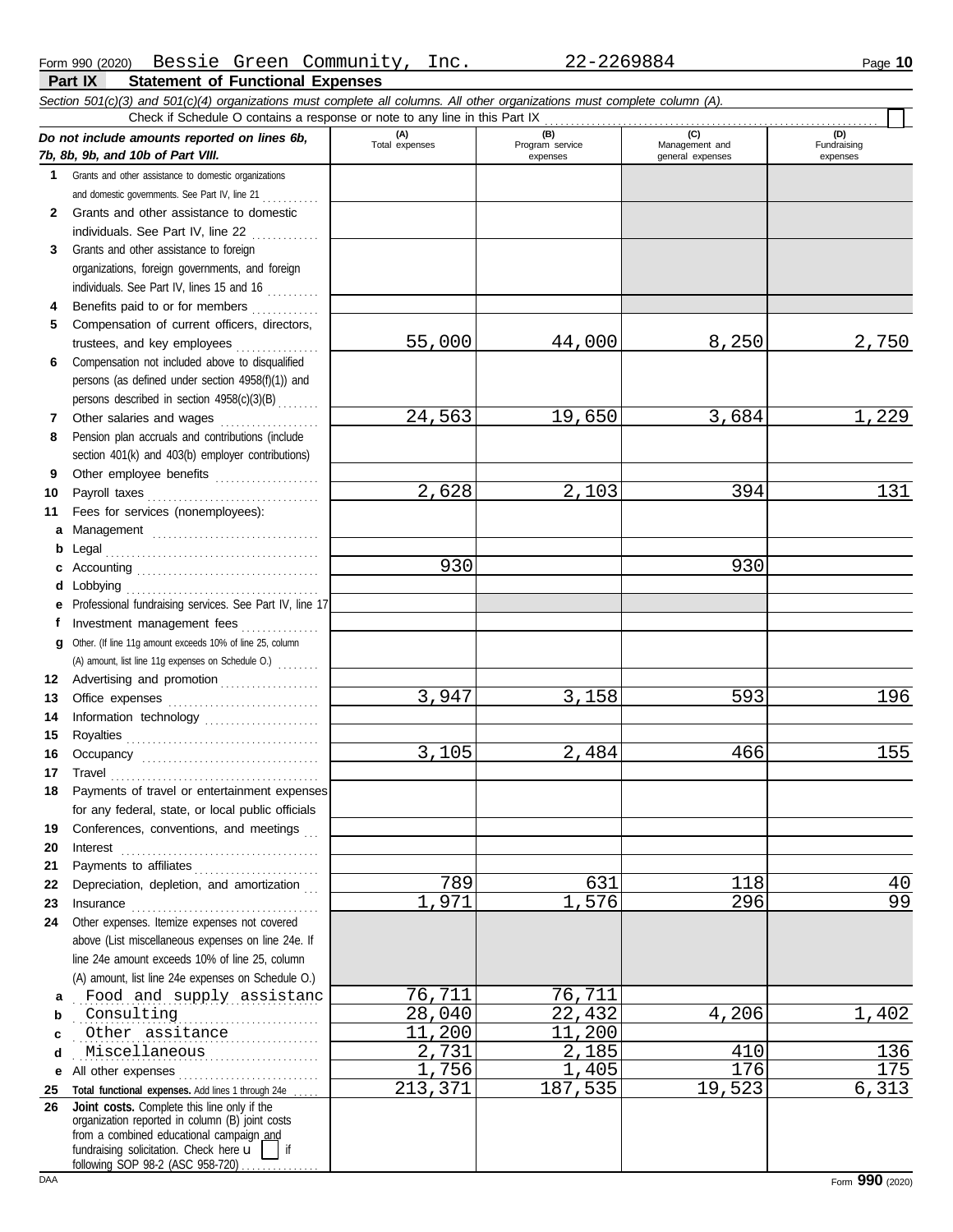|                         |          |                                                                                                                                          |                                                                           |                                            | (A)<br>Beginning of year |                | (B)<br>End of year       |  |  |  |  |
|-------------------------|----------|------------------------------------------------------------------------------------------------------------------------------------------|---------------------------------------------------------------------------|--------------------------------------------|--------------------------|----------------|--------------------------|--|--|--|--|
|                         | 1        | Cash-non-interest-bearing                                                                                                                |                                                                           |                                            | 98, 366                  | $\mathbf{1}$   | 110, 158                 |  |  |  |  |
|                         | 2        |                                                                                                                                          |                                                                           |                                            |                          | $\mathbf{2}$   |                          |  |  |  |  |
|                         | 3        |                                                                                                                                          |                                                                           |                                            |                          | 3              |                          |  |  |  |  |
|                         | 4        | Accounts receivable, net                                                                                                                 |                                                                           |                                            |                          | 4              |                          |  |  |  |  |
|                         | 5        | Loans and other receivables from any current or former officer, director,                                                                |                                                                           |                                            |                          |                |                          |  |  |  |  |
|                         |          | trustee, key employee, creator or founder, substantial contributor, or 35%                                                               |                                                                           |                                            |                          |                |                          |  |  |  |  |
|                         |          | controlled entity or family member of any of these persons                                                                               |                                                                           |                                            |                          | 5              |                          |  |  |  |  |
|                         | 6        | Loans and other receivables from other disqualified persons (as defined                                                                  |                                                                           |                                            |                          |                |                          |  |  |  |  |
|                         |          |                                                                                                                                          | under section 4958(f)(1)), and persons described in section 4958(c)(3)(B) |                                            |                          |                |                          |  |  |  |  |
| Assets                  | 7        |                                                                                                                                          |                                                                           |                                            |                          | $\overline{7}$ |                          |  |  |  |  |
|                         | 8        | Inventories for sale or use                                                                                                              |                                                                           |                                            |                          | 8              |                          |  |  |  |  |
|                         | 9        |                                                                                                                                          |                                                                           |                                            |                          | 9              |                          |  |  |  |  |
|                         |          | 10a Land, buildings, and equipment: cost or other                                                                                        |                                                                           |                                            |                          |                |                          |  |  |  |  |
|                         |          |                                                                                                                                          |                                                                           |                                            |                          |                |                          |  |  |  |  |
|                         |          |                                                                                                                                          |                                                                           | $\frac{74,850}{72,503}$                    | 3,136                    | 10c            | 2,347                    |  |  |  |  |
|                         | 11       |                                                                                                                                          |                                                                           |                                            |                          | 11             |                          |  |  |  |  |
|                         | 12       |                                                                                                                                          |                                                                           |                                            |                          | 12             |                          |  |  |  |  |
|                         | 13       |                                                                                                                                          |                                                                           |                                            |                          | 13             |                          |  |  |  |  |
|                         | 14       | Intangible assets                                                                                                                        |                                                                           |                                            |                          | 14             |                          |  |  |  |  |
|                         | 15       | Other assets. See Part IV, line 11                                                                                                       |                                                                           |                                            |                          | 15             |                          |  |  |  |  |
|                         | 16       |                                                                                                                                          |                                                                           |                                            | 101,502                  | 16             |                          |  |  |  |  |
|                         | 17       |                                                                                                                                          |                                                                           |                                            | $\overline{3}$ , 614     | 17             | $\frac{112,505}{3,843}$  |  |  |  |  |
|                         | 18       | Grants payable                                                                                                                           |                                                                           |                                            |                          | 18             |                          |  |  |  |  |
|                         | 19       | Deferred revenue                                                                                                                         |                                                                           |                                            | 19                       |                |                          |  |  |  |  |
|                         | 20       | Tax-exempt bond liabilities                                                                                                              |                                                                           |                                            | 20                       |                |                          |  |  |  |  |
|                         | 21       | Escrow or custodial account liability. Complete Part IV of Schedule D                                                                    |                                                                           |                                            |                          | 21             |                          |  |  |  |  |
|                         | 22       | Loans and other payables to any current or former officer, director,                                                                     |                                                                           | <u> 1999 - Johann John Stoff, market f</u> |                          |                |                          |  |  |  |  |
| Liabilities             |          |                                                                                                                                          |                                                                           |                                            |                          |                |                          |  |  |  |  |
|                         |          | trustee, key employee, creator or founder, substantial contributor, or 35%<br>controlled entity or family member of any of these persons |                                                                           |                                            |                          | 22             |                          |  |  |  |  |
|                         | 23       |                                                                                                                                          |                                                                           |                                            |                          | 23             |                          |  |  |  |  |
|                         |          | Secured mortgages and notes payable to unrelated third parties [111] Secured mortgages and notes payable to unrelated third parties      |                                                                           |                                            |                          |                |                          |  |  |  |  |
|                         | 24<br>25 | Other liabilities (including federal income tax, payables to related third                                                               |                                                                           |                                            |                          | 24             |                          |  |  |  |  |
|                         |          | parties, and other liabilities not included on lines 17-24). Complete Part X                                                             |                                                                           |                                            |                          |                |                          |  |  |  |  |
|                         |          |                                                                                                                                          |                                                                           |                                            |                          |                |                          |  |  |  |  |
|                         |          |                                                                                                                                          |                                                                           |                                            | 3,614                    | 25             | 3,843                    |  |  |  |  |
|                         | 26       | Organizations that follow FASB ASC 958, check here $\mathbf{u}$ $ \mathrm{X} $                                                           |                                                                           |                                            |                          | 26             |                          |  |  |  |  |
|                         |          |                                                                                                                                          |                                                                           |                                            |                          |                |                          |  |  |  |  |
|                         |          | and complete lines 27, 28, 32, and 33.                                                                                                   |                                                                           |                                            | 97,888                   |                |                          |  |  |  |  |
|                         | 27       | Net assets without donor restrictions                                                                                                    |                                                                           |                                            |                          | 27             | <u> 100,550</u><br>8,112 |  |  |  |  |
|                         | 28       | Net assets with donor restrictions                                                                                                       |                                                                           |                                            |                          | 28             |                          |  |  |  |  |
|                         |          | Organizations that do not follow FASB ASC 958, check here u                                                                              |                                                                           |                                            |                          |                |                          |  |  |  |  |
| Assets or Fund Balances |          | and complete lines 29 through 33.                                                                                                        |                                                                           |                                            |                          |                |                          |  |  |  |  |
|                         | 29       | Capital stock or trust principal, or current funds                                                                                       |                                                                           |                                            |                          | 29             |                          |  |  |  |  |
|                         | 30       |                                                                                                                                          |                                                                           |                                            |                          | 30             |                          |  |  |  |  |
|                         | 31       | Retained earnings, endowment, accumulated income, or other funds                                                                         |                                                                           |                                            |                          | 31             |                          |  |  |  |  |
| ğ                       | 32       | Total net assets or fund balances                                                                                                        |                                                                           |                                            | 97,888                   | 32             | 108,662                  |  |  |  |  |
|                         | 33       |                                                                                                                                          |                                                                           |                                            | 101,502                  | 33             | 112,505                  |  |  |  |  |

Form **990** (2020)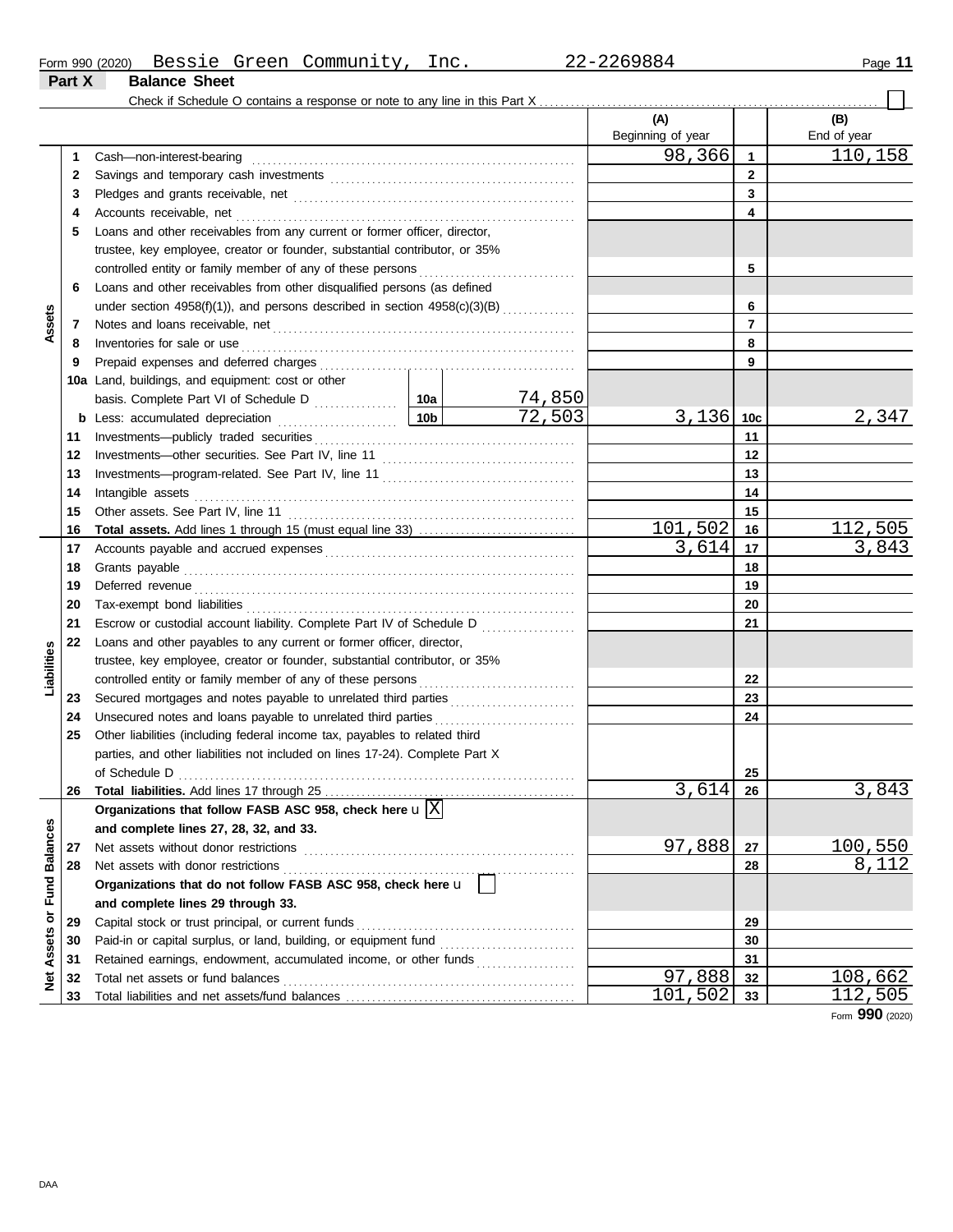|  | Form 990 | (2020) ،<br>Bessie | Greer | Community | ຳ<br>. | 9884<br>46<br><i></i> | Page |
|--|----------|--------------------|-------|-----------|--------|-----------------------|------|
|--|----------|--------------------|-------|-----------|--------|-----------------------|------|

|    | Part XI<br><b>Reconciliation of Net Assets</b>                                                                        |                         |                |                 |    |
|----|-----------------------------------------------------------------------------------------------------------------------|-------------------------|----------------|-----------------|----|
|    |                                                                                                                       |                         |                |                 |    |
| 1. |                                                                                                                       |                         |                | 224, 145        |    |
| 2  |                                                                                                                       | $\mathbf{2}$            |                | 213,371         |    |
| 3  |                                                                                                                       | $\mathbf{3}$            |                | 10,774          |    |
| 4  |                                                                                                                       | $\overline{\mathbf{4}}$ |                | 97,888          |    |
| 5  |                                                                                                                       | 5                       |                |                 |    |
| 6  |                                                                                                                       | 6                       |                |                 |    |
| 7  | Investment expenses                                                                                                   | $\overline{7}$          |                |                 |    |
| 8  | Prior period adjustments                                                                                              | 8                       |                |                 |    |
| 9  | Other changes in net assets or fund balances (explain on Schedule O)                                                  | 9                       |                |                 |    |
| 10 | Net assets or fund balances at end of year. Combine lines 3 through 9 (must equal Part X, line                        |                         |                |                 |    |
|    | $32$ , column $(B)$ )                                                                                                 | 10                      |                | 108,662         |    |
|    | <b>Financial Statements and Reporting</b><br>Part XII                                                                 |                         |                |                 |    |
|    |                                                                                                                       |                         |                |                 |    |
|    |                                                                                                                       |                         |                | <b>Yes</b>      | No |
| 1  | ΙXΙ<br>Accounting method used to prepare the Form 990:<br>Cash<br>Accrual<br>Other                                    |                         |                |                 |    |
|    | If the organization changed its method of accounting from a prior year or checked "Other," explain in                 |                         |                |                 |    |
|    | Schedule O.                                                                                                           |                         |                |                 |    |
|    | 2a Were the organization's financial statements compiled or reviewed by an independent accountant?                    |                         | 2a             | Χ               |    |
|    | If "Yes," check a box below to indicate whether the financial statements for the year were compiled or                |                         |                |                 |    |
|    | reviewed on a separate basis, consolidated basis, or both:                                                            |                         |                |                 |    |
|    | X  Separate basis<br>  Consolidated basis<br>Both consolidated and separate basis                                     |                         |                |                 |    |
|    | <b>b</b> Were the organization's financial statements audited by an independent accountant?                           |                         | 2b             |                 | х  |
|    | If "Yes," check a box below to indicate whether the financial statements for the year were audited on a               |                         |                |                 |    |
|    | separate basis, consolidated basis, or both:                                                                          |                         |                |                 |    |
|    | Separate basis<br>Consolidated basis<br>  Both consolidated and separate basis                                        |                         |                |                 |    |
|    | c If "Yes" to line 2a or 2b, does the organization have a committee that assumes responsibility for oversight of      |                         |                |                 |    |
|    |                                                                                                                       |                         | 2c             |                 |    |
|    | If the organization changed either its oversight process or selection process during the tax year, explain on         |                         |                |                 |    |
|    | Schedule O.                                                                                                           |                         |                |                 |    |
|    | 3a As a result of a federal award, was the organization required to undergo an audit or audits as set forth in the    |                         |                |                 |    |
|    | Single Audit Act and OMB Circular A-133?                                                                              |                         | 3a             |                 | Χ  |
|    | <b>b</b> If "Yes," did the organization undergo the required audit or audits? If the organization did not undergo the |                         |                |                 |    |
|    | required audit or audits, explain why on Schedule O and describe any steps taken to undergo such audits               |                         | 3 <sub>b</sub> |                 |    |
|    |                                                                                                                       |                         |                | Form 990 (2020) |    |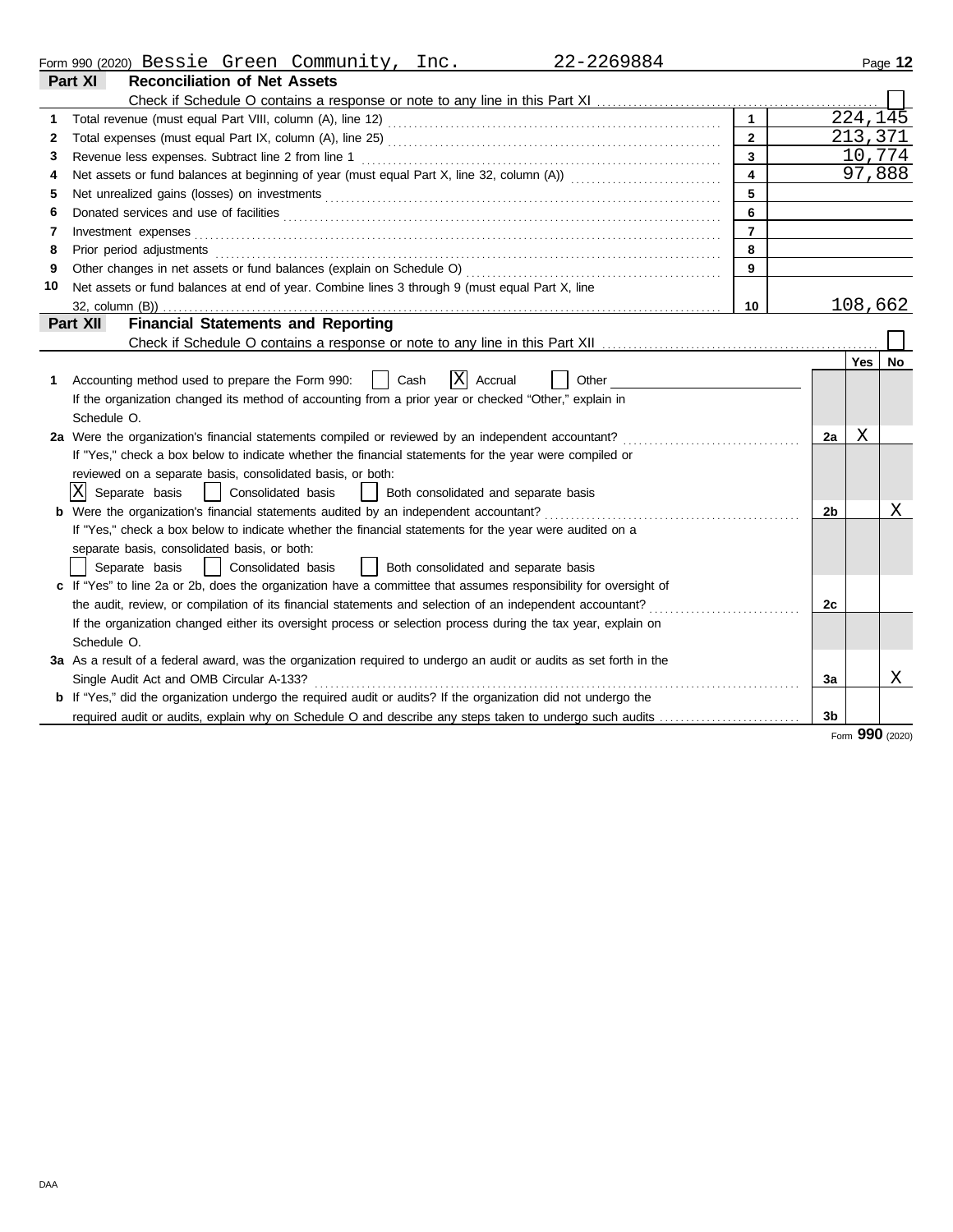| <b>SCHEDULE A</b>                     |                                                            | <b>Public Charity Status and Public Support</b>                                                                                                                                                                                                                 |                                                      |    |                                        | OMB No. 1545-0047                    |  |  |  |
|---------------------------------------|------------------------------------------------------------|-----------------------------------------------------------------------------------------------------------------------------------------------------------------------------------------------------------------------------------------------------------------|------------------------------------------------------|----|----------------------------------------|--------------------------------------|--|--|--|
| (Form 990 or 990-EZ)                  |                                                            | Complete if the organization is a section 501(c)(3) organization or a section 4947(a)(1) nonexempt charitable trust.                                                                                                                                            |                                                      |    |                                        |                                      |  |  |  |
| Department of the Treasury            |                                                            | u Attach to Form 990 or Form 990-EZ.                                                                                                                                                                                                                            | Open to Public                                       |    |                                        |                                      |  |  |  |
| Internal Revenue Service              |                                                            | <b>u</b> Go to www.irs.gov/Form990 for instructions and the latest information.                                                                                                                                                                                 |                                                      |    |                                        | Inspection                           |  |  |  |
| Name of the organization              |                                                            |                                                                                                                                                                                                                                                                 |                                                      |    | Employer identification number         |                                      |  |  |  |
| Part I                                |                                                            | Bessie Green Community, Inc.<br>Reason for Public Charity Status. (All organizations must complete this part.) See instructions.                                                                                                                                |                                                      |    | 22-2269884                             |                                      |  |  |  |
|                                       |                                                            | The organization is not a private foundation because it is: (For lines 1 through 12, check only one box.)                                                                                                                                                       |                                                      |    |                                        |                                      |  |  |  |
| 1                                     |                                                            | A church, convention of churches, or association of churches described in section 170(b)(1)(A)(i).                                                                                                                                                              |                                                      |    |                                        |                                      |  |  |  |
| $\mathbf 2$                           |                                                            | A school described in section 170(b)(1)(A)(ii). (Attach Schedule E (Form 990 or 990-EZ).)                                                                                                                                                                       |                                                      |    |                                        |                                      |  |  |  |
| 3                                     |                                                            | A hospital or a cooperative hospital service organization described in section 170(b)(1)(A)(iii).                                                                                                                                                               |                                                      |    |                                        |                                      |  |  |  |
| 4                                     |                                                            | A medical research organization operated in conjunction with a hospital described in section 170(b)(1)(A)(iii). Enter the hospital's name,                                                                                                                      |                                                      |    |                                        |                                      |  |  |  |
| city, and state:                      |                                                            |                                                                                                                                                                                                                                                                 |                                                      |    |                                        |                                      |  |  |  |
| 5                                     | section 170(b)(1)(A)(iv). (Complete Part II.)              | An organization operated for the benefit of a college or university owned or operated by a governmental unit described in                                                                                                                                       |                                                      |    |                                        |                                      |  |  |  |
| 6                                     |                                                            | A federal, state, or local government or governmental unit described in section 170(b)(1)(A)(v).                                                                                                                                                                |                                                      |    |                                        |                                      |  |  |  |
| ΙX<br>7                               |                                                            | An organization that normally receives a substantial part of its support from a governmental unit or from the general public                                                                                                                                    |                                                      |    |                                        |                                      |  |  |  |
|                                       | described in section 170(b)(1)(A)(vi). (Complete Part II.) |                                                                                                                                                                                                                                                                 |                                                      |    |                                        |                                      |  |  |  |
| 8<br>9                                |                                                            | A community trust described in section 170(b)(1)(A)(vi). (Complete Part II.)<br>An agricultural research organization described in section 170(b)(1)(A)(ix) operated in conjunction with a land-grant college                                                   |                                                      |    |                                        |                                      |  |  |  |
|                                       |                                                            | or university or a non-land-grant college of agriculture (see instructions). Enter the name, city, and state of the college or                                                                                                                                  |                                                      |    |                                        |                                      |  |  |  |
| university:                           |                                                            |                                                                                                                                                                                                                                                                 |                                                      |    |                                        |                                      |  |  |  |
| 10                                    |                                                            | An organization that normally receives: (1) more than 33 1/3% of its support from contributions, membership fees, and gross                                                                                                                                     |                                                      |    |                                        |                                      |  |  |  |
|                                       |                                                            | receipts from activities related to its exempt functions, subject to certain exceptions; and (2) no more than 331/3% of its<br>support from gross investment income and unrelated business taxable income (less section 511 tax) from businesses                |                                                      |    |                                        |                                      |  |  |  |
|                                       |                                                            | acquired by the organization after June 30, 1975. See section 509(a)(2). (Complete Part III.)                                                                                                                                                                   |                                                      |    |                                        |                                      |  |  |  |
| 11                                    |                                                            | An organization organized and operated exclusively to test for public safety. See section 509(a)(4).                                                                                                                                                            |                                                      |    |                                        |                                      |  |  |  |
| 12                                    |                                                            | An organization organized and operated exclusively for the benefit of, to perform the functions of, or to carry out the purposes<br>of one or more publicly supported organizations described in section 509(a)(1) or section 509(a)(2). See section 509(a)(3). |                                                      |    |                                        |                                      |  |  |  |
|                                       |                                                            | Check the box in lines 12a through 12d that describes the type of supporting organization and complete lines 12e, 12f, and 12g.                                                                                                                                 |                                                      |    |                                        |                                      |  |  |  |
| a                                     |                                                            | Type I. A supporting organization operated, supervised, or controlled by its supported organization(s), typically by giving                                                                                                                                     |                                                      |    |                                        |                                      |  |  |  |
|                                       |                                                            | the supported organization(s) the power to regularly appoint or elect a majority of the directors or trustees of the                                                                                                                                            |                                                      |    |                                        |                                      |  |  |  |
| b                                     |                                                            | supporting organization. You must complete Part IV, Sections A and B.<br>Type II. A supporting organization supervised or controlled in connection with its supported organization(s), by having                                                                |                                                      |    |                                        |                                      |  |  |  |
|                                       |                                                            | control or management of the supporting organization vested in the same persons that control or manage the supported                                                                                                                                            |                                                      |    |                                        |                                      |  |  |  |
|                                       |                                                            | organization(s). You must complete Part IV, Sections A and C.                                                                                                                                                                                                   |                                                      |    |                                        |                                      |  |  |  |
| c                                     |                                                            | Type III functionally integrated. A supporting organization operated in connection with, and functionally integrated with,<br>its supported organization(s) (see instructions). You must complete Part IV, Sections A, D, and E.                                |                                                      |    |                                        |                                      |  |  |  |
| d                                     |                                                            | Type III non-functionally integrated. A supporting organization operated in connection with its supported organization(s)                                                                                                                                       |                                                      |    |                                        |                                      |  |  |  |
|                                       |                                                            | that is not functionally integrated. The organization generally must satisfy a distribution requirement and an attentiveness                                                                                                                                    |                                                      |    |                                        |                                      |  |  |  |
|                                       |                                                            | requirement (see instructions). You must complete Part IV, Sections A and D, and Part V.                                                                                                                                                                        |                                                      |    |                                        |                                      |  |  |  |
| е                                     |                                                            | Check this box if the organization received a written determination from the IRS that it is a Type I, Type II, Type III<br>functionally integrated, or Type III non-functionally integrated supporting organization.                                            |                                                      |    |                                        |                                      |  |  |  |
| f                                     | Enter the number of supported organizations                |                                                                                                                                                                                                                                                                 |                                                      |    |                                        |                                      |  |  |  |
| g                                     |                                                            | Provide the following information about the supported organization(s).                                                                                                                                                                                          |                                                      |    |                                        |                                      |  |  |  |
| (i) Name of supported<br>organization | (ii) EIN                                                   | (iii) Type of organization<br>(described on lines 1-10                                                                                                                                                                                                          | (iv) Is the organization<br>listed in your governing |    | (v) Amount of monetary<br>support (see | (vi) Amount of<br>other support (see |  |  |  |
|                                       |                                                            | above (see instructions))                                                                                                                                                                                                                                       | document?                                            |    | instructions)                          | instructions)                        |  |  |  |
|                                       |                                                            |                                                                                                                                                                                                                                                                 | Yes                                                  | No |                                        |                                      |  |  |  |
| (A)                                   |                                                            |                                                                                                                                                                                                                                                                 |                                                      |    |                                        |                                      |  |  |  |
| (B)                                   |                                                            |                                                                                                                                                                                                                                                                 |                                                      |    |                                        |                                      |  |  |  |
|                                       |                                                            |                                                                                                                                                                                                                                                                 |                                                      |    |                                        |                                      |  |  |  |
| (C)                                   |                                                            |                                                                                                                                                                                                                                                                 |                                                      |    |                                        |                                      |  |  |  |
|                                       |                                                            |                                                                                                                                                                                                                                                                 |                                                      |    |                                        |                                      |  |  |  |
| (D)                                   |                                                            |                                                                                                                                                                                                                                                                 |                                                      |    |                                        |                                      |  |  |  |
|                                       |                                                            |                                                                                                                                                                                                                                                                 |                                                      |    |                                        |                                      |  |  |  |
| (E)                                   |                                                            |                                                                                                                                                                                                                                                                 |                                                      |    |                                        |                                      |  |  |  |
| Total                                 |                                                            |                                                                                                                                                                                                                                                                 |                                                      |    |                                        |                                      |  |  |  |
|                                       |                                                            | For Paperwork Reduction Act Notice, see the Instructions for Form 990 or 990-F7                                                                                                                                                                                 |                                                      |    |                                        | Schedule A (Form 990 or 990-F7) 2020 |  |  |  |

**For Paperwork Reduction Act Notice, see the Instructions for Form 990 or 990-EZ.**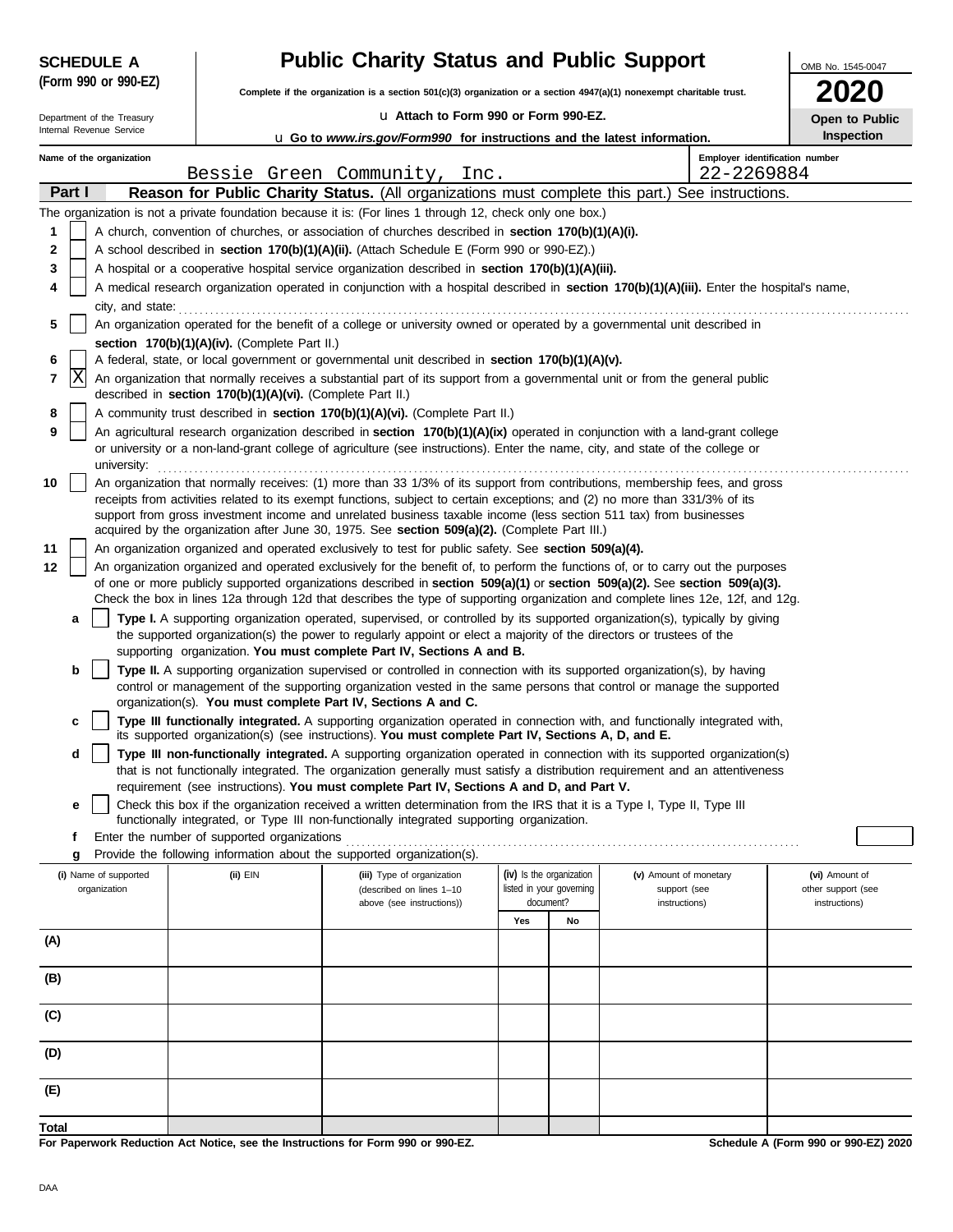governmental unit or publicly **Section A. Public Support** Gross income from interest, dividends, line 1 that exceeds 2% of the amount supported organization) included on each person (other than a The portion of total contributions by **Total.** Add lines 1 through 3 . . . . . . . . . . The value of services or facilities to or expended on its behalf . . . . . . . . . . . . organization's benefit and either paid Tax revenues levied for the Amounts from line 4 . . . . . . . . . . . . . . . . . . . . . Public support. Subtract line 5 from line 4 ... include any "unusual grants.") . . . . . . . . . . membership fees received. (Do not Gifts, grants, contributions, and Schedule A (Form 990 or 990-EZ) 2020 Page **2** Bessie Green Community, Inc. 22-2269884 **(a)** 2016 **(b)** 2017 **(c)** 2018 **(d)** 2019 **(e)** 2020 (Complete only if you checked the box on line 5, 7, or 8 of Part I or if the organization failed to qualify under **Part II** Support Schedule for Organizations Described in Sections 170(b)(1)(A)(iv) and 170(b)(1)(A)(vi) **Calendar year (or fiscal year beginning in) <b>u** (a) 2016 (b) 2017 (c) 2018 (d) 2019 (e) 2020 (f) Total furnished by a governmental unit to the organization without charge *. . . . . . . .* . . . Part III. If the organization fails to qualify under the tests listed below, please complete Part III.) **(a)** 2016 shown on line 11, column (f) . . . . . . . . . . . . u **(b)** 2017 **(c)** 2018 **(d)** 2019 **(e)** 2020  $\overline{u}$ 

| 1        | Gifts, grants, contributions, and<br>membership fees received. (Do not<br>include any "unusual grants.")<br>.                                                                                                      | 26,375   | 145,592  | 120,108    | 130,327    | 205,745                              | 628,147                            |
|----------|--------------------------------------------------------------------------------------------------------------------------------------------------------------------------------------------------------------------|----------|----------|------------|------------|--------------------------------------|------------------------------------|
| 2        | Tax revenues levied for the<br>organization's benefit and either paid<br>to or expended on its behalf<br>.                                                                                                         |          |          |            |            |                                      |                                    |
| 3        | The value of services or facilities<br>furnished by a governmental unit to the<br>organization without charge                                                                                                      |          |          |            |            |                                      |                                    |
| 4        | Total. Add lines 1 through 3                                                                                                                                                                                       | 26,375   | 145,592  | 120,108    | 130,327    | 205,745                              | 628,147                            |
| 5        | The portion of total contributions by<br>each person (other than a<br>governmental unit or publicly<br>supported organization) included on<br>line 1 that exceeds 2% of the amount<br>shown on line 11, column (f) |          |          |            |            |                                      |                                    |
| 6        | Public support. Subtract line 5 from line 4                                                                                                                                                                        |          |          |            |            |                                      | 294,596<br>333,551                 |
|          | <b>Section B. Total Support</b>                                                                                                                                                                                    |          |          |            |            |                                      |                                    |
|          | Calendar year (or fiscal year beginning in)<br>u                                                                                                                                                                   | (a) 2016 | (b) 2017 | $(c)$ 2018 | $(d)$ 2019 | (e) 2020                             | (f) Total                          |
| 7        | Amounts from line 4<br>.                                                                                                                                                                                           | 26,375   | 145,592  | 120,108    | 130,327    | 205,745                              | 628,147                            |
| 8        | Gross income from interest, dividends,<br>payments received on securities loans,<br>rents, royalties, and income from<br>similar sources                                                                           |          | 21       | 132        | 1,128      | 600                                  | 1,881                              |
| 9        | Net income from unrelated business<br>activities, whether or not the business<br>is regularly carried on                                                                                                           |          |          |            |            |                                      |                                    |
| 10       | Other income. Do not include gain or<br>loss from the sale of capital assets                                                                                                                                       |          |          |            |            |                                      |                                    |
| 11       | Total support. Add lines 7 through 10                                                                                                                                                                              |          |          |            |            |                                      | 630,028                            |
| 12       | Gross receipts from related activities, etc. (see instructions)                                                                                                                                                    |          |          |            |            | $12 \,$                              | 17,800                             |
| 13       | First 5 years. If the Form 990 is for the organization's first, second, third, fourth, or fifth tax year as a section 501(c)(3)                                                                                    |          |          |            |            |                                      |                                    |
|          | organization, check this box and stop here<br>Section C. Computation of Public Support Percentage                                                                                                                  |          |          |            |            |                                      |                                    |
|          |                                                                                                                                                                                                                    |          |          |            |            |                                      |                                    |
| 14<br>15 | Public support percentage from 2019 Schedule A, Part II, line 14                                                                                                                                                   |          |          |            |            | 14<br>15                             | 52.94%                             |
| 16a      | 33 1/3% support test-2020. If the organization did not check the box on line 13, and line 14 is 33 1/3% or more, check this                                                                                        |          |          |            |            |                                      | 47.61%                             |
|          |                                                                                                                                                                                                                    |          |          |            |            |                                      | $\blacktriangleright \overline{X}$ |
| b        | box and stop here. The organization qualifies as a publicly supported organization<br>33 1/3% support test-2019. If the organization did not check a box on line 13 or 16a, and line 15 is 33 1/3% or more, check  |          |          |            |            |                                      |                                    |
|          |                                                                                                                                                                                                                    |          |          |            |            |                                      |                                    |
| 17a      | 10%-facts-and-circumstances test-2020. If the organization did not check a box on line 13, 16a, or 16b, and line 14 is                                                                                             |          |          |            |            |                                      |                                    |
|          | 10% or more, and if the organization meets the "facts-and-circumstances" test, check this box and stop here. Explain in                                                                                            |          |          |            |            |                                      |                                    |
|          | Part VI how the organization meets the "facts-and-circumstances" test. The organization qualifies as a publicly supported<br>organization                                                                          |          |          |            |            |                                      |                                    |
| b        | 10%-facts-and-circumstances test-2019. If the organization did not check a box on line 13, 16a, 16b, or 17a, and line                                                                                              |          |          |            |            |                                      |                                    |
|          | 15 is 10% or more, and if the organization meets the "facts-and-circumstances" test, check this box and stop here. Explain                                                                                         |          |          |            |            |                                      |                                    |
|          | in Part VI how the organization meets the "facts-and-circumstances" test. The organization qualifies as a publicly supported                                                                                       |          |          |            |            |                                      |                                    |
| 18       | Private foundation. If the organization did not check a box on line 13, 16a, 16b, 17a, or 17b, check this box and see<br>instructions                                                                              |          |          |            |            |                                      |                                    |
|          |                                                                                                                                                                                                                    |          |          |            |            | Schedule A (Form 990 or 990-EZ) 2020 |                                    |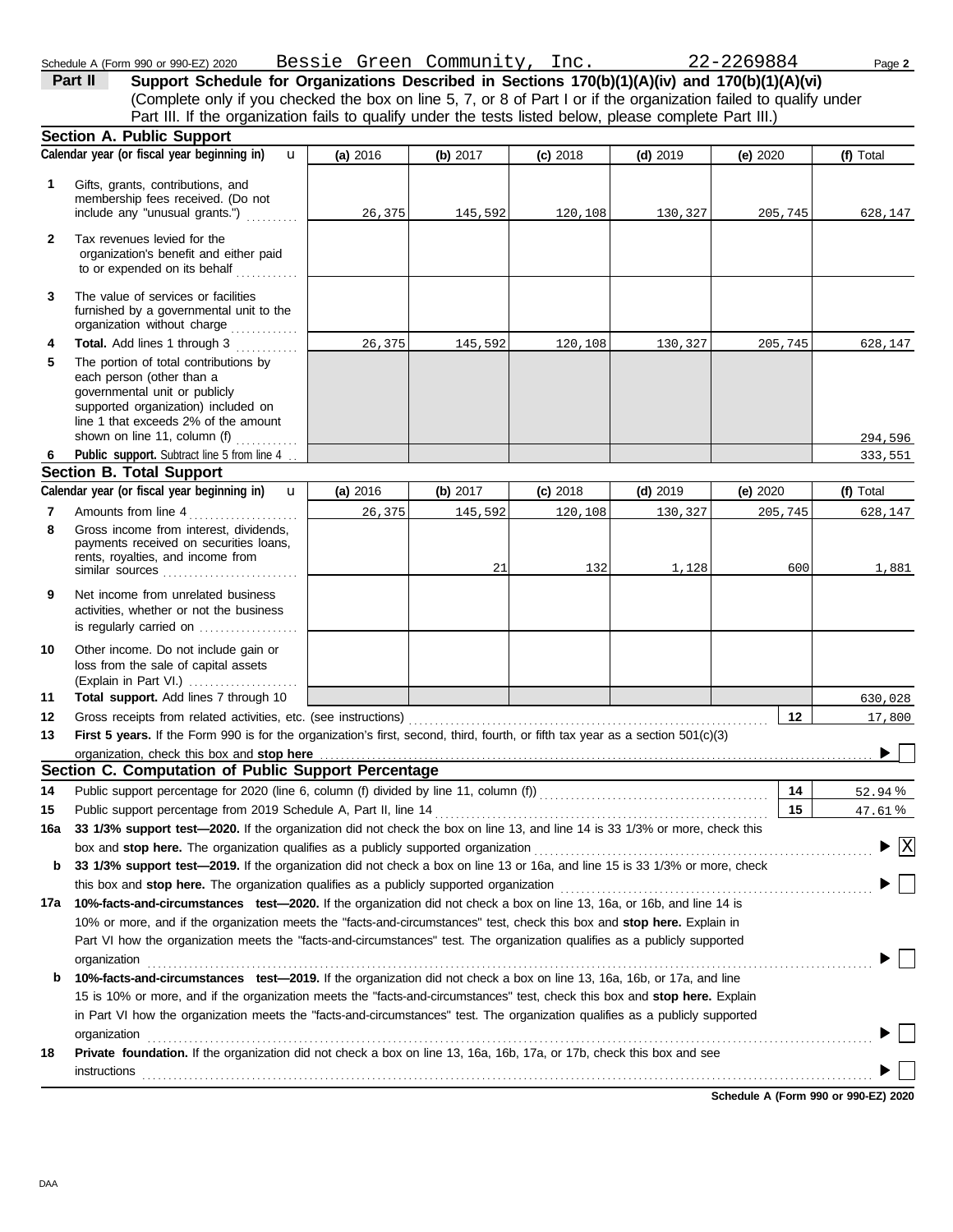DAA

| (Complete only if you criecked the box on line TO or Part For      |              |          |          |  |
|--------------------------------------------------------------------|--------------|----------|----------|--|
| If the organization fails to qualify under the tests listed belove |              |          |          |  |
| <b>Section A. Public Support</b>                                   |              |          |          |  |
| Calendar year (or fiscal year beginning in)                        | $\mathbf{u}$ | (a) 2016 | (b) 2017 |  |
| Gifts, grants, contributions, and membership fees                  |              |          |          |  |

**Schedule A (Form 990 or 990-EZ) 2020**

**Part III** Support Schedule for Organizations Described in Section 509(a)(2) (Complete only if you checked the box on line 10 of Part I or if the organization failed to qualify under Part II. w, please complete Part II.)

|     | Calendar year (or fiscal year beginning in)<br>$\mathbf{u}$                                                                                                                       | (a) 2016 | (b) 2017 | $(c)$ 2018 | $(d)$ 2019 | (e) 2020 | (f) Total |
|-----|-----------------------------------------------------------------------------------------------------------------------------------------------------------------------------------|----------|----------|------------|------------|----------|-----------|
| 1   | Gifts, grants, contributions, and membership fees<br>received. (Do not include any "unusual grants.")<br>$\cdots$                                                                 |          |          |            |            |          |           |
| 2   | Gross receipts from admissions, merchandise<br>sold or services performed, or facilities<br>furnished in any activity that is related to the<br>organization's fax-exempt purpose |          |          |            |            |          |           |
| 3   | Gross receipts from activities that are not an<br>unrelated trade or business under section 513                                                                                   |          |          |            |            |          |           |
| 4   | Tax revenues levied for the<br>organization's benefit and either paid<br>to or expended on its behalf                                                                             |          |          |            |            |          |           |
| 5   | The value of services or facilities<br>furnished by a governmental unit to the<br>organization without charge                                                                     |          |          |            |            |          |           |
| 6   | Total. Add lines 1 through 5                                                                                                                                                      |          |          |            |            |          |           |
| 7а  | Amounts included on lines 1, 2, and 3<br>received from disqualified persons                                                                                                       |          |          |            |            |          |           |
| b   | Amounts included on lines 2 and 3<br>received from other than disqualified<br>persons that exceed the greater of \$5,000<br>or 1% of the amount on line 13 for the year $\ldots$  |          |          |            |            |          |           |
| c   | Add lines 7a and 7b<br>.                                                                                                                                                          |          |          |            |            |          |           |
| 8   | Public support. (Subtract line 7c from<br>line $6.$ )<br>. <u>.</u>                                                                                                               |          |          |            |            |          |           |
|     | <b>Section B. Total Support</b>                                                                                                                                                   |          |          |            |            |          |           |
|     | Calendar year (or fiscal year beginning in)<br>$\mathbf u$                                                                                                                        | (a) 2016 | (b) 2017 | $(c)$ 2018 | $(d)$ 2019 | (e) 2020 | (f) Total |
| 9   | Amounts from line 6<br>.                                                                                                                                                          |          |          |            |            |          |           |
| 10a | Gross income from interest, dividends,<br>payments received on securities loans, rents,<br>royalties, and income from similar sources                                             |          |          |            |            |          |           |
| b   | Unrelated business taxable income (less<br>section 511 taxes) from businesses<br>acquired after June 30, 1975                                                                     |          |          |            |            |          |           |
| c   | Add lines 10a and 10b                                                                                                                                                             |          |          |            |            |          |           |
| 11  | Net income from unrelated business<br>activities not included in line 10b, whether<br>or not the business is regularly carried on                                                 |          |          |            |            |          |           |
| 12  | Other income. Do not include gain or<br>loss from the sale of capital assets<br>(Explain in Part VI.)                                                                             |          |          |            |            |          |           |
| 13  | Total support. (Add lines 9, 10c, 11,<br>and $12.$ )                                                                                                                              |          |          |            |            |          |           |
| 14  | First 5 years. If the Form 990 is for the organization's first, second, third, fourth, or fifth tax year as a section 501(c)(3)                                                   |          |          |            |            |          |           |
|     | organization, check this box and stop here                                                                                                                                        |          |          |            |            |          |           |
|     | Section C. Computation of Public Support Percentage                                                                                                                               |          |          |            |            |          |           |
| 15  |                                                                                                                                                                                   |          |          |            |            | 15       | %         |
| 16  |                                                                                                                                                                                   |          |          |            |            | 16       | $\%$      |
|     | Section D. Computation of Investment Income Percentage                                                                                                                            |          |          |            |            |          |           |
| 17  |                                                                                                                                                                                   |          |          |            |            | 17       | %         |
| 18  | Investment income percentage from 2019 Schedule A, Part III, line 17                                                                                                              |          |          |            |            | 18       | %         |
| 19a | 33 1/3% support tests-2020. If the organization did not check the box on line 14, and line 15 is more than 33 1/3%, and line                                                      |          |          |            |            |          |           |
|     | 17 is not more than 33 1/3%, check this box and stop here. The organization qualifies as a publicly supported organization <i></i>                                                |          |          |            |            |          |           |
| b   | 33 1/3% support tests-2019. If the organization did not check a box on line 14 or line 19a, and line 16 is more than 33 1/3%, and                                                 |          |          |            |            |          |           |
|     |                                                                                                                                                                                   |          |          |            |            |          |           |
| 20  |                                                                                                                                                                                   |          |          |            |            |          |           |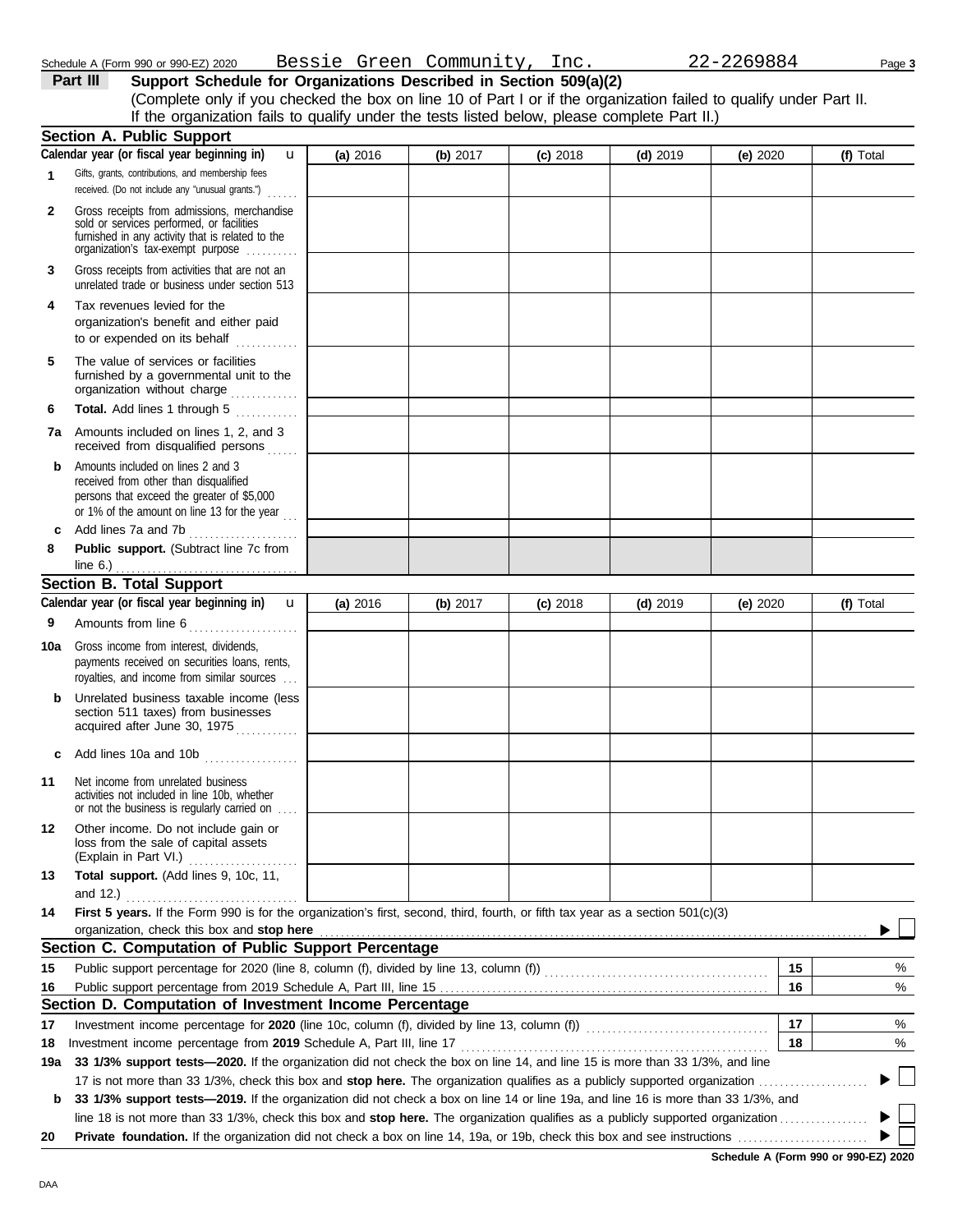|     | Bessie Green Community, Inc.<br>Schedule A (Form 990 or 990-EZ) 2020                                                                                                                                               | 22-2269884      |     | Page 4 |
|-----|--------------------------------------------------------------------------------------------------------------------------------------------------------------------------------------------------------------------|-----------------|-----|--------|
|     | <b>Part IV</b><br><b>Supporting Organizations</b>                                                                                                                                                                  |                 |     |        |
|     | (Complete only if you checked a box in line 12 on Part I. If you checked box 12a, Part I, complete Sections A                                                                                                      |                 |     |        |
|     | and B. If you checked box 12b, Part I, complete Sections A and C. If you checked box 12c, Part I, complete                                                                                                         |                 |     |        |
|     | Sections A, D, and E. If you checked box 12d, Part I, complete Sections A and D, and complete Part V.)                                                                                                             |                 |     |        |
|     | Section A. All Supporting Organizations                                                                                                                                                                            |                 |     |        |
|     |                                                                                                                                                                                                                    |                 | Yes | No     |
| 1   | Are all of the organization's supported organizations listed by name in the organization's governing                                                                                                               |                 |     |        |
|     | documents? If "No," describe in Part VI how the supported organizations are designated. If designated by                                                                                                           |                 |     |        |
|     | class or purpose, describe the designation. If historic and continuing relationship, explain.                                                                                                                      | 1               |     |        |
| 2   | Did the organization have any supported organization that does not have an IRS determination of status                                                                                                             |                 |     |        |
|     | under section 509(a)(1) or (2)? If "Yes," explain in Part VI how the organization determined that the supported                                                                                                    |                 |     |        |
|     | organization was described in section 509(a)(1) or (2).                                                                                                                                                            | $\mathbf{2}$    |     |        |
| За  | Did the organization have a supported organization described in section $501(c)(4)$ , (5), or (6)? If "Yes," answer                                                                                                |                 |     |        |
|     | lines 3b and 3c below.                                                                                                                                                                                             | 3a              |     |        |
| b   | Did the organization confirm that each supported organization qualified under section $501(c)(4)$ , $(5)$ , or $(6)$ and                                                                                           |                 |     |        |
|     | satisfied the public support tests under section 509(a)(2)? If "Yes," describe in Part VI when and how the<br>organization made the determination.                                                                 |                 |     |        |
|     |                                                                                                                                                                                                                    | 3b              |     |        |
| c   | Did the organization ensure that all support to such organizations was used exclusively for section $170(c)(2)(B)$                                                                                                 |                 |     |        |
|     | purposes? If "Yes," explain in Part VI what controls the organization put in place to ensure such use.<br>Was any supported organization not organized in the United States ("foreign supported organization")? If | 3c              |     |        |
| 4a  | "Yes," and if you checked 12a or 12b in Part I, answer (b) and (c) below.                                                                                                                                          | 4a              |     |        |
| b   | Did the organization have ultimate control and discretion in deciding whether to make grants to the foreign                                                                                                        |                 |     |        |
|     | supported organization? If "Yes," describe in Part VI how the organization had such control and discretion                                                                                                         |                 |     |        |
|     | despite being controlled or supervised by or in connection with its supported organizations.                                                                                                                       | 4b              |     |        |
| c   | Did the organization support any foreign supported organization that does not have an IRS determination                                                                                                            |                 |     |        |
|     | under sections $501(c)(3)$ and $509(a)(1)$ or (2)? If "Yes," explain in Part VI what controls the organization used                                                                                                |                 |     |        |
|     | to ensure that all support to the foreign supported organization was used exclusively for section $170(c)(2)(B)$                                                                                                   |                 |     |        |
|     | purposes.                                                                                                                                                                                                          | 4c              |     |        |
| 5a  | Did the organization add, substitute, or remove any supported organizations during the tax year? If "Yes,"                                                                                                         |                 |     |        |
|     | answer lines 5b and 5c below (if applicable). Also, provide detail in Part VI, including (i) the names and EIN                                                                                                     |                 |     |        |
|     | numbers of the supported organizations added, substituted, or removed; (ii) the reasons for each such action;                                                                                                      |                 |     |        |
|     | (iii) the authority under the organization's organizing document authorizing such action; and (iv) how the action                                                                                                  |                 |     |        |
|     | was accomplished (such as by amendment to the organizing document).                                                                                                                                                | 5a              |     |        |
| b   | Type I or Type II only. Was any added or substituted supported organization part of a class already                                                                                                                |                 |     |        |
|     | designated in the organization's organizing document?                                                                                                                                                              | 5b              |     |        |
| c   | Substitutions only. Was the substitution the result of an event beyond the organization's control?                                                                                                                 | 5 <sub>c</sub>  |     |        |
|     | Did the organization provide support (whether in the form of grants or the provision of services or facilities) to                                                                                                 |                 |     |        |
|     | anyone other than (i) its supported organizations, (ii) individuals that are part of the charitable class benefited                                                                                                |                 |     |        |
|     | by one or more of its supported organizations, or (iii) other supporting organizations that also support or                                                                                                        |                 |     |        |
|     | benefit one or more of the filing organization's supported organizations? If "Yes," provide detail in Part VI.                                                                                                     | 6               |     |        |
| 7   | Did the organization provide a grant, loan, compensation, or other similar payment to a substantial contributor                                                                                                    |                 |     |        |
|     | (as defined in section $4958(c)(3)(C)$ ), a family member of a substantial contributor, or a 35% controlled entity                                                                                                 |                 |     |        |
|     | with regard to a substantial contributor? If "Yes," complete Part I of Schedule L (Form 990 or 990-EZ).                                                                                                            | 7               |     |        |
| 8   | Did the organization make a loan to a disqualified person (as defined in section 4958) not described in line 7?                                                                                                    |                 |     |        |
|     | If "Yes," complete Part I of Schedule L (Form 990 or 990-EZ).                                                                                                                                                      | 8               |     |        |
| 9а  | Was the organization controlled directly or indirectly at any time during the tax year by one or more                                                                                                              |                 |     |        |
|     | disqualified persons, as defined in section 4946 (other than foundation managers and organizations                                                                                                                 |                 |     |        |
|     | described in section 509(a)(1) or (2))? If "Yes," provide detail in Part VI.                                                                                                                                       | 9а              |     |        |
| b   | Did one or more disqualified persons (as defined in line 9a) hold a controlling interest in any entity in which                                                                                                    |                 |     |        |
|     | the supporting organization had an interest? If "Yes," provide detail in Part VI.                                                                                                                                  | 9b              |     |        |
| c   | Did a disqualified person (as defined in line 9a) have an ownership interest in, or derive any personal benefit                                                                                                    |                 |     |        |
|     | from, assets in which the supporting organization also had an interest? If "Yes," provide detail in Part VI.                                                                                                       | 9c              |     |        |
| 10a | Was the organization subject to the excess business holdings rules of section 4943 because of section                                                                                                              |                 |     |        |
|     | 4943(f) (regarding certain Type II supporting organizations, and all Type III non-functionally integrated                                                                                                          |                 |     |        |
|     | supporting organizations)? If "Yes," answer line 10b below.                                                                                                                                                        | 10a             |     |        |
| b   | Did the organization have any excess business holdings in the tax year? (Use Schedule C, Form 4720, to                                                                                                             |                 |     |        |
|     | determine whether the organization had excess business holdings.)                                                                                                                                                  | 10 <sub>b</sub> |     |        |

**Schedule A (Form 990 or 990-EZ) 2020**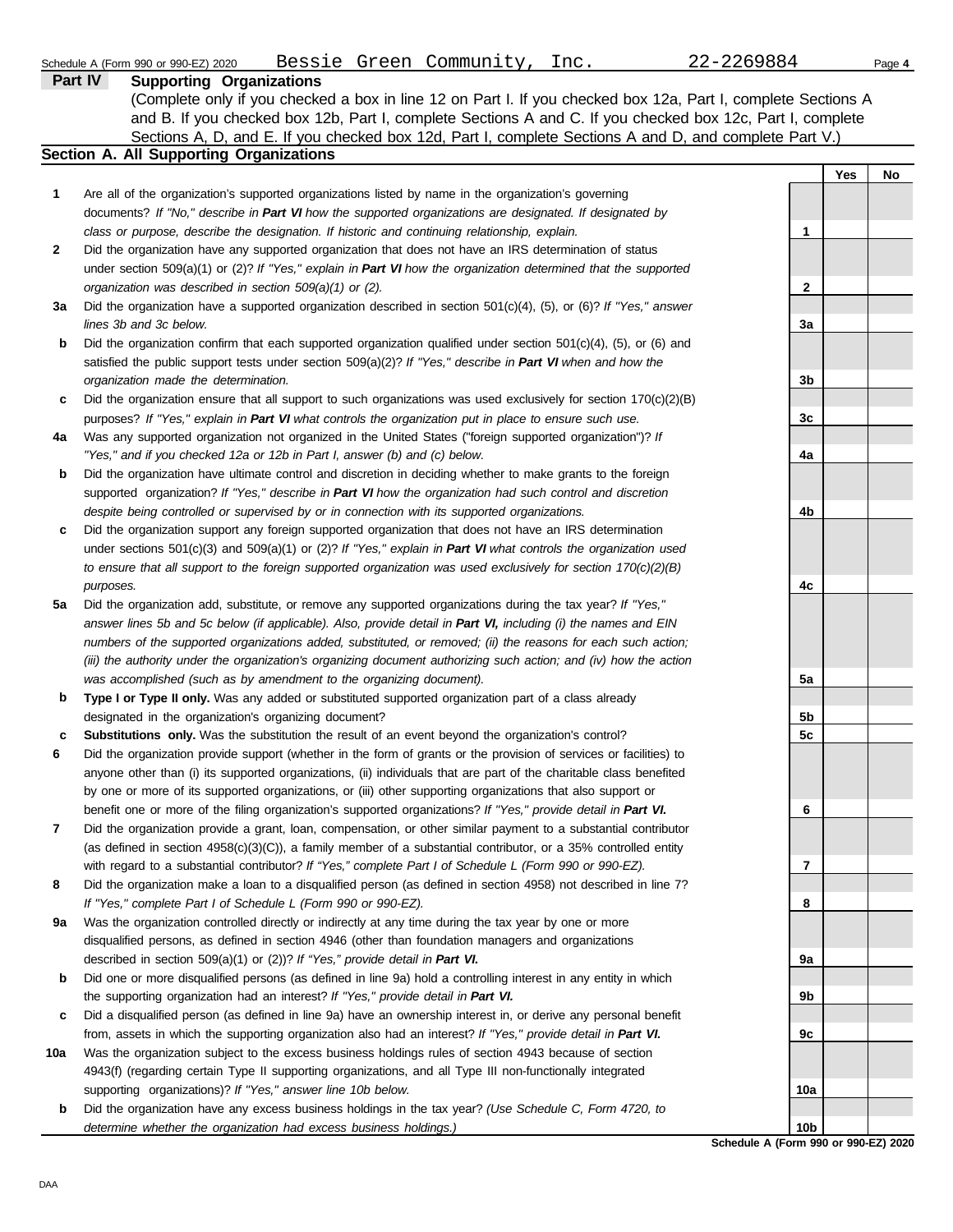**2**

**Yes No**

|    |                                                                                                                      |                 | Yes | No |
|----|----------------------------------------------------------------------------------------------------------------------|-----------------|-----|----|
| 11 | Has the organization accepted a gift or contribution from any of the following persons?                              |                 |     |    |
| a  | A person who directly or indirectly controls, either alone or together with persons described in lines 11b and       |                 |     |    |
|    | 11c below, the governing body of a supported organization?                                                           | 11a             |     |    |
| b  | A family member of a person described in line 11a above?                                                             | 11 <sub>b</sub> |     |    |
|    | c A 35% controlled entity of a person described in line 11a or 11b above? If "Yes" to line 11a, 11b, or 11c, provide |                 |     |    |
|    | detail in Part VI.                                                                                                   | 11c             |     |    |
|    | Section B Type I Supporting Organizations                                                                            |                 |     |    |

#### **Section B. Type I Supporting Organizations**

**Part IV Supporting Organizations** *(continued)*

|   | Did the governing body, members of the governing body, officers acting in their official capacity, or membership of one or<br>more supported organizations have the power to regularly appoint or elect at least a majority of the organization's officers,<br>directors, or trustees at all times during the tax year? If "No," describe in Part VI how the supported organization(s)<br>effectively operated, supervised, or controlled the organization's activities. If the organization had more than one supported<br>organization, describe how the powers to appoint and/or remove officers, directors, or trustees were allocated among the |  |  |
|---|------------------------------------------------------------------------------------------------------------------------------------------------------------------------------------------------------------------------------------------------------------------------------------------------------------------------------------------------------------------------------------------------------------------------------------------------------------------------------------------------------------------------------------------------------------------------------------------------------------------------------------------------------|--|--|
|   | supported organizations and what conditions or restrictions, if any, applied to such powers during the tax year.                                                                                                                                                                                                                                                                                                                                                                                                                                                                                                                                     |  |  |
| 2 | Did the organization operate for the benefit of any supported organization other than the supported<br>organization(s) that operated, supervised, or controlled the supporting organization? If "Yes," explain in Part                                                                                                                                                                                                                                                                                                                                                                                                                               |  |  |

*VI how providing such benefit carried out the purposes of the supported organization(s) that operated,* 

#### **Section C. Type II Supporting Organizations** Were a majority of the organization's directors or trustees during the tax year also a majority of the directors or trustees of each of the organization's supported organization(s)? *If "No," describe in Part VI how control* **1** *or management of the supporting organization was vested in the same persons that controlled or managed the supported organization(s).* **Yes No 1**

### **Section D. All Type III Supporting Organizations**

*supervised, or controlled the supporting organization.*

|                |                                                                                                                        |   | Yes | No |
|----------------|------------------------------------------------------------------------------------------------------------------------|---|-----|----|
| $\mathbf{1}$   | Did the organization provide to each of its supported organizations, by the last day of the fifth month of the         |   |     |    |
|                | organization's tax year, (i) a written notice describing the type and amount of support provided during the prior tax  |   |     |    |
|                | year, (ii) a copy of the Form 990 that was most recently filed as of the date of notification, and (iii) copies of the |   |     |    |
|                | organization's governing documents in effect on the date of notification, to the extent not previously provided?       |   |     |    |
| $\overline{2}$ | Were any of the organization's officers, directors, or trustees either (i) appointed or elected by the supported       |   |     |    |
|                | organization(s) or (ii) serving on the governing body of a supported organization? If "No," explain in Part VI how     |   |     |    |
|                | the organization maintained a close and continuous working relationship with the supported organization(s).            | 2 |     |    |
| $\mathbf{3}$   | By reason of the relationship described in line 2, above, did the organization's supported organizations have          |   |     |    |
|                | a significant voice in the organization's investment policies and in directing the use of the organization's           |   |     |    |
|                | income or assets at all times during the tax year? If "Yes," describe in Part VI the role the organization's           |   |     |    |
|                | supported organizations played in this regard.                                                                         | 3 |     |    |

### **Section E. Type III Functionally-Integrated Supporting Organizations**

- **1** *Check the box next to the method that the organization used to satisfy the Integral Part Test during the year (see instructions).*
	- The organization satisfied the Activities Test. *Complete line 2 below.* **a**
	- The organization is the parent of each of its supported organizations. *Complete line 3 below.* **b**

The organization supported a governmental entity. *Describe in Part VI how you supported a governmental entity (see instructions).* **c**

- **2** Activities Test. *Answer lines 2a and 2b below.*
- **a** Did substantially all of the organization's activities during the tax year directly further the exempt purposes of the supported organization(s) to which the organization was responsive? *If "Yes," then in Part VI identify those supported organizations and explain how these activities directly furthered their exempt purposes,*  how the organization was responsive to those supported organizations, and how the organization determined *that these activities constituted substantially all of its activities.*
- **b** Did the activities described in line 2a, above, constitute activities that, but for the organization's involvement, one or more of the organization's supported organization(s) would have been engaged in? If "Yes," explain in *Part VI the reasons for the organization's position that its supported organization(s) would have engaged in these activities but for the organization's involvement.*
- **3** Parent of Supported Organizations. *Answer lines 3a and 3b below.*
- **a** Did the organization have the power to regularly appoint or elect a majority of the officers, directors, or trustees of each of the supported organizations? *If "Yes" or "No," provide details in Part VI.*
- **b** Did the organization exercise a substantial degree of direction over the policies, programs, and activities of each of its supported organizations? *If "Yes," describe in Part VI the role played by the organization in this regard.*

**2a**

**2b**

**3a**

**Yes No**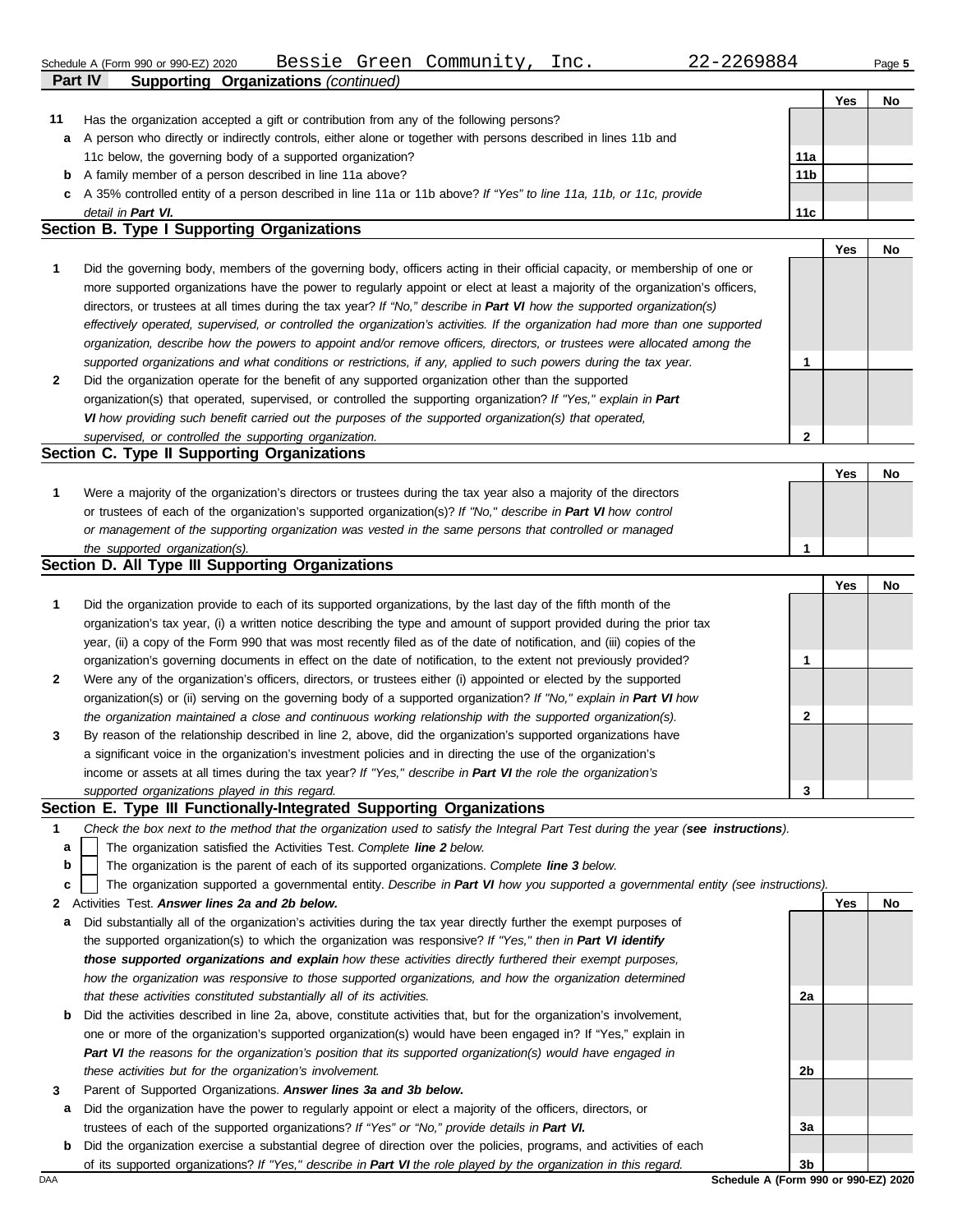| 1            | Check here if the organization satisfied the Integral Part Test as a qualifying trust on Nov. 20, 1970 (explain in Part VI). See<br>instructions. All other Type III non-functionally integrated supporting organizations must complete Sections A through E. |                |                |                                |
|--------------|---------------------------------------------------------------------------------------------------------------------------------------------------------------------------------------------------------------------------------------------------------------|----------------|----------------|--------------------------------|
|              | Section A - Adjusted Net Income                                                                                                                                                                                                                               |                | (A) Prior Year | (B) Current Year<br>(optional) |
| 1            | Net short-term capital gain                                                                                                                                                                                                                                   | 1              |                |                                |
| $\mathbf{2}$ | Recoveries of prior-year distributions                                                                                                                                                                                                                        | $\mathbf{2}$   |                |                                |
| 3            | Other gross income (see instructions)                                                                                                                                                                                                                         | 3              |                |                                |
| 4            | Add lines 1 through 3.                                                                                                                                                                                                                                        | 4              |                |                                |
| 5            | Depreciation and depletion                                                                                                                                                                                                                                    | 5              |                |                                |
| 6            | Portion of operating expenses paid or incurred for production or collection of                                                                                                                                                                                |                |                |                                |
|              | gross income or for management, conservation, or maintenance of property                                                                                                                                                                                      |                |                |                                |
|              | held for production of income (see instructions)                                                                                                                                                                                                              | 6              |                |                                |
| $\mathbf{7}$ | Other expenses (see instructions)                                                                                                                                                                                                                             | $\overline{7}$ |                |                                |
| 8            | Adjusted Net Income (subtract lines 5, 6, and 7 from line 4)                                                                                                                                                                                                  | 8              |                |                                |
|              | Section B - Minimum Asset Amount                                                                                                                                                                                                                              |                | (A) Prior Year | (B) Current Year<br>(optional) |
| 1            | Aggregate fair market value of all non-exempt-use assets (see                                                                                                                                                                                                 |                |                |                                |
|              | instructions for short tax year or assets held for part of year):                                                                                                                                                                                             |                |                |                                |
|              | <b>a</b> Average monthly value of securities                                                                                                                                                                                                                  | 1a             |                |                                |
|              | <b>b</b> Average monthly cash balances                                                                                                                                                                                                                        | 1 <sub>b</sub> |                |                                |
|              | Fair market value of other non-exempt-use assets<br>c.                                                                                                                                                                                                        | 1 <sub>c</sub> |                |                                |
|              | <b>Total</b> (add lines 1a, 1b, and 1c)<br>d                                                                                                                                                                                                                  | 1d             |                |                                |
|              | <b>Discount</b> claimed for blockage or other<br>e                                                                                                                                                                                                            |                |                |                                |
|              | factors (explain in detail in Part VI):                                                                                                                                                                                                                       |                |                |                                |
| $\mathbf{2}$ | Acquisition indebtedness applicable to non-exempt-use assets                                                                                                                                                                                                  | $\mathbf{2}$   |                |                                |
| 3            | Subtract line 2 from line 1d.                                                                                                                                                                                                                                 | 3              |                |                                |
| 4            | Cash deemed held for exempt use. Enter 0.015 of line 3 (for greater amount,                                                                                                                                                                                   |                |                |                                |
|              | see instructions).                                                                                                                                                                                                                                            | 4              |                |                                |
| 5.           | Net value of non-exempt-use assets (subtract line 4 from line 3)                                                                                                                                                                                              | 5              |                |                                |
| 6            | Multiply line 5 by 0.035.                                                                                                                                                                                                                                     | 6              |                |                                |
| 7            | Recoveries of prior-year distributions                                                                                                                                                                                                                        | $\overline{7}$ |                |                                |
| 8            | Minimum Asset Amount (add line 7 to line 6)                                                                                                                                                                                                                   | 8              |                |                                |
|              | Section C - Distributable Amount                                                                                                                                                                                                                              |                |                | Current Year                   |
| 1            | Adjusted net income for prior year (from Section A, line 8, column A)                                                                                                                                                                                         | $\mathbf 1$    |                |                                |
| $\mathbf{2}$ | Enter 0.85 of line 1.                                                                                                                                                                                                                                         | $\mathbf{2}$   |                |                                |
| 3            | Minimum asset amount for prior year (from Section B, line 8, column A)                                                                                                                                                                                        | 3              |                |                                |
| 4            | Enter greater of line 2 or line 3.                                                                                                                                                                                                                            | 4              |                |                                |
| 5            | Income tax imposed in prior year                                                                                                                                                                                                                              | 5              |                |                                |
| 6            | <b>Distributable Amount.</b> Subtract line 5 from line 4, unless subject to                                                                                                                                                                                   |                |                |                                |
|              | emergency temporary reduction (see instructions).                                                                                                                                                                                                             | 6              |                |                                |
|              |                                                                                                                                                                                                                                                               |                |                |                                |

# **Part V Type III Non-Functionally Integrated 509(a)(3) Supporting Organizations** Schedule A (Form 990 or 990-EZ) 2020 Page **6** Bessie Green Community, Inc. 22-2269884

**Schedule A (Form 990 or 990-EZ) 2020**

**7** | Check here if the current year is the organization's first as a non-functionally integrated Type III supporting organization

(see instructions).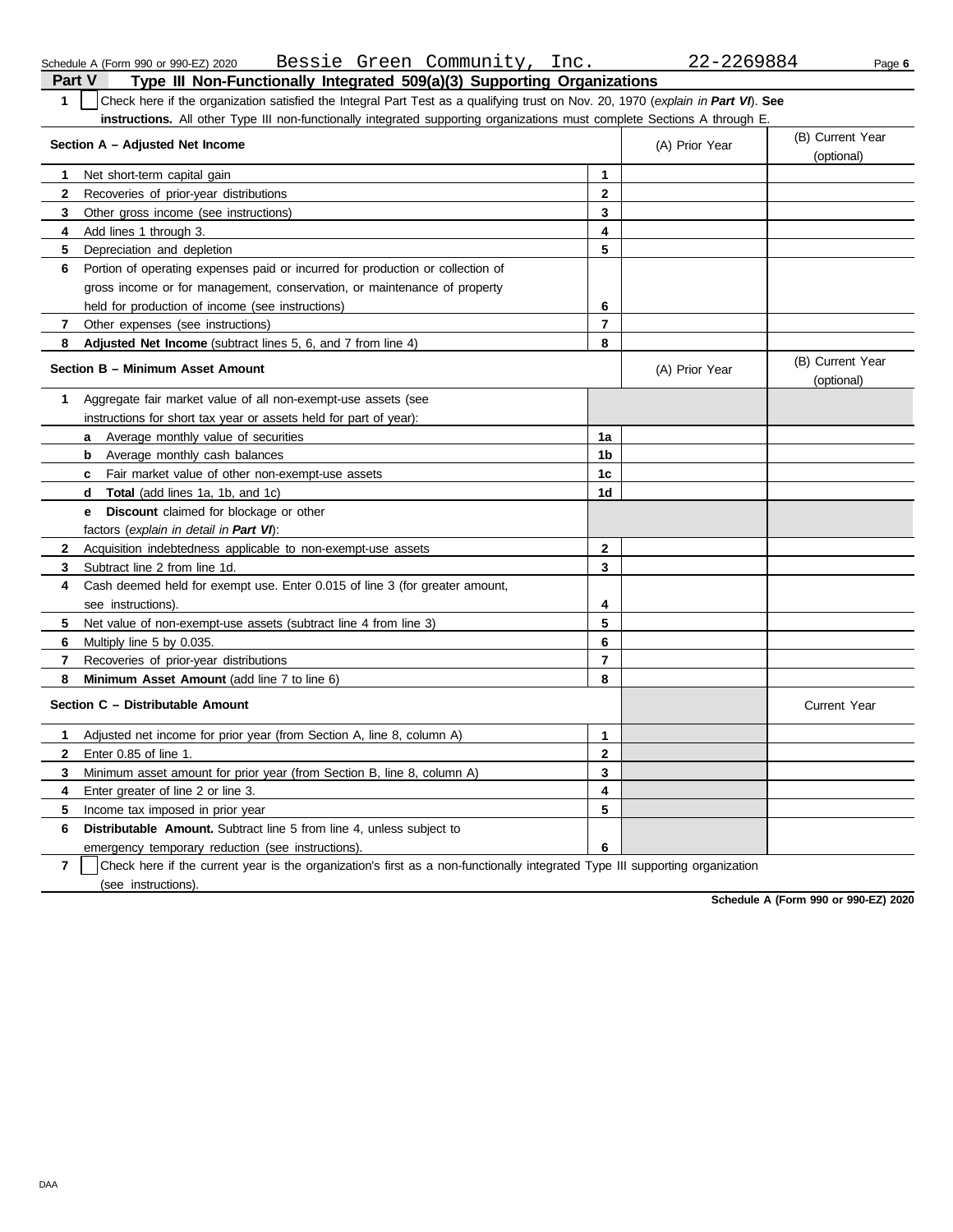DAA

| Schedule A (Form 990 or 990-EZ) 20 |  |  |  |  |  |
|------------------------------------|--|--|--|--|--|
|------------------------------------|--|--|--|--|--|

Schedule A (Form 990 or 990-EZ) 2020 Page **7** Bessie Green Community, Inc. 22-2269884

| Part V       | Type III Non-Functionally Integrated 509(a)(3) Supporting Organizations (continued)           |                                    |                                               |                                                  |
|--------------|-----------------------------------------------------------------------------------------------|------------------------------------|-----------------------------------------------|--------------------------------------------------|
|              | Section D - Distributions                                                                     |                                    |                                               | <b>Current Year</b>                              |
| 1            | Amounts paid to supported organizations to accomplish exempt purposes                         |                                    |                                               |                                                  |
| $\mathbf{2}$ | Amounts paid to perform activity that directly furthers exempt purposes of supported          |                                    |                                               |                                                  |
|              | organizations, in excess of income from activity                                              |                                    |                                               |                                                  |
| 3            | Administrative expenses paid to accomplish exempt purposes of supported organizations         |                                    |                                               |                                                  |
| 4            | Amounts paid to acquire exempt-use assets                                                     |                                    |                                               |                                                  |
| 5            | Qualified set-aside amounts (prior IRS approval required— <i>provide details in Part VI</i> ) |                                    |                                               |                                                  |
| 6            | Other distributions (describe in Part VI). See instructions.                                  |                                    |                                               |                                                  |
| 7            | Total annual distributions. Add lines 1 through 6.                                            |                                    |                                               |                                                  |
| 8            | Distributions to attentive supported organizations to which the organization is responsive    |                                    |                                               |                                                  |
|              | (provide details in Part VI). See instructions.                                               |                                    |                                               |                                                  |
| 9            | Distributable amount for 2020 from Section C, line 6                                          |                                    |                                               |                                                  |
| 10           | Line 8 amount divided by line 9 amount                                                        |                                    |                                               |                                                  |
|              | <b>Section E - Distribution Allocations (see instructions)</b>                                | (i)<br><b>Excess Distributions</b> | (ii)<br><b>Underdistributions</b><br>Pre-2020 | (iii)<br><b>Distributable</b><br>Amount for 2020 |
| 1            | Distributable amount for 2020 from Section C, line 6                                          |                                    |                                               |                                                  |
| $\mathbf{2}$ | Underdistributions, if any, for years prior to 2020                                           |                                    |                                               |                                                  |
|              | (reasonable cause required-explain in Part VI). See                                           |                                    |                                               |                                                  |
|              | instructions.                                                                                 |                                    |                                               |                                                  |
| 3            | Excess distributions carryover, if any, to 2020                                               |                                    |                                               |                                                  |
|              |                                                                                               |                                    |                                               |                                                  |
|              |                                                                                               |                                    |                                               |                                                  |
|              |                                                                                               |                                    |                                               |                                                  |
|              |                                                                                               |                                    |                                               |                                                  |
|              | f Total of lines 3a through 3e                                                                |                                    |                                               |                                                  |
|              | <b>g</b> Applied to underdistributions of prior years                                         |                                    |                                               |                                                  |
|              | h Applied to 2020 distributable amount                                                        |                                    |                                               |                                                  |
|              | <i>i</i> Carryover from 2015 not applied (see instructions)                                   |                                    |                                               |                                                  |
|              | Remainder. Subtract lines 3g, 3h, and 3i from line 3f.                                        |                                    |                                               |                                                  |
| 4            | Distributions for 2020 from                                                                   |                                    |                                               |                                                  |
|              | \$<br>Section D, line 7:                                                                      |                                    |                                               |                                                  |
|              | a Applied to underdistributions of prior years                                                |                                    |                                               |                                                  |
|              | <b>b</b> Applied to 2020 distributable amount                                                 |                                    |                                               |                                                  |
|              | c Remainder. Subtract lines 4a and 4b from line 4.                                            |                                    |                                               |                                                  |
| 5            | Remaining underdistributions for years prior to 2020, if                                      |                                    |                                               |                                                  |
|              | any. Subtract lines 3g and 4a from line 2. For result                                         |                                    |                                               |                                                  |
|              | greater than zero, explain in Part VI. See instructions.                                      |                                    |                                               |                                                  |
| 6            | Remaining underdistributions for 2020 Subtract lines 3h                                       |                                    |                                               |                                                  |
|              | and 4b from line 1. For result greater than zero, explain in                                  |                                    |                                               |                                                  |
|              | Part VI. See instructions.                                                                    |                                    |                                               |                                                  |
| 7            | Excess distributions carryover to 2021. Add lines 3j                                          |                                    |                                               |                                                  |
|              | and 4c.                                                                                       |                                    |                                               |                                                  |
| 8            | Breakdown of line 7:                                                                          |                                    |                                               |                                                  |
|              | a Excess from 2016                                                                            |                                    |                                               |                                                  |
|              |                                                                                               |                                    |                                               |                                                  |
|              |                                                                                               |                                    |                                               |                                                  |
|              | d Excess from 2019                                                                            |                                    |                                               |                                                  |
|              | e Excess from 2020                                                                            |                                    |                                               |                                                  |

**Schedule A (Form 990 or 990-EZ) 2020**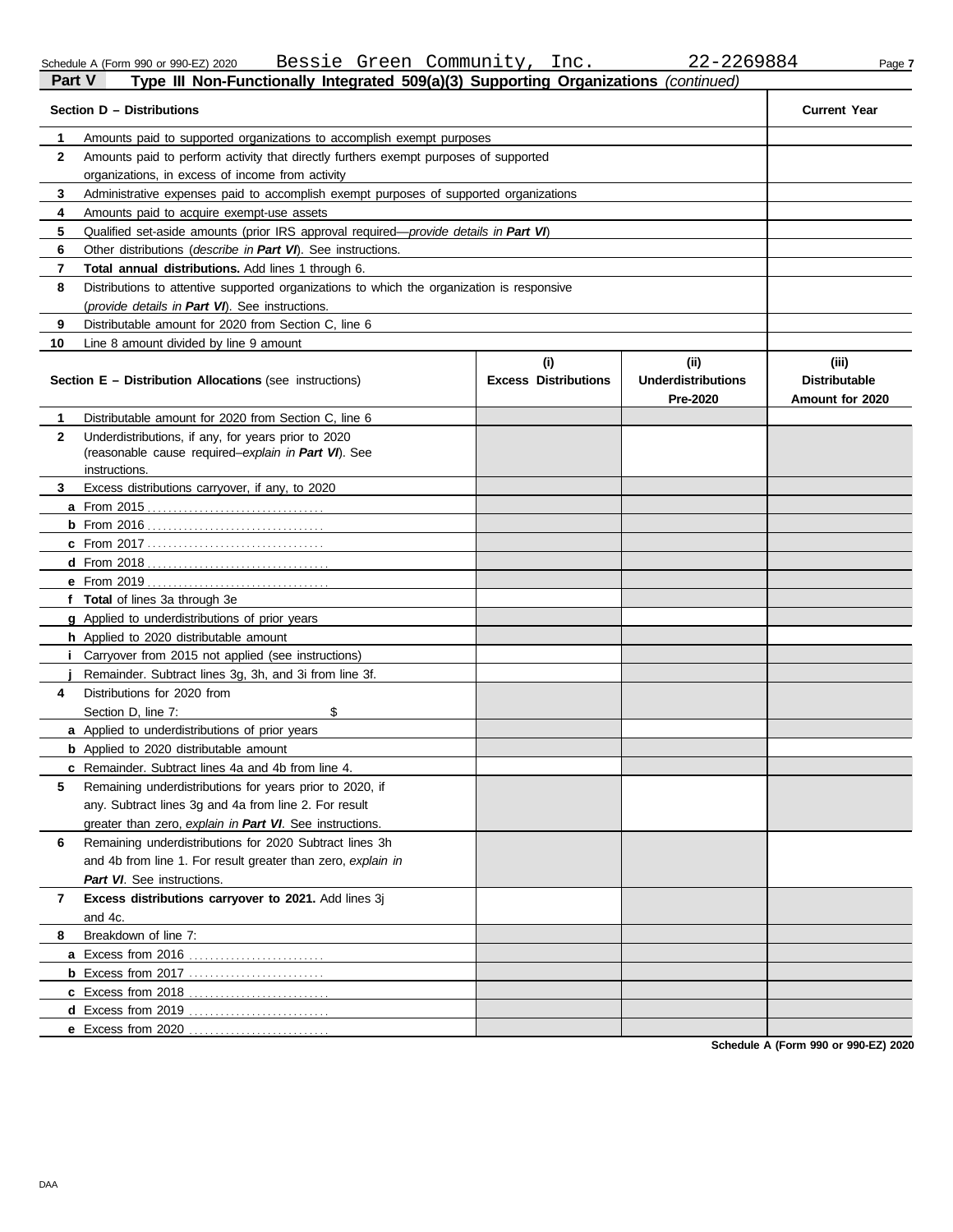| Part VI | Schedule A (Form 990 or 990-EZ) 2020<br>lines 2, 5, and 6. Also complete this part for any additional information. (See instructions.) |  | Bessie Green Community, Inc. | 22-2269884<br>Supplemental Information. Provide the explanations required by Part II, line 10; Part II, line 17a or 17b; Part<br>III, line 12; Part IV, Section A, lines 1, 2, 3b, 3c, 4b, 4c, 5a, 6, 9a, 9b, 9c, 11a, 11b, and 11c; Part IV, Section<br>B, lines 1 and 2; Part IV, Section C, line 1; Part IV, Section D, lines 2 and 3; Part IV, Section E, lines 1c, 2a, 2b,<br>3a, and 3b; Part V, line 1; Part V, Section B, line 1e; Part V, Section D, lines 5, 6, and 8; and Part V, Section E, | Page 8 |
|---------|----------------------------------------------------------------------------------------------------------------------------------------|--|------------------------------|---------------------------------------------------------------------------------------------------------------------------------------------------------------------------------------------------------------------------------------------------------------------------------------------------------------------------------------------------------------------------------------------------------------------------------------------------------------------------------------------------------|--------|
|         |                                                                                                                                        |  |                              |                                                                                                                                                                                                                                                                                                                                                                                                                                                                                                         |        |
|         |                                                                                                                                        |  |                              |                                                                                                                                                                                                                                                                                                                                                                                                                                                                                                         |        |
|         |                                                                                                                                        |  |                              |                                                                                                                                                                                                                                                                                                                                                                                                                                                                                                         |        |
|         |                                                                                                                                        |  |                              |                                                                                                                                                                                                                                                                                                                                                                                                                                                                                                         |        |
|         |                                                                                                                                        |  |                              |                                                                                                                                                                                                                                                                                                                                                                                                                                                                                                         |        |
|         |                                                                                                                                        |  |                              |                                                                                                                                                                                                                                                                                                                                                                                                                                                                                                         |        |
|         |                                                                                                                                        |  |                              |                                                                                                                                                                                                                                                                                                                                                                                                                                                                                                         |        |
|         |                                                                                                                                        |  |                              |                                                                                                                                                                                                                                                                                                                                                                                                                                                                                                         |        |
|         |                                                                                                                                        |  |                              |                                                                                                                                                                                                                                                                                                                                                                                                                                                                                                         |        |
|         |                                                                                                                                        |  |                              |                                                                                                                                                                                                                                                                                                                                                                                                                                                                                                         |        |
|         |                                                                                                                                        |  |                              |                                                                                                                                                                                                                                                                                                                                                                                                                                                                                                         |        |
|         |                                                                                                                                        |  |                              |                                                                                                                                                                                                                                                                                                                                                                                                                                                                                                         |        |
|         |                                                                                                                                        |  |                              |                                                                                                                                                                                                                                                                                                                                                                                                                                                                                                         |        |
|         |                                                                                                                                        |  |                              |                                                                                                                                                                                                                                                                                                                                                                                                                                                                                                         |        |
|         |                                                                                                                                        |  |                              |                                                                                                                                                                                                                                                                                                                                                                                                                                                                                                         |        |
|         |                                                                                                                                        |  |                              |                                                                                                                                                                                                                                                                                                                                                                                                                                                                                                         |        |
|         |                                                                                                                                        |  |                              |                                                                                                                                                                                                                                                                                                                                                                                                                                                                                                         |        |
|         |                                                                                                                                        |  |                              |                                                                                                                                                                                                                                                                                                                                                                                                                                                                                                         |        |
|         |                                                                                                                                        |  |                              |                                                                                                                                                                                                                                                                                                                                                                                                                                                                                                         |        |
|         |                                                                                                                                        |  |                              |                                                                                                                                                                                                                                                                                                                                                                                                                                                                                                         |        |
|         |                                                                                                                                        |  |                              |                                                                                                                                                                                                                                                                                                                                                                                                                                                                                                         |        |
|         |                                                                                                                                        |  |                              |                                                                                                                                                                                                                                                                                                                                                                                                                                                                                                         |        |
|         |                                                                                                                                        |  |                              |                                                                                                                                                                                                                                                                                                                                                                                                                                                                                                         |        |
|         |                                                                                                                                        |  |                              |                                                                                                                                                                                                                                                                                                                                                                                                                                                                                                         |        |
|         |                                                                                                                                        |  |                              |                                                                                                                                                                                                                                                                                                                                                                                                                                                                                                         |        |
|         |                                                                                                                                        |  |                              |                                                                                                                                                                                                                                                                                                                                                                                                                                                                                                         |        |
|         |                                                                                                                                        |  |                              |                                                                                                                                                                                                                                                                                                                                                                                                                                                                                                         |        |
|         |                                                                                                                                        |  |                              |                                                                                                                                                                                                                                                                                                                                                                                                                                                                                                         |        |
|         |                                                                                                                                        |  |                              |                                                                                                                                                                                                                                                                                                                                                                                                                                                                                                         |        |
|         |                                                                                                                                        |  |                              |                                                                                                                                                                                                                                                                                                                                                                                                                                                                                                         |        |
|         |                                                                                                                                        |  |                              |                                                                                                                                                                                                                                                                                                                                                                                                                                                                                                         |        |
|         |                                                                                                                                        |  |                              |                                                                                                                                                                                                                                                                                                                                                                                                                                                                                                         |        |
|         |                                                                                                                                        |  |                              |                                                                                                                                                                                                                                                                                                                                                                                                                                                                                                         |        |
|         |                                                                                                                                        |  |                              |                                                                                                                                                                                                                                                                                                                                                                                                                                                                                                         |        |
|         |                                                                                                                                        |  |                              |                                                                                                                                                                                                                                                                                                                                                                                                                                                                                                         |        |
|         |                                                                                                                                        |  |                              |                                                                                                                                                                                                                                                                                                                                                                                                                                                                                                         |        |
|         |                                                                                                                                        |  |                              |                                                                                                                                                                                                                                                                                                                                                                                                                                                                                                         |        |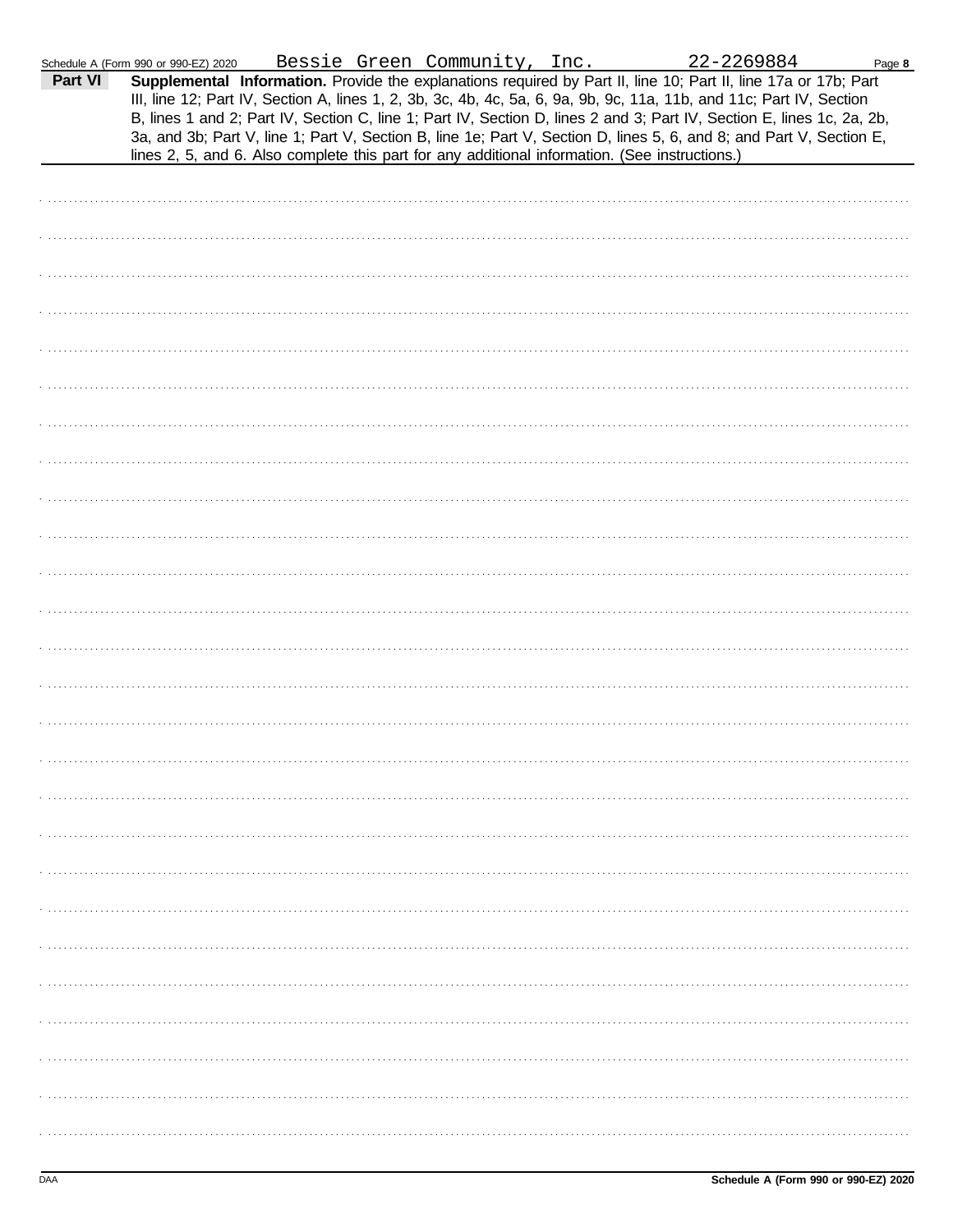# **Schedule of Contributors Schedule B**

OMB No. 1545-0047

**2020**

**or 990-PF)** u **Attach to Form 990, Form 990-EZ, or Form 990-PF.** u **Go to** *www.irs.gov/Form990* **for the latest information.**

**Employer identification number**

Bessie Green Community, Inc. 22-2269884

Name of the organization

**(Form 990, 990-EZ,**

|  | Bessie Green Community, Inc |  |
|--|-----------------------------|--|
|  |                             |  |

| <b>Organization type</b> (check one): |  |  |  |
|---------------------------------------|--|--|--|
|---------------------------------------|--|--|--|

| Filers of:         | Section:                                                                    |
|--------------------|-----------------------------------------------------------------------------|
| Form 990 or 990-EZ | $ X $ 501(c)( $3$ ) (enter number) organization                             |
|                    | $4947(a)(1)$ nonexempt charitable trust not treated as a private foundation |
|                    | 527 political organization                                                  |
| Form 990-PF        | 501(c)(3) exempt private foundation                                         |
|                    | 4947(a)(1) nonexempt charitable trust treated as a private foundation       |
|                    | 501(c)(3) taxable private foundation                                        |

Check if your organization is covered by the **General Rule** or a **Special Rule. Note:** Only a section 501(c)(7), (8), or (10) organization can check boxes for both the General Rule and a Special Rule. See instructions.

#### **General Rule**

For an organization filing Form 990, 990-EZ, or 990-PF that received, during the year, contributions totaling \$5,000 or more (in money or property) from any one contributor. Complete Parts I and II. See instructions for determining a contributor's total contributions.

#### **Special Rules**

| $\overline{X}$ For an organization described in section 501(c)(3) filing Form 990 or 990-EZ that met the 33 <sup>1</sup> /3% support test of the |
|--------------------------------------------------------------------------------------------------------------------------------------------------|
| regulations under sections 509(a)(1) and 170(b)(1)(A)(vi), that checked Schedule A (Form 990 or 990-EZ), Part II, line                           |
| 13, 16a, or 16b, and that received from any one contributor, during the year, total contributions of the greater of (1)                          |
| \$5,000; or (2) 2% of the amount on (i) Form 990, Part VIII, line 1h; or (ii) Form 990-EZ, line 1. Complete Parts I and II.                      |

literary, or educational purposes, or for the prevention of cruelty to children or animals. Complete Parts I (entering For an organization described in section 501(c)(7), (8), or (10) filing Form 990 or 990-EZ that received from any one contributor, during the year, total contributions of more than \$1,000 *exclusively* for religious, charitable, scientific, "N/A" in column (b) instead of the contributor name and address), II, and III.

For an organization described in section 501(c)(7), (8), or (10) filing Form 990 or 990-EZ that received from any one contributor, during the year, contributions *exclusively* for religious, charitable, etc., purposes, but no such contributions totaled more than \$1,000. If this box is checked, enter here the total contributions that were received during the year for an *exclusively* religious, charitable, etc., purpose. Don't complete any of the parts unless the **General Rule** applies to this organization because it received *nonexclusively* religious, charitable, etc., contributions totaling \$5,000 or more during the year . . . . . . . . . . . . . . . . . . . . . . . . . . . . . . . . . . . . . . . . . . . . . . . . . . . . . . . . . . . . . . . . . . . . . . . . . . . . . . . .

990-EZ, or 990-PF), but it **must** answer "No" on Part IV, line 2, of its Form 990; or check the box on line H of its Form 990-EZ or on its Form 990-PF, Part I, line 2, to certify that it doesn't meet the filing requirements of Schedule B (Form 990, 990-EZ, or 990-PF). **Caution:** An organization that isn't covered by the General Rule and/or the Special Rules doesn't file Schedule B (Form 990,

**For Paperwork Reduction Act Notice, see the instructions for Form 990, 990-EZ, or 990-PF.**

 $\triangleright$  \$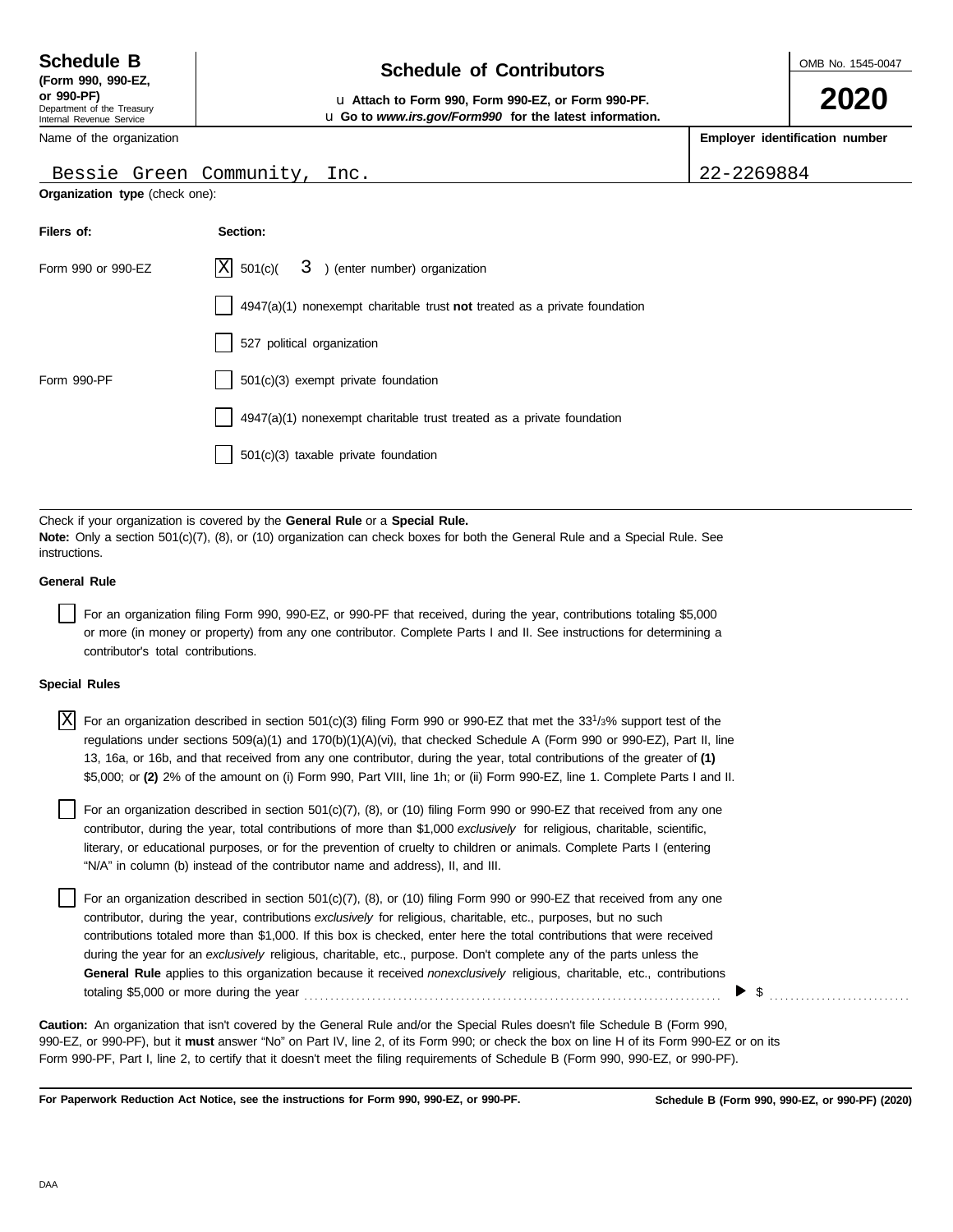| Schedule B (Form 990, 990-EZ, or 990-PF) (2020)                                                                 | Page 1 of 2<br>Page 2          |
|-----------------------------------------------------------------------------------------------------------------|--------------------------------|
| Name of organization                                                                                            | Employer identification number |
| Bessie Green Community,<br>Inc.                                                                                 | 22-2269884                     |
| Part I<br><b>Contributors</b> (see instructions). Use duplicate copies of Part I if additional space is needed. |                                |

| Part I     | Contributors (see instructions). Use duplicate copies of Part I if additional space is needed.                                         |                                                       |                                                                                                                      |
|------------|----------------------------------------------------------------------------------------------------------------------------------------|-------------------------------------------------------|----------------------------------------------------------------------------------------------------------------------|
| (a)<br>No. | (b)<br>Name, address, and ZIP + 4                                                                                                      | (c)<br><b>Total contributions</b>                     | (d)<br>Type of contribution                                                                                          |
| 1          | Small Business Administration<br>409 3rd Street SW<br>Washington<br>DC 20416                                                           | 17,485<br>$\mathsf{\$}$                               | Χ<br>Person<br>Payroll<br><b>Noncash</b><br>(Complete Part II for<br>noncash contributions.)                         |
| (a)        | (b)                                                                                                                                    | (c)                                                   | (d)                                                                                                                  |
| No.<br>2   | Name, address, and ZIP + 4<br>Colombia Bank<br>19-01 Route 208 North<br>NJ 07410<br>Fair Lawn                                          | <b>Total contributions</b><br>10,000<br>$\mathsf{\$}$ | Type of contribution<br>Χ<br>Person<br>Payroll<br><b>Noncash</b><br>(Complete Part II for<br>noncash contributions.) |
| (a)        | (b)                                                                                                                                    | (c)                                                   | (d)                                                                                                                  |
| No.<br>.3  | Name, address, and ZIP + 4<br>Linda Wilson<br>260 Sunset Road<br>Pompton Plains<br>NJ 07444                                            | <b>Total contributions</b><br>5,500<br>$\mathsf{\$}$  | Type of contribution<br>Χ<br>Person<br>Payroll<br><b>Noncash</b><br>(Complete Part II for<br>noncash contributions.) |
| (a)<br>No. | (b)<br>Name, address, and ZIP + 4                                                                                                      | (c)<br><b>Total contributions</b>                     | (d)<br>Type of contribution                                                                                          |
| 4          | First Reformed Church of Pompton Pla<br>529 Newark Pompton Tpke<br>IS NJ 07444<br>Pompton Plains                                       | 21,600<br>$\mathsf{\$}$                               | Χ<br>Person<br>Payroll<br>Noncash<br>(Complete Part II for<br>noncash contributions.)                                |
| (a)<br>No. | (b)<br>Name, address, and ZIP + 4                                                                                                      | (c)<br><b>Total contributions</b>                     | (d)<br>Type of contribution                                                                                          |
| .5         | Patricia Green<br>55 Heller Way<br>Upper Montclair<br>NJ 07043                                                                         | 10,000<br>$\frac{1}{2}$                               | Person<br>Payroll<br>Noncash<br>(Complete Part II for<br>noncash contributions.)                                     |
| (a)<br>No. | (b)<br>Name, address, and ZIP + 4                                                                                                      | (c)<br><b>Total contributions</b>                     | (d)<br>Type of contribution                                                                                          |
| .6         | Holmes Family Foundation<br>c/o Asaria Amador, Trust Officer<br>Bank of America<br>One Bryant Park, 28th Floor<br>New York<br>NY 10036 | 50,000<br>$\frac{1}{2}$                               | Person<br>Payroll<br>Noncash<br>(Complete Part II for<br>noncash contributions.)                                     |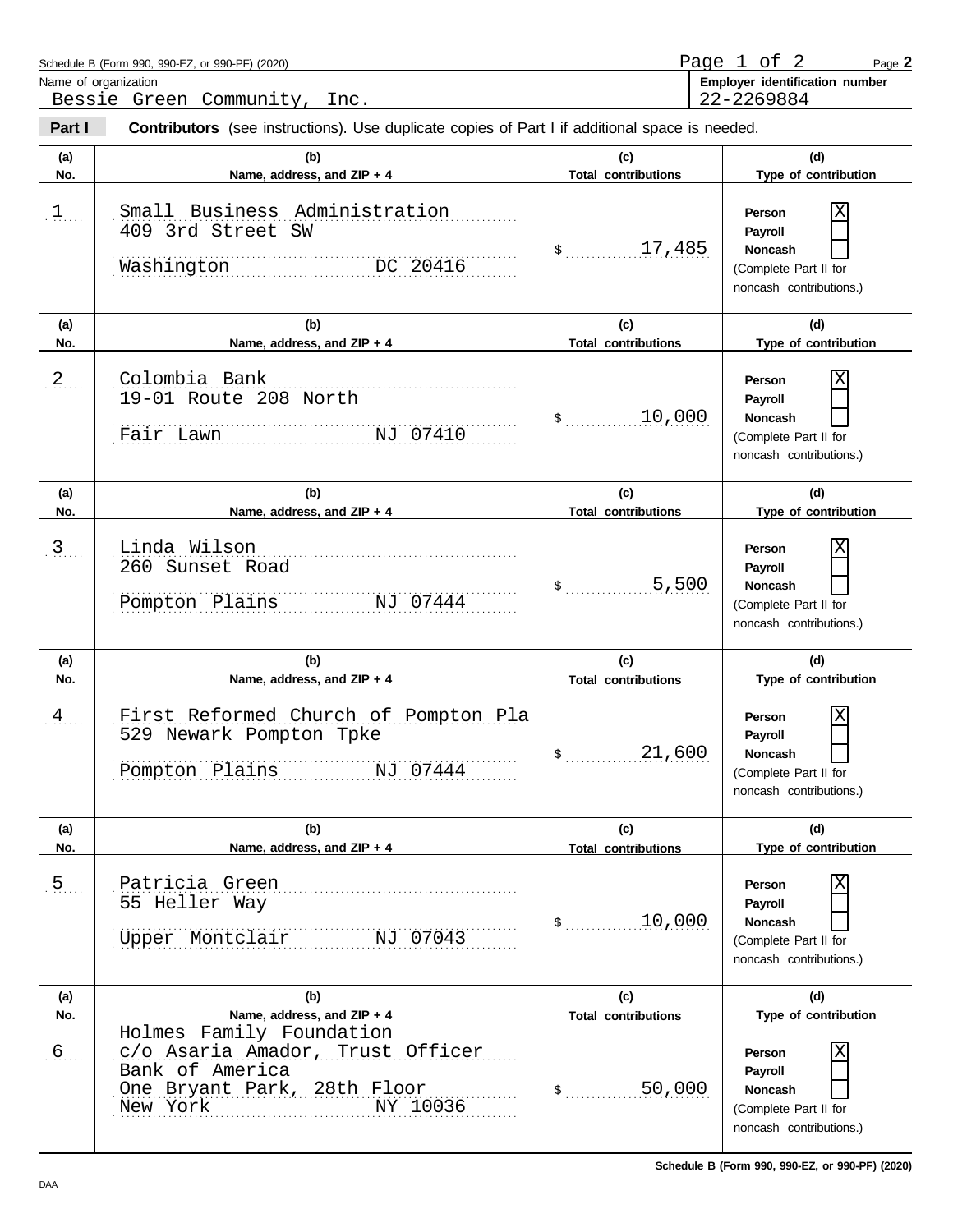|            | Name of organization<br>Bessie Green Community, Inc.                                                        |                                   | Employer identification number<br>22-2269884                                                                    |  |  |
|------------|-------------------------------------------------------------------------------------------------------------|-----------------------------------|-----------------------------------------------------------------------------------------------------------------|--|--|
| Part I     | <b>Contributors</b> (see instructions). Use duplicate copies of Part I if additional space is needed.       |                                   |                                                                                                                 |  |  |
| (a)<br>No. | (b)<br>Name, address, and ZIP + 4                                                                           | (c)<br><b>Total contributions</b> | (d)<br>Type of contribution                                                                                     |  |  |
| 7          | United Way<br>303-9 Washington Street<br>Newark NJ 07102                                                    | 20,000<br>$\frac{1}{2}$           | X<br>Person<br>Payroll<br>Noncash<br>(Complete Part II for<br>noncash contributions.)                           |  |  |
| (a)<br>No. | (b)<br>Name, address, and ZIP + 4                                                                           | (c)<br><b>Total contributions</b> | (d)<br>Type of contribution                                                                                     |  |  |
| 8          | Grotta Fund for Senior Care<br>Jewish Community Found. of Metrowest<br>901 Route 10<br>NJ 07981<br>Whippany | 20,000<br>$\frac{1}{2}$           | X<br>Person<br>Payroll<br>Noncash<br>(Complete Part II for<br>noncash contributions.)                           |  |  |
| (a)<br>No. | (b)<br>Name, address, and ZIP + 4                                                                           | (c)<br><b>Total contributions</b> | (d)<br>Type of contribution                                                                                     |  |  |
| $9$        | <b>UNFI</b><br>313 Iron Hourse Way<br>RI 02908-5637<br>Providence                                           | 10,000<br>$\frac{1}{2}$           | X<br>Person<br>Payroll<br>Noncash<br>(Complete Part II for<br>noncash contributions.)                           |  |  |
| (a)<br>No. | (b)<br>Name, address, and ZIP + 4                                                                           | (c)<br><b>Total contributions</b> | (d)<br>Type of contribution                                                                                     |  |  |
|            |                                                                                                             | $\frac{1}{2}$                     | Person<br>Payroll<br>Noncash<br>(Complete Part II for<br>noncash contributions.)                                |  |  |
| (a)<br>No. | (b)<br>Name, address, and ZIP + 4                                                                           | (c)<br><b>Total contributions</b> | (d)<br>Type of contribution                                                                                     |  |  |
|            |                                                                                                             | \$                                | Person<br>Payroll<br><b>Noncash</b><br>(Complete Part II for<br>noncash contributions.)                         |  |  |
| (a)        | (b)                                                                                                         | (c)                               | (d)                                                                                                             |  |  |
| No.        | Name, address, and ZIP + 4                                                                                  | <b>Total contributions</b><br>\$  | Type of contribution<br>Person<br>Payroll<br><b>Noncash</b><br>(Complete Part II for<br>noncash contributions.) |  |  |

Page **2**

Page 2 of 2

Schedule B (Form 990, 990-EZ, or 990-PF) (2020)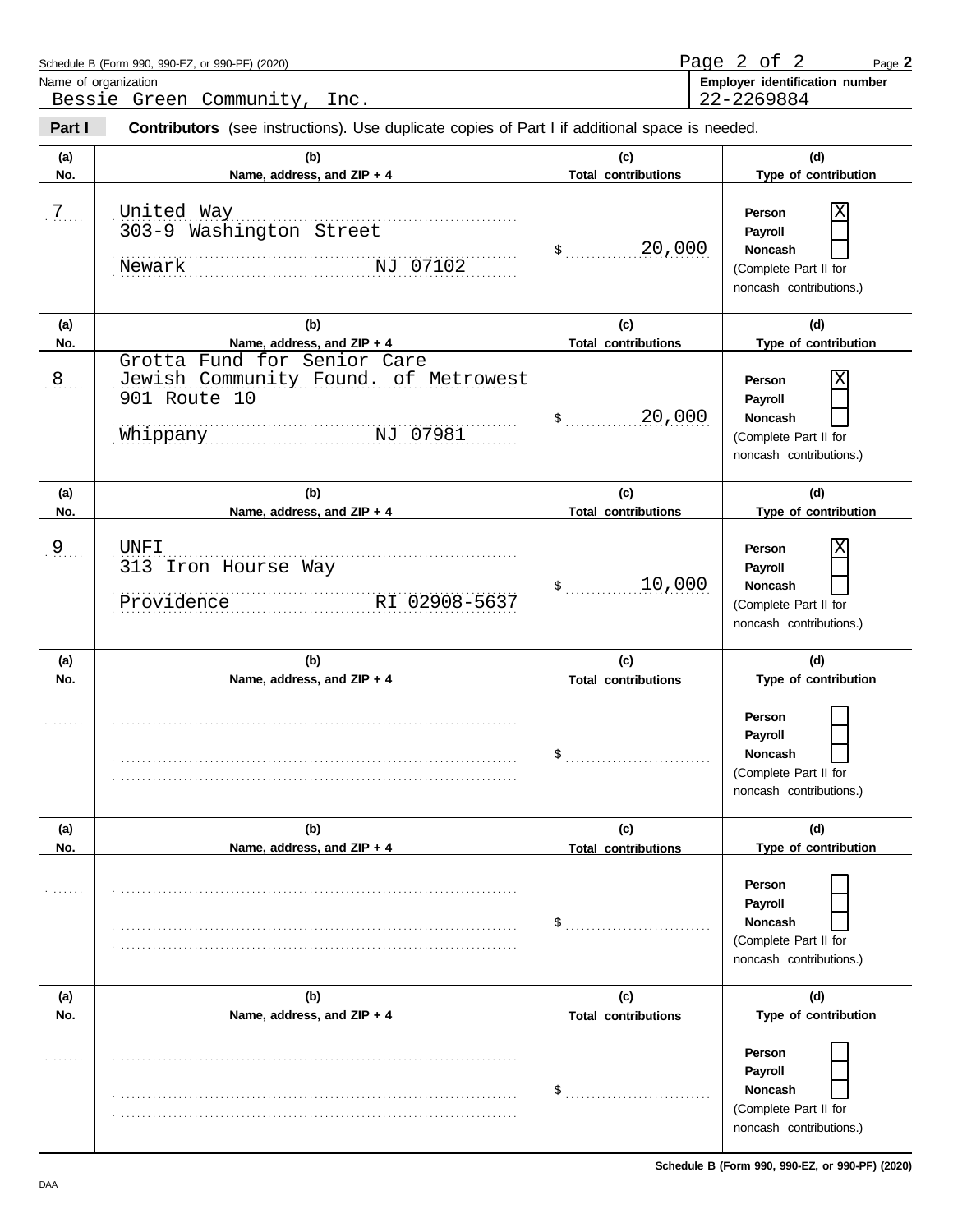Department of the Treasury Internal Revenue Service

## **SCHEDULE D Supplemental Financial Statements**

**Part IV, line 6, 7, 8, 9, 10, 11a, 11b, 11c, 11d, 11e, 11f, 12a, or 12b.** u **Complete if the organization answered "Yes" on Form 990,**

u **Attach to Form 990.** 

| 2020                                |
|-------------------------------------|
| Open to Public<br><b>Inspection</b> |

OMB No. 1545-0047

u **Go to** *www.irs.gov/Form990* **for instructions and the latest information.**

**Conservation Easements.**  Does each conservation easement reported on line  $2(d)$  above satisfy the requirements of section  $170(h)(4)(B)(i)$ Number of states where property subject to conservation easement is located  $\mathbf u$ If the organization received or held works of art, historical treasures, or other similar assets for financial gain, provide the **Part I Organizations Maintaining Donor Advised Funds or Other Similar Funds or Accounts. Employer identification number Name of the organization (a)** Donor advised funds **(b)** Funds and other accounts **a** Total number of conservation easements . . . . . . . . . . . . . . . . . . . . . . . . . . . . . . . . . . . . . . . . . . . . . . . . . . . . . . . . . . . . . . . . . . . . . . . . . . . . **b** Total acreage restricted by conservation easements . . . . . . . . . . . . . . . . . . . . . . . . . . . . . . . . . . . . . . . . . . . . . . . . . . . . . . . . . . . . . . . . **c** Number of conservation easements on a certified historic structure included in (a) ............................... **d** Number of conservation easements included in (c) acquired after 7/25/06, and not on a Assets included in Form 990, Part X . . . . . . . . . . . . . . . . . . . . . . . . . . . . . . . . . . . . . . . . . . . . . . . . . . . . . . . . . . . . . . . . . . . . . . . . . . . . . . . . . **(ii)** \$ . . . . . . . . . . . . . . . . . . . . . . . . . . . u Revenue included on Form 990, Part VIII, line 1 . . . . . . . . . . . . . . . . . . . . . . . . . . . . . . . . . . . . . . . . . . . . . . . . . . . . . . . . . . . . . . . . . . . . . . . . . **a** \$ . . . . . . . . . . . . . . . . . . . . . . . . . . . u **Held at the End of the Tax Year** Complete if the organization answered "Yes" on Form 990, Part IV, line 6. of art, historical treasures, or other similar assets held for public exhibition, education, or research in furtherance of public service, provide in Part XIII the text of the footnote to its financial statements that describes these items. **b** If the organization elected, as permitted under FASB ASC 958, to report in its revenue statement and balance sheet works of art, historical treasures, or other similar assets held for public exhibition, education, or research in furtherance of public service, provide the following amounts relating to these items: **(i)** Revenue included on Form 990, Part VIII, line 1 . . . . . . . . . . . . . . . . . . . . . . . . . . . . . . . . . . . . . . . . . . . . . . . . . . . . . . . . . . . . . . . . . . . . . \$ . . . . . . . . . . . . . . . . . . . . . . . . . . . u **1 2 3 4 5 6** Total number at end of year . . . . . . . . . . . . . . . . . . . . . . . . . . . . . . . . . . . . . . . . . . . Aggregate value of contributions to (during year) ..................... Aggregate value of grants from (during year) .......................... Aggregate value at end of year . . . . . . . . . . . . . . . . . . . . . . . . . . . . . . . . . . . . . . . . Did the organization inform all donors and donor advisors in writing that the assets held in donor advised funds are the organization's property, subject to the organization's exclusive legal control? . . . . . . . . . . . . . . . . . . . . . . . . . . . . . . . . . . . . . . . . . . . Did the organization inform all grantees, donors, and donor advisors in writing that grant funds can be used only for charitable purposes and not for the benefit of the donor or donor advisor, or for any other purpose **Yes Yes No No Part II** Complete lines 2a through 2d if the organization held a qualified conservation contribution in the form of a conservation Purpose(s) of conservation easements held by the organization (check all that apply). **2 1** easement on the last day of the tax year. Preservation of land for public use (for example, recreation or education) Protection of natural habitat Preservation of open space Preservation of a certified historic structure Preservation of a historically important land area tax year **u** . . . . . . . . . . . . . . . . **3** Number of conservation easements modified, transferred, released, extinguished, or terminated by the organization during the **4 5** Does the organization have a written policy regarding the periodic monitoring, inspection, handling of violations, and enforcement of the conservation easements it holds? . . . . . . . . . . . . . . . . . . . . . . . . . . . . . . . . . . . . . . . . . . . . . . . . . . . . . . . . . . . . . . . . . . **Yes No 6** Staff and volunteer hours devoted to monitoring, inspecting, handling of violations, and enforcing conservation easements during the year **7** Amount of expenses incurred in monitoring, inspecting, handling of violations, and enforcing conservation easements during the year **8** and section 170(h)(4)(B)(ii)? . . . . . . . . . . . . . . . . . . . . . . . . . . . . . . . . . . . . . . . . . . . . . . . . . . . . . . . . . . . . . . . . . . . . . . . . . . . . . . . . . . . . . . . . . . . . . . . . . . . . . . . . . . . . . **Yes No** balance sheet, and include, if applicable, the text of the footnote to the organization's financial statements that describes the **9** In Part XIII, describe how the organization reports conservation easements in its revenue and expense statement and organization's accounting for conservation easements. Complete if the organization answered "Yes" on Form 990, Part IV, line 8. **Part III Organizations Maintaining Collections of Art, Historical Treasures, or Other Similar Assets. 1a** If the organization elected, as permitted under FASB ASC 958, not to report in its revenue statement and balance sheet works **2** following amounts required to be reported under FASB ASC 958 relating to these items: conferring impermissible private benefit? **2a 2b 2c 2d u** . . . . . . . . . . . . . . . . . u \$ . . . . . . . . . . . . . . . . . . . . . . . . . . . historic structure listed in the National Register . . . . . . . . . . . . . . . . . . . . . . . . . . . . . . . . . . . . . . . . . . . . . . . . . . . . . . . . . . . . . . . . . . . . . . Complete if the organization answered "Yes" on Form 990, Part IV, line 7. Bessie Green Community, Inc. 22-2269884

DAA **For Paperwork Reduction Act Notice, see the Instructions for Form 990.**

**b**

Assets included in Form 990, Part X . . . . . . . . . . . . . . . . . . . . . . . . . . . . . . . . . . . . . . . . . . . . . . . . . . . . . . . . . . . . . . . . . . . . . . . . . . . . . . . . . . . . .

\$

u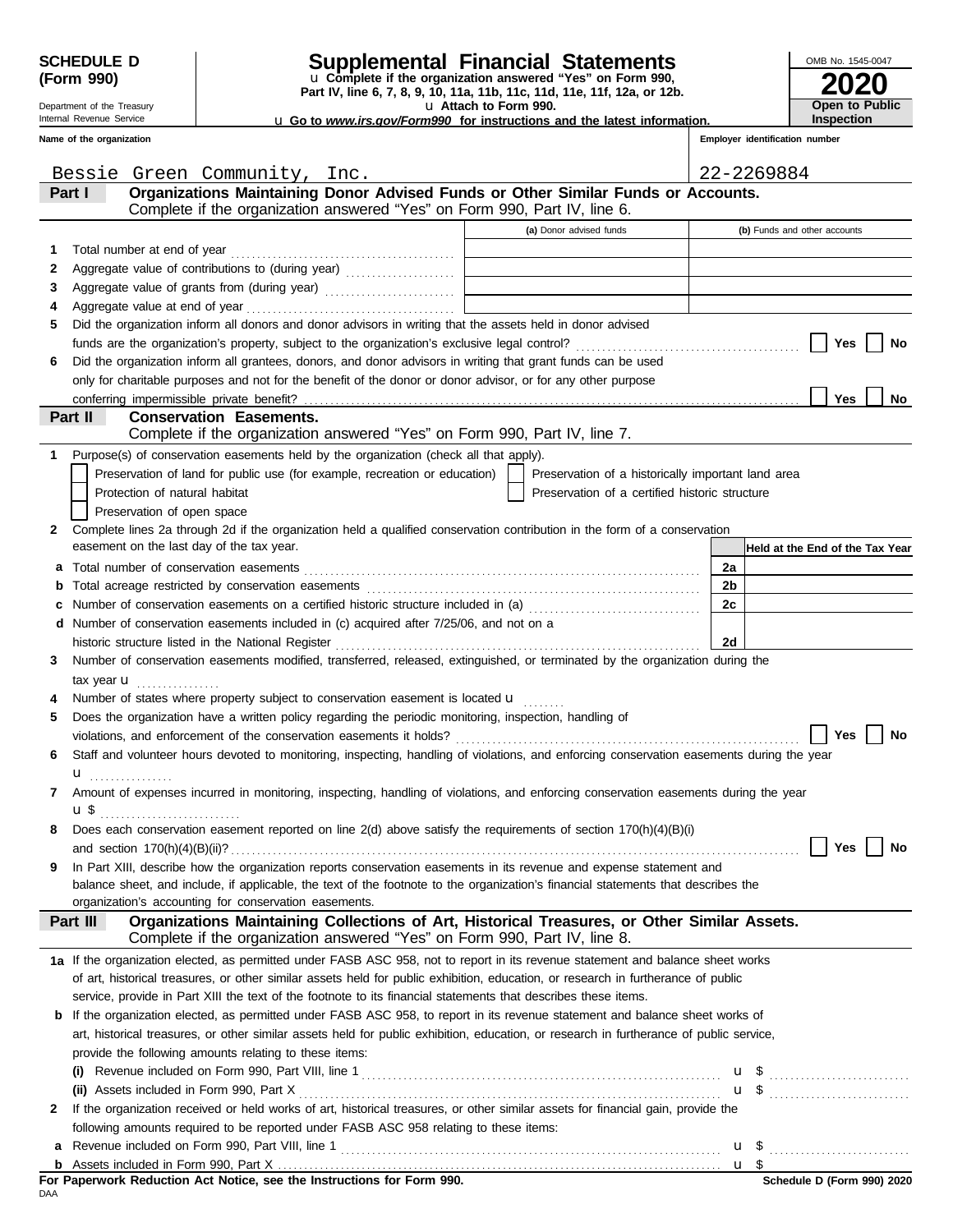| Organizations Maintaining Collections of Art, Historical Treasures, or Other Similar Assets (continued)<br>Part III<br>Using the organization's acquisition, accession, and other records, check any of the following that make significant use of its<br>3 |                     |     |           |
|-------------------------------------------------------------------------------------------------------------------------------------------------------------------------------------------------------------------------------------------------------------|---------------------|-----|-----------|
|                                                                                                                                                                                                                                                             |                     |     |           |
| collection items (check all that apply):                                                                                                                                                                                                                    |                     |     |           |
| Public exhibition<br>Loan or exchange program<br>d<br>a                                                                                                                                                                                                     |                     |     |           |
| Scholarly research<br>e<br>b                                                                                                                                                                                                                                |                     |     |           |
| Preservation for future generations<br>c                                                                                                                                                                                                                    |                     |     |           |
| Provide a description of the organization's collections and explain how they further the organization's exempt purpose in Part                                                                                                                              |                     |     |           |
| XIII.                                                                                                                                                                                                                                                       |                     |     |           |
| 5.<br>During the year, did the organization solicit or receive donations of art, historical treasures, or other similar                                                                                                                                     |                     |     |           |
|                                                                                                                                                                                                                                                             | Yes                 |     | No        |
| Part IV<br><b>Escrow and Custodial Arrangements.</b>                                                                                                                                                                                                        |                     |     |           |
| Complete if the organization answered "Yes" on Form 990, Part IV, line 9, or reported an amount on Form                                                                                                                                                     |                     |     |           |
| 990, Part X, line 21.                                                                                                                                                                                                                                       |                     |     |           |
| 1a Is the organization an agent, trustee, custodian or other intermediary for contributions or other assets not                                                                                                                                             |                     |     |           |
|                                                                                                                                                                                                                                                             | Yes                 |     | No        |
| b If "Yes," explain the arrangement in Part XIII and complete the following table:                                                                                                                                                                          |                     |     |           |
|                                                                                                                                                                                                                                                             | Amount              |     |           |
| c Beginning balance <b>contract to the contract of the contract of the contract of the contract of the contract of the contract of the contract of the contract of the contract of the contract of the contract of the contract </b><br>1c                  |                     |     |           |
| 1 <sub>d</sub>                                                                                                                                                                                                                                              |                     |     |           |
| 1e                                                                                                                                                                                                                                                          |                     |     |           |
| 1f<br>Ending balance with the contract of the contract of the contract of the contract of the contract of the contract of the contract of the contract of the contract of the contract of the contract of the contract of the contra                        |                     |     |           |
|                                                                                                                                                                                                                                                             | Yes                 |     | <b>No</b> |
|                                                                                                                                                                                                                                                             |                     |     |           |
| <b>Endowment Funds.</b><br><b>Part V</b>                                                                                                                                                                                                                    |                     |     |           |
| Complete if the organization answered "Yes" on Form 990, Part IV, line 10.                                                                                                                                                                                  |                     |     |           |
| (a) Current year<br>(d) Three years back<br>(b) Prior year<br>(c) Two years back                                                                                                                                                                            | (e) Four years back |     |           |
| 1a Beginning of year balance                                                                                                                                                                                                                                |                     |     |           |
| <b>b</b> Contributions <b>contributions</b>                                                                                                                                                                                                                 |                     |     |           |
| c Net investment earnings, gains, and                                                                                                                                                                                                                       |                     |     |           |
|                                                                                                                                                                                                                                                             |                     |     |           |
| d Grants or scholarships                                                                                                                                                                                                                                    |                     |     |           |
| e Other expenditures for facilities and                                                                                                                                                                                                                     |                     |     |           |
|                                                                                                                                                                                                                                                             |                     |     |           |
| f Administrative expenses                                                                                                                                                                                                                                   |                     |     |           |
|                                                                                                                                                                                                                                                             |                     |     |           |
| Provide the estimated percentage of the current year end balance (line 1g, column (a)) held as:<br>2                                                                                                                                                        |                     |     |           |
| a Board designated or quasi-endowment u                                                                                                                                                                                                                     |                     |     |           |
| <b>b</b> Permanent endowment <b>u</b> %                                                                                                                                                                                                                     |                     |     |           |
| <b>c</b> Term endowment $\mathbf{u}$ %                                                                                                                                                                                                                      |                     |     |           |
| The percentages on lines 2a, 2b, and 2c should equal 100%.                                                                                                                                                                                                  |                     |     |           |
| 3a Are there endowment funds not in the possession of the organization that are held and administered for the                                                                                                                                               |                     |     |           |
| organization by:                                                                                                                                                                                                                                            |                     | Yes | No.       |
|                                                                                                                                                                                                                                                             | 3a(i)               |     |           |
| (ii) Related organizations <b>constructs</b> or construction of the construction of the construction of the construction of the construction of the construction of the construction of the construction of the construction of the                         | 3a(ii)              |     |           |
|                                                                                                                                                                                                                                                             | 3b                  |     |           |
| Describe in Part XIII the intended uses of the organization's endowment funds.                                                                                                                                                                              |                     |     |           |
| Land, Buildings, and Equipment.<br>Part VI                                                                                                                                                                                                                  |                     |     |           |
| Complete if the organization answered "Yes" on Form 990, Part IV, line 11a. See Form 990, Part X, line 10.                                                                                                                                                  |                     |     |           |
| Description of property<br>(a) Cost or other basis<br>(b) Cost or other basis<br>(c) Accumulated                                                                                                                                                            | (d) Book value      |     |           |
| depreciation<br>(investment)<br>(other)                                                                                                                                                                                                                     |                     |     |           |
|                                                                                                                                                                                                                                                             |                     |     |           |
|                                                                                                                                                                                                                                                             |                     |     |           |
| 74,850<br>72,503<br>c Leasehold improvements                                                                                                                                                                                                                |                     |     | 2,347     |
|                                                                                                                                                                                                                                                             |                     |     |           |
|                                                                                                                                                                                                                                                             |                     |     |           |
| Total. Add lines 1a through 1e. (Column (d) must equal Form 990, Part X, column (B), line 10c.)<br>$\mathbf{u}$                                                                                                                                             |                     |     | 2,347     |

**Schedule D (Form 990) 2020**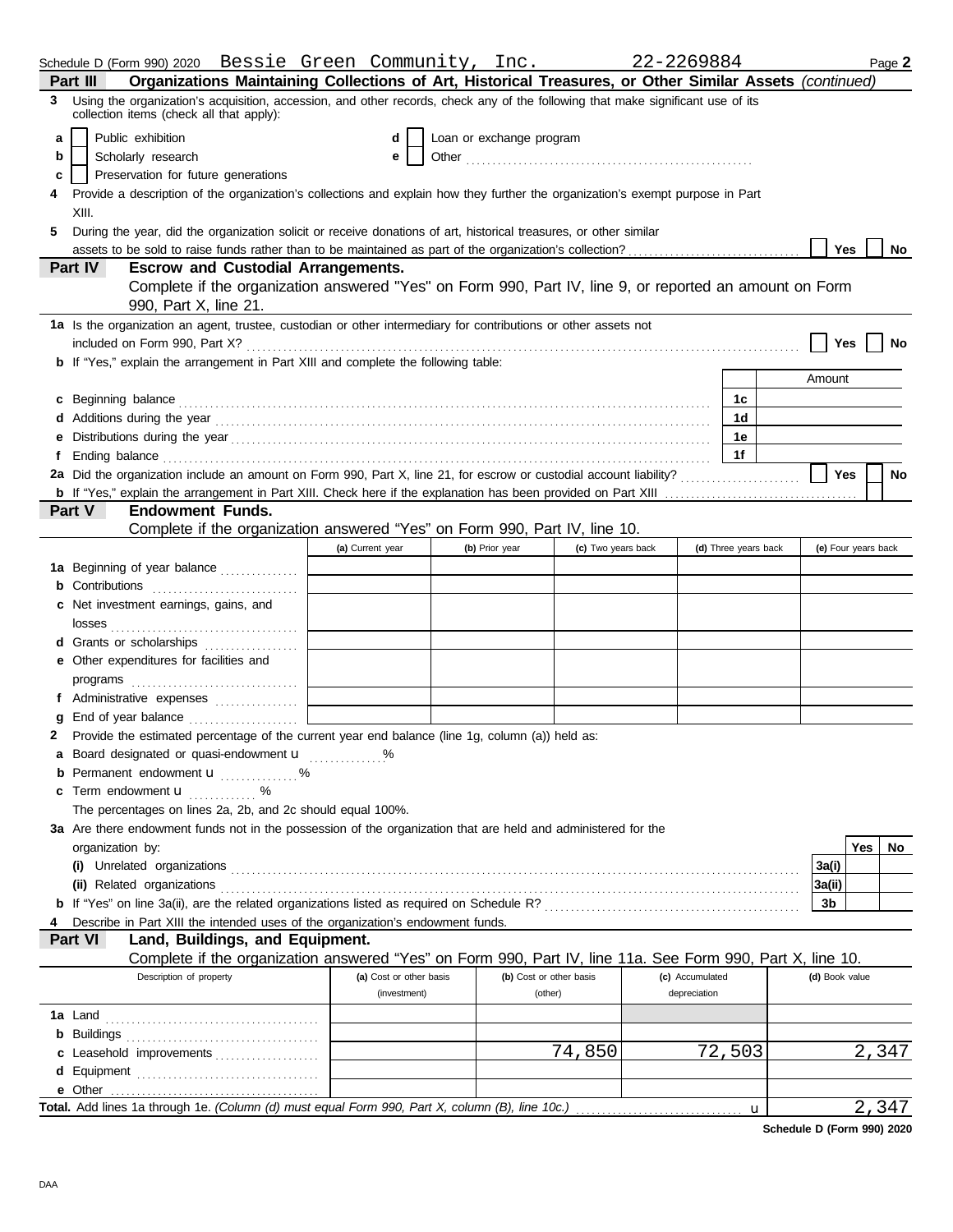|                           | Bessie Green Community,<br>Schedule D (Form 990) 2020                                                                                                                                                                               | Inc.           | 22-2269884                       | Page 3         |
|---------------------------|-------------------------------------------------------------------------------------------------------------------------------------------------------------------------------------------------------------------------------------|----------------|----------------------------------|----------------|
| Part VII                  | <b>Investments - Other Securities.</b>                                                                                                                                                                                              |                |                                  |                |
|                           | Complete if the organization answered "Yes" on Form 990, Part IV, line 11b. See Form 990, Part X, line 12.                                                                                                                          |                |                                  |                |
|                           | (a) Description of security or category                                                                                                                                                                                             | (b) Book value | (c) Method of valuation:         |                |
|                           | (including name of security)                                                                                                                                                                                                        |                | Cost or end-of-year market value |                |
| (1) Financial derivatives |                                                                                                                                                                                                                                     |                |                                  |                |
|                           |                                                                                                                                                                                                                                     |                |                                  |                |
|                           | $(3)$ Other                                                                                                                                                                                                                         |                |                                  |                |
|                           |                                                                                                                                                                                                                                     |                |                                  |                |
| (B)                       |                                                                                                                                                                                                                                     |                |                                  |                |
|                           | $\overline{C}$ (C) and the continuum continuum continuum continuum continuum continuum continuum continuum continuum continuum continuum continuum continuum continuum continuum continuum continuum continuum continuum continuum  |                |                                  |                |
|                           | $\overline{p}$ . The continuum continuum continuum continuum continuum continuum continuum continuum continuum continuum continuum continuum continuum continuum continuum continuum continuum continuum continuum continuum contin |                |                                  |                |
|                           |                                                                                                                                                                                                                                     |                |                                  |                |
| (F)                       |                                                                                                                                                                                                                                     |                |                                  |                |
| (G)                       |                                                                                                                                                                                                                                     |                |                                  |                |
| (H)                       |                                                                                                                                                                                                                                     |                |                                  |                |
| Part VIII                 | Total. (Column (b) must equal Form 990, Part X, col. (B) line 12.)<br>u<br><b>Investments - Program Related.</b>                                                                                                                    |                |                                  |                |
|                           | Complete if the organization answered "Yes" on Form 990, Part IV, line 11c. See Form 990, Part X, line 13.                                                                                                                          |                |                                  |                |
|                           | (a) Description of investment                                                                                                                                                                                                       | (b) Book value | (c) Method of valuation:         |                |
|                           |                                                                                                                                                                                                                                     |                | Cost or end-of-year market value |                |
| (1)                       |                                                                                                                                                                                                                                     |                |                                  |                |
| (2)                       |                                                                                                                                                                                                                                     |                |                                  |                |
| (3)                       |                                                                                                                                                                                                                                     |                |                                  |                |
| (4)                       |                                                                                                                                                                                                                                     |                |                                  |                |
| (5)                       |                                                                                                                                                                                                                                     |                |                                  |                |
| (6)                       |                                                                                                                                                                                                                                     |                |                                  |                |
| (7)                       |                                                                                                                                                                                                                                     |                |                                  |                |
| (8)                       |                                                                                                                                                                                                                                     |                |                                  |                |
| (9)                       |                                                                                                                                                                                                                                     |                |                                  |                |
|                           | Total. (Column (b) must equal Form 990, Part X, col. (B) line 13.) $\ldots$ <b>u</b>                                                                                                                                                |                |                                  |                |
| Part IX                   | Other Assets.                                                                                                                                                                                                                       |                |                                  |                |
|                           | Complete if the organization answered "Yes" on Form 990, Part IV, line 11d. See Form 990, Part X, line 15.                                                                                                                          |                |                                  |                |
|                           | (a) Description                                                                                                                                                                                                                     |                |                                  | (b) Book value |
| (1)                       |                                                                                                                                                                                                                                     |                |                                  |                |
| (2)                       |                                                                                                                                                                                                                                     |                |                                  |                |
| (3)                       |                                                                                                                                                                                                                                     |                |                                  |                |
| (4)                       |                                                                                                                                                                                                                                     |                |                                  |                |
| (5)                       |                                                                                                                                                                                                                                     |                |                                  |                |
| (6)                       |                                                                                                                                                                                                                                     |                |                                  |                |
| (7)                       |                                                                                                                                                                                                                                     |                |                                  |                |
| (8)                       |                                                                                                                                                                                                                                     |                |                                  |                |
| (9)                       |                                                                                                                                                                                                                                     |                |                                  |                |
|                           |                                                                                                                                                                                                                                     |                | u                                |                |
| Part X                    | Other Liabilities.                                                                                                                                                                                                                  |                |                                  |                |
|                           | Complete if the organization answered "Yes" on Form 990, Part IV, line 11e or 11f. See Form 990, Part X,                                                                                                                            |                |                                  |                |
|                           | line $25$ .                                                                                                                                                                                                                         |                |                                  |                |
| 1.                        | (a) Description of liability                                                                                                                                                                                                        |                |                                  | (b) Book value |
| (1)                       | Federal income taxes                                                                                                                                                                                                                |                |                                  |                |
| (2)                       |                                                                                                                                                                                                                                     |                |                                  |                |
| (3)                       |                                                                                                                                                                                                                                     |                |                                  |                |
| (4)                       |                                                                                                                                                                                                                                     |                |                                  |                |
| (5)                       |                                                                                                                                                                                                                                     |                |                                  |                |
| (6)                       |                                                                                                                                                                                                                                     |                |                                  |                |
| (7)                       |                                                                                                                                                                                                                                     |                |                                  |                |
| (8)                       |                                                                                                                                                                                                                                     |                |                                  |                |
| (9)                       |                                                                                                                                                                                                                                     |                |                                  |                |
|                           | Total. (Column (b) must equal Form 990, Part X, col. (B) line 25.)<br>2. Liability for uncertain tax positions. In Part XIII, provide the text of the footnote to the organization's financial statements that reports the          |                | u                                |                |
|                           | organization's liability for uncertain tax positions under FASB ASC 740. Check here if the text of the footnote has been provided in Part XIII                                                                                      |                |                                  | $\rm X$        |
|                           |                                                                                                                                                                                                                                     |                |                                  |                |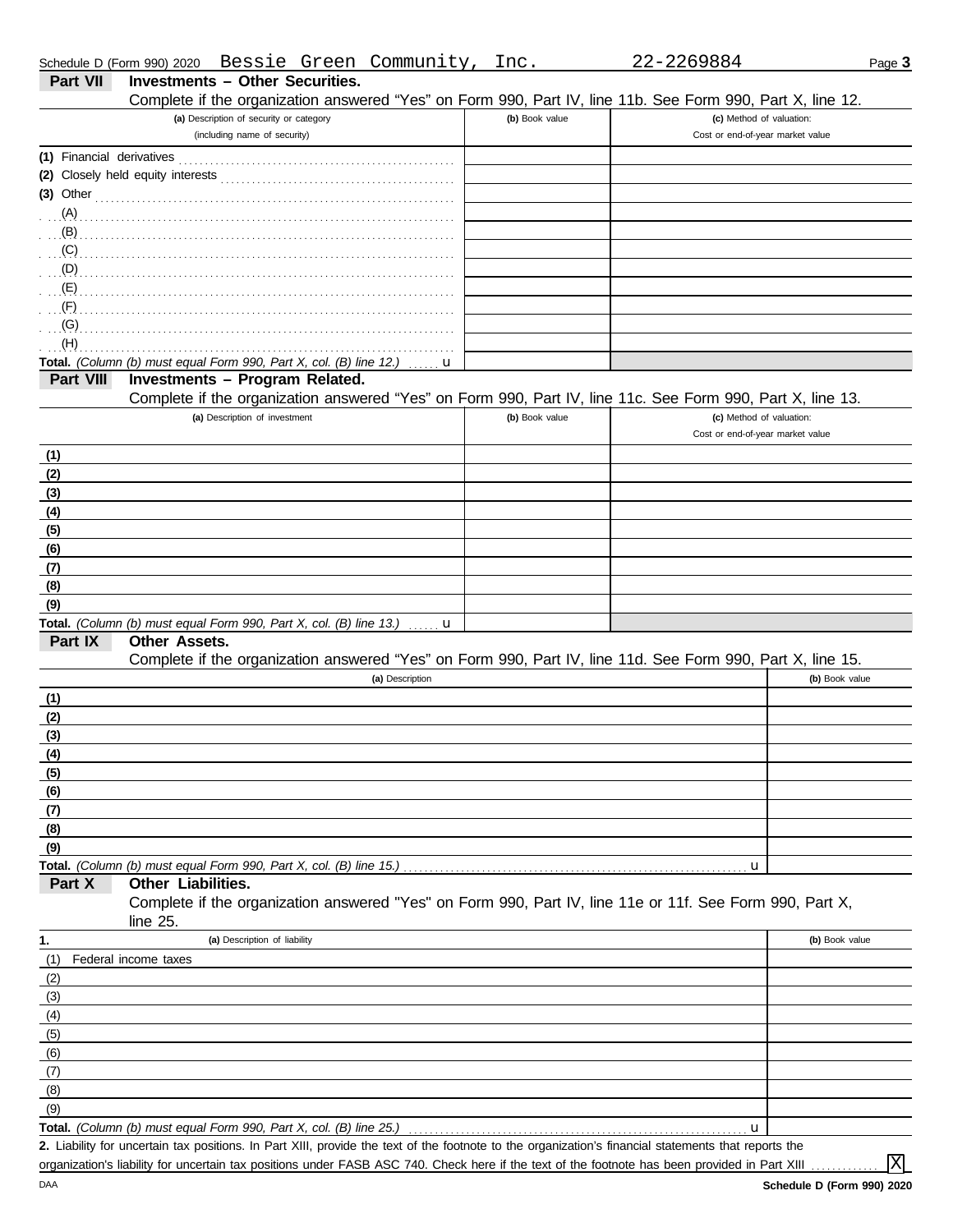|   | Schedule D (Form 990) 2020  Bessie Green Community, Inc.                                                                                                                                                                      |                | 22-2269884   | Page 4  |
|---|-------------------------------------------------------------------------------------------------------------------------------------------------------------------------------------------------------------------------------|----------------|--------------|---------|
|   | Reconciliation of Revenue per Audited Financial Statements With Revenue per Return.<br>Part XI                                                                                                                                |                |              |         |
|   | Complete if the organization answered "Yes" on Form 990, Part IV, line 12a.                                                                                                                                                   |                |              |         |
| 1 |                                                                                                                                                                                                                               |                | $\mathbf{1}$ | 224,145 |
| 2 | Amounts included on line 1 but not on Form 990, Part VIII, line 12:                                                                                                                                                           |                |              |         |
| a |                                                                                                                                                                                                                               | 2a             |              |         |
| b |                                                                                                                                                                                                                               | 2 <sub>b</sub> |              |         |
| с |                                                                                                                                                                                                                               | 2 <sub>c</sub> |              |         |
| d |                                                                                                                                                                                                                               | 2d             |              |         |
| е | Add lines 2a through 2d [11] Add [12] Add [12] Add lines 2a through 2d [12] Add lines 2a through 2d [12] Add [12] Add [12] Add [12] Add [12] Add [12] Add [12] Add [12] Add [12] Add [12] Add [12] Add [12] Add [12] Add [12] |                | 2e           |         |
| 3 |                                                                                                                                                                                                                               |                | 3            | 224,145 |
| 4 | Amounts included on Form 990, Part VIII, line 12, but not on line 1:                                                                                                                                                          |                |              |         |
| a |                                                                                                                                                                                                                               | 4a             |              |         |
| b |                                                                                                                                                                                                                               | 4 <sub>b</sub> |              |         |
|   | Add lines 4a and 4b                                                                                                                                                                                                           |                | 4c           |         |
|   |                                                                                                                                                                                                                               |                | 5            | 224,145 |
|   | Reconciliation of Expenses per Audited Financial Statements With Expenses per Return.<br>Part XII                                                                                                                             |                |              |         |
|   | Complete if the organization answered "Yes" on Form 990, Part IV, line 12a.                                                                                                                                                   |                |              |         |
| 1 | Total expenses and losses per audited financial statements                                                                                                                                                                    |                | $\mathbf 1$  | 213,371 |
| 2 | Amounts included on line 1 but not on Form 990, Part IX, line 25:                                                                                                                                                             |                |              |         |
| a |                                                                                                                                                                                                                               | 2a             |              |         |
| b |                                                                                                                                                                                                                               | 2 <sub>b</sub> |              |         |
| c | Other losses                                                                                                                                                                                                                  | 2c             |              |         |
|   |                                                                                                                                                                                                                               | 2d             |              |         |
| е | Add lines 2a through 2d [11] Add [12] Add [12] Add lines 2a through 2d [12] Add lines 2a through 2d [12] Add [12] Add [12] Add [12] Add [12] Add [12] Add [12] Add [12] Add [12] Add [12] Add [12] Add [12] Add [12] Add [12] |                | 2e           |         |
| 3 |                                                                                                                                                                                                                               |                | 3            | 213,371 |
| 4 | Amounts included on Form 990, Part IX, line 25, but not on line 1:                                                                                                                                                            |                |              |         |
|   |                                                                                                                                                                                                                               | 4a             |              |         |
| b |                                                                                                                                                                                                                               | 4 <sub>b</sub> |              |         |
|   | Add lines 4a and 4b                                                                                                                                                                                                           |                | 4с           |         |
|   |                                                                                                                                                                                                                               |                | 5            | 213,371 |
|   | Part XIII Supplemental Information.                                                                                                                                                                                           |                |              |         |
|   | Provide the descriptions required for Part II, lines 3, 5, and 9; Part III, lines 1a and 4; Part IV, lines 1b and 2b; Part V, line 4; Part X, line                                                                            |                |              |         |
|   | 2; Part XI, lines 2d and 4b; and Part XII, lines 2d and 4b. Also complete this part to provide any additional information.                                                                                                    |                |              |         |
|   | Part X - FIN 48 Footnote                                                                                                                                                                                                      |                |              |         |

| The Organization follows FASB ASC 740 "Income Taxes" which clarifies the    |
|-----------------------------------------------------------------------------|
| accounting and recognition for tax positions taken or expected to be taken. |
| The Organization recognizes the tax benefits from uncertain tax positions   |
| only if it is more likely than not, based on the technical merits, that a   |
| tax position will be sustained upon examination by the taxing authority.    |
| For the year ended December 31, 2020, the Organization has determined that  |
| there are no material uncertainties in income taxes. In addition, the       |
| Organization has not incurred any income tax related penalties or interest  |
| for the year ended December 31, 2020, and is no longer subject to income    |
| tax examinations by the Internal Revenue Service for the years prior to     |
| 2017.                                                                       |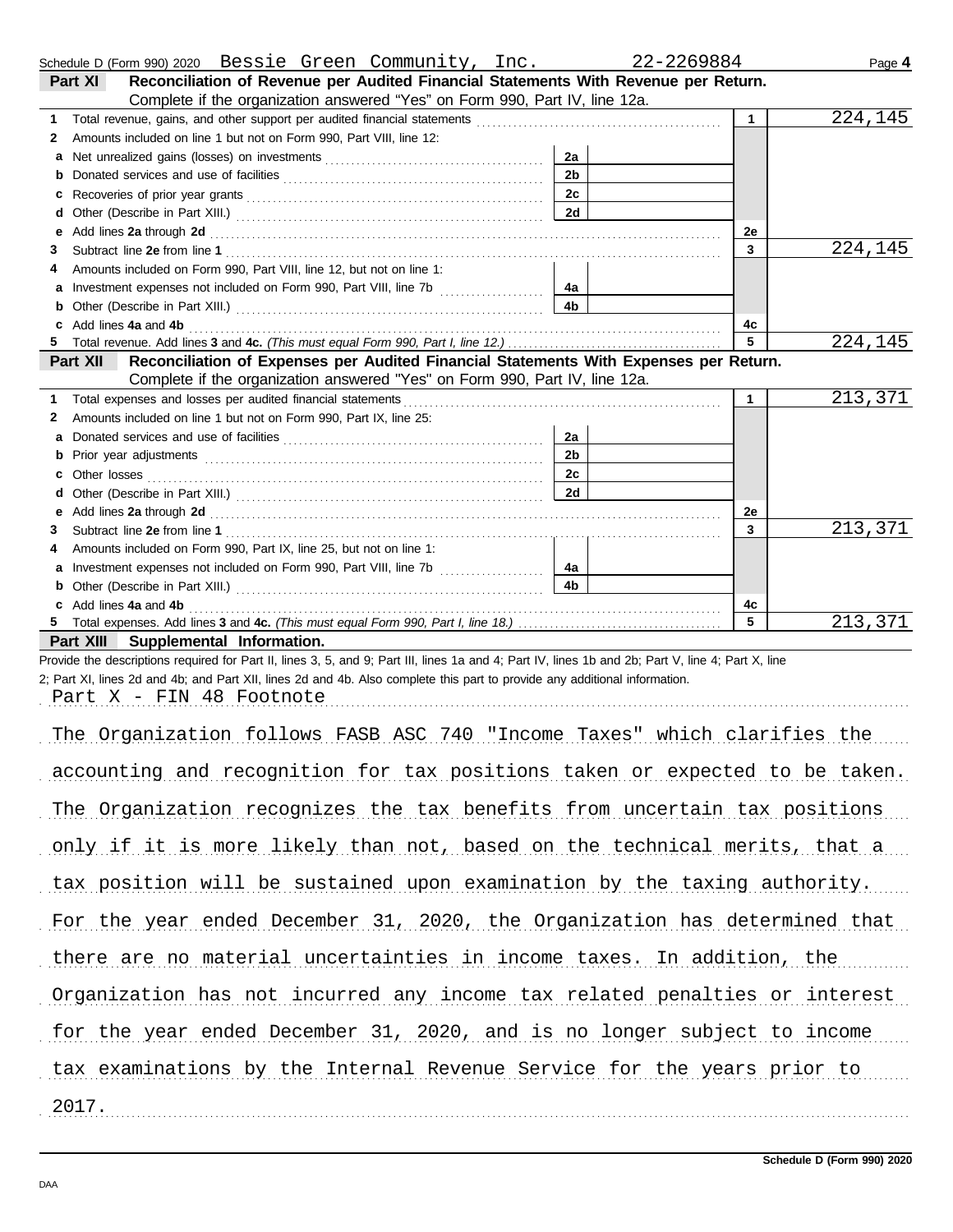| Schedule D (Form 990) 2020 |  |  |
|----------------------------|--|--|
|                            |  |  |

| . <del>.</del> <del>.</del> |
|-----------------------------|
|                             |
|                             |
|                             |
|                             |
|                             |
|                             |
|                             |
|                             |
|                             |
|                             |
|                             |
|                             |
|                             |
|                             |
|                             |
|                             |
|                             |
|                             |
|                             |
|                             |
|                             |
|                             |
|                             |
|                             |
|                             |
|                             |
|                             |
|                             |
|                             |
|                             |
|                             |
|                             |
|                             |
|                             |
|                             |
|                             |
|                             |
|                             |
|                             |
|                             |
|                             |
|                             |
|                             |
|                             |
|                             |
|                             |
|                             |
|                             |
|                             |
|                             |
|                             |
|                             |
|                             |
|                             |
|                             |
|                             |
|                             |
|                             |
|                             |
|                             |
|                             |
|                             |
|                             |
|                             |
|                             |
|                             |
|                             |
|                             |
|                             |
|                             |
|                             |
|                             |
|                             |
|                             |
|                             |
|                             |
|                             |
|                             |
|                             |
|                             |
|                             |
|                             |
|                             |
|                             |
|                             |
|                             |
|                             |
|                             |

DAA